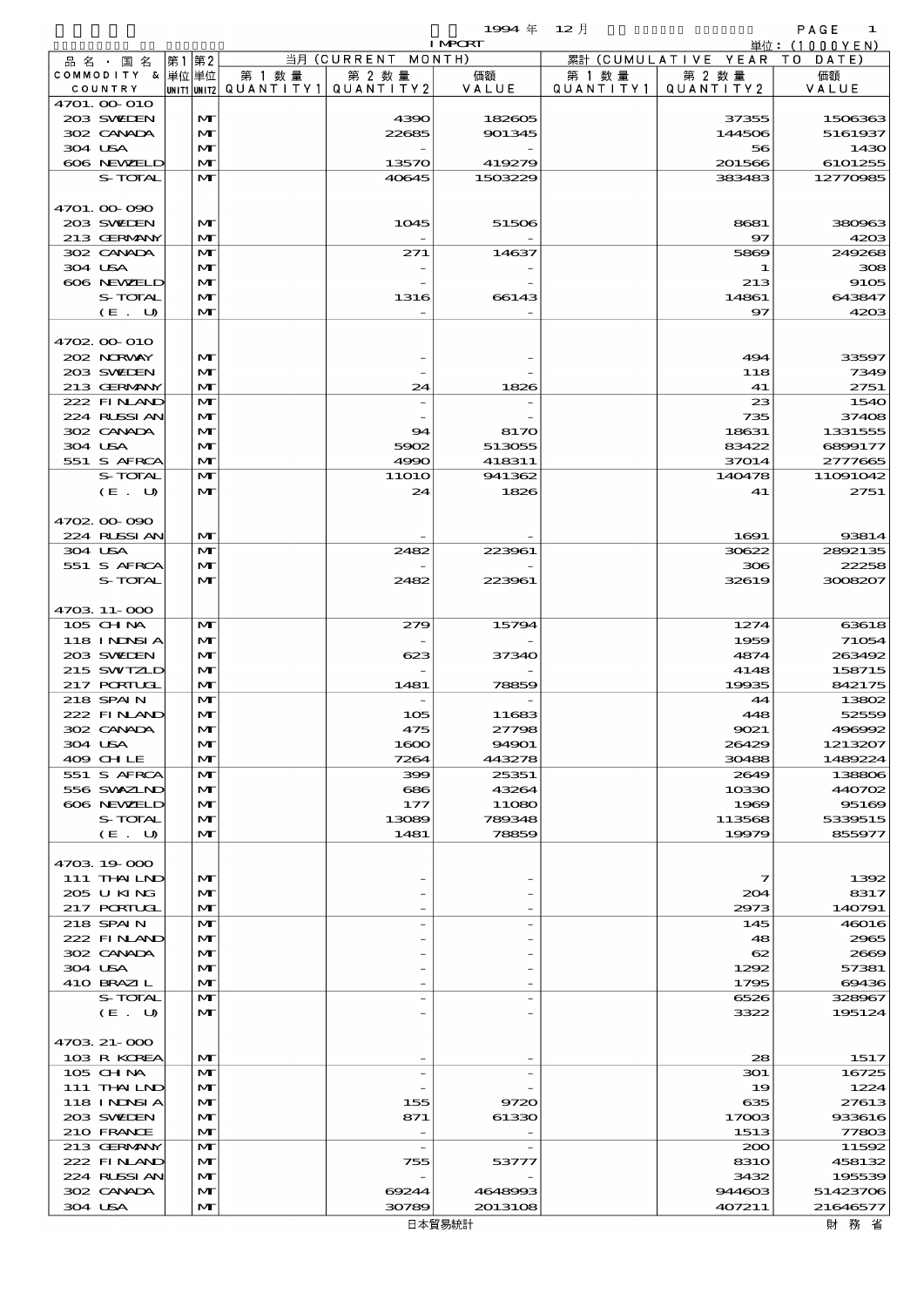品別国別表 輸 入 1994 12 確定 (Fixed Annual) 2

|                   |                   |        |                                       | <b>I MPORT</b> |           |                              | 単位: (1000YEN)   |
|-------------------|-------------------|--------|---------------------------------------|----------------|-----------|------------------------------|-----------------|
| 品名・国名             | 第1 第2             |        | 当月 (CURRENT MONTH)                    |                |           | 累計 (CUMULATIVE YEAR TO DATE) |                 |
| COMMODITY & 単位単位  |                   | 第 1 数量 | 第 2 数量                                | 価額             | 第 1 数量    | 第 2 数量                       | 価額              |
| COUNTRY           |                   |        | UNIT1 UNIT2  QUANT   TY1  QUANT   TY2 | VALUE          | QUANTITY1 | QUANTITY 2                   | VALUE           |
| 4703 21-000       |                   |        |                                       |                |           |                              |                 |
| 409 CHLE          | M                 |        | 21698                                 | 1460189        |           | 164435                       | 8671702         |
| 410 BRAZIL        | M                 |        | 179                                   | 11631          |           | 16718                        | 797719          |
| 413 ARCENT        | M                 |        |                                       |                |           | 12624                        | 609346          |
| 551 S AFRCA       | M                 |        |                                       |                |           | 373                          | 14580           |
| 606 NEWELD        | M                 |        | 2281                                  | 150348         |           | 28702                        | 1539189         |
| S-TOTAL<br>(E. U) | M<br>$\mathbf{M}$ |        | 125972                                | 8409096        |           | 1606107                      | 86426580        |
|                   |                   |        |                                       |                |           | 1713                         | 89395           |
| 4703 29 000       |                   |        |                                       |                |           |                              |                 |
| 106 TAI VAN       | M                 |        |                                       |                |           | 519                          | 29321           |
| 111 THALND        | M                 |        | $\boldsymbol{\infty}$                 | 49049          |           | 3366                         | 204331          |
| 112 SNGAPOR       | M                 |        |                                       |                |           | 298                          | 22547           |
| 118 INNSI A       | M                 |        | 550                                   | 34699          |           | 9058                         | 483199          |
| 203 SWIEN         | M                 |        |                                       |                |           | 1726                         | 78276           |
| 210 FRANCE        | $\mathbf{M}$      |        |                                       |                |           | 396                          | 15375           |
| 213 GERMANY       | M                 |        |                                       |                |           | 855                          | 36237           |
| 217 PORTUGL       | M                 |        |                                       |                |           | 318                          | 12141           |
| 222 FINAND        | M                 |        | 996                                   | 66727          |           | 13120                        | 633676          |
| 224 RUSSI AN      | M                 |        |                                       |                |           | 3316                         | 178883          |
| 302 CANADA        | $\mathbf{M}$      |        | 32267                                 | 2022226        |           | 370101                       | 18537545        |
| 304 USA           | M                 |        | 27562                                 | 1695367        |           | 454079                       | 21457967        |
| 307 HONDURS       | M                 |        |                                       |                |           | 320                          | 13087           |
| 409 CHLE          | M                 |        | 1667                                  | 110073         |           | 25257                        | 1207698         |
| 410 BRAZIL        | M                 |        | 32217                                 | 1928496        |           | 352942                       | 16370162        |
| 551 S AFRCA       | $\mathbf{M}$      |        | 557                                   | 36017          |           | 15453                        | 772664          |
| 606 NEWELD        | M                 |        |                                       |                |           | 79                           | 4479            |
| S-TOTAL           | M                 |        | 96506                                 | 5942654        |           | 1251203                      | 60057588        |
| (E. U)            | M                 |        |                                       |                |           | 1569                         | 63753           |
| 4704.11-000       |                   |        |                                       |                |           |                              |                 |
| 203 SWIEN         | M                 |        |                                       |                |           | 100                          | 8103            |
| 205 U KING        | M                 |        |                                       |                |           | 19                           | 1312            |
| 222 FINAND        | M                 |        |                                       |                |           | 196                          | 19792           |
| 224 RUSSIAN       | M                 |        |                                       |                |           | <b>31O</b>                   | 12665           |
| 304 USA           | $\mathbf{M}$      |        |                                       |                |           | 59                           | 3451            |
| S-TOTAL           | M                 |        |                                       |                |           | 684                          | 45323           |
| (E. U)            | M                 |        |                                       |                |           | 19                           | 1312            |
|                   |                   |        |                                       |                |           |                              |                 |
| 4704.19-000       |                   |        |                                       |                |           |                              |                 |
| 203 SWIEN         | M                 |        |                                       |                |           | 16                           | 1323            |
| S-TOTAL           | M                 |        |                                       |                |           | 16                           | 1323            |
|                   |                   |        |                                       |                |           |                              |                 |
| 4704 21-000       |                   |        |                                       |                |           |                              |                 |
| 106 TAI VAN       | M                 |        | 13                                    | 925            |           | 25                           | 1261            |
| 203 SWIDEN        | M                 |        | 112                                   | 8309           |           | 686                          | 49300           |
| 213 GERMANY       | M                 |        |                                       |                |           | 24                           | 1435            |
| 222 FINAND        | M                 |        | 49                                    | 3439           |           | 211                          | 13985           |
| 224 RUSSI AN      | M                 |        |                                       |                |           | 44                           | 1386            |
| 302 CANADA        | $\mathbf{M}$      |        | 97                                    | 7057           |           | 6488                         | 385661          |
| 304 USA           | M                 |        | 2088                                  | 153757         |           | 31117                        | 2008380         |
| S-TOTAL<br>(E. U) | M<br>M            |        | 2359                                  | 173487         |           | 38595<br>24                  | 2461408<br>1435 |
|                   |                   |        |                                       |                |           |                              |                 |
| 4704.29-000       |                   |        |                                       |                |           |                              |                 |
| 203 SWIDEN        | M                 |        |                                       |                |           | 16                           | 1205            |
| 213 GERMANY       | M                 |        |                                       |                |           | 14O                          | 10144           |
| 218 SPAIN         | M                 |        |                                       |                |           | 7                            | 5031            |
| 304 USA           | M                 |        |                                       |                |           | 9661                         | 641518          |
| 551 S AFRCA       | M                 |        |                                       |                |           | 53                           | 3313            |
| S-TOTAL           | M                 |        |                                       |                |           | 9877                         | 661211          |
| (E. U)            | M                 |        |                                       |                |           | 147                          | 15175           |
|                   |                   |        |                                       |                |           |                              |                 |
| 4705.00-000       |                   |        |                                       |                |           |                              |                 |
| 203 SWIDEN        | M                 |        |                                       |                |           | 47                           | 2015            |
| 204 DENMARK       | M                 |        | 48                                    | 2505           |           | 165                          | 8192            |
| 222 FINAND        | M                 |        | 48                                    | 2881           |           | 169                          | 9347            |
| 302 CANADA        | M                 |        | 5861                                  | 328020         |           | 79008                        | 3282182         |
| 304 USA           | M                 |        |                                       |                |           | 148                          | 8179            |
| 606 NEWELD        | M                 |        | 16                                    | 907            |           | 1052                         | 44339           |
| S-TOTAL           | M                 |        | 5973                                  | 334313         |           | 80589                        | 3354254         |
| (E. U)            | M                 |        | 48                                    | 2505           |           | 165                          | 8192            |
|                   |                   |        |                                       |                |           |                              |                 |
| 4706 10 000       |                   |        |                                       |                |           |                              |                 |
| 105 CH NA         | M                 |        | 20 <sub>o</sub>                       | 1973           |           | 571                          | 46978           |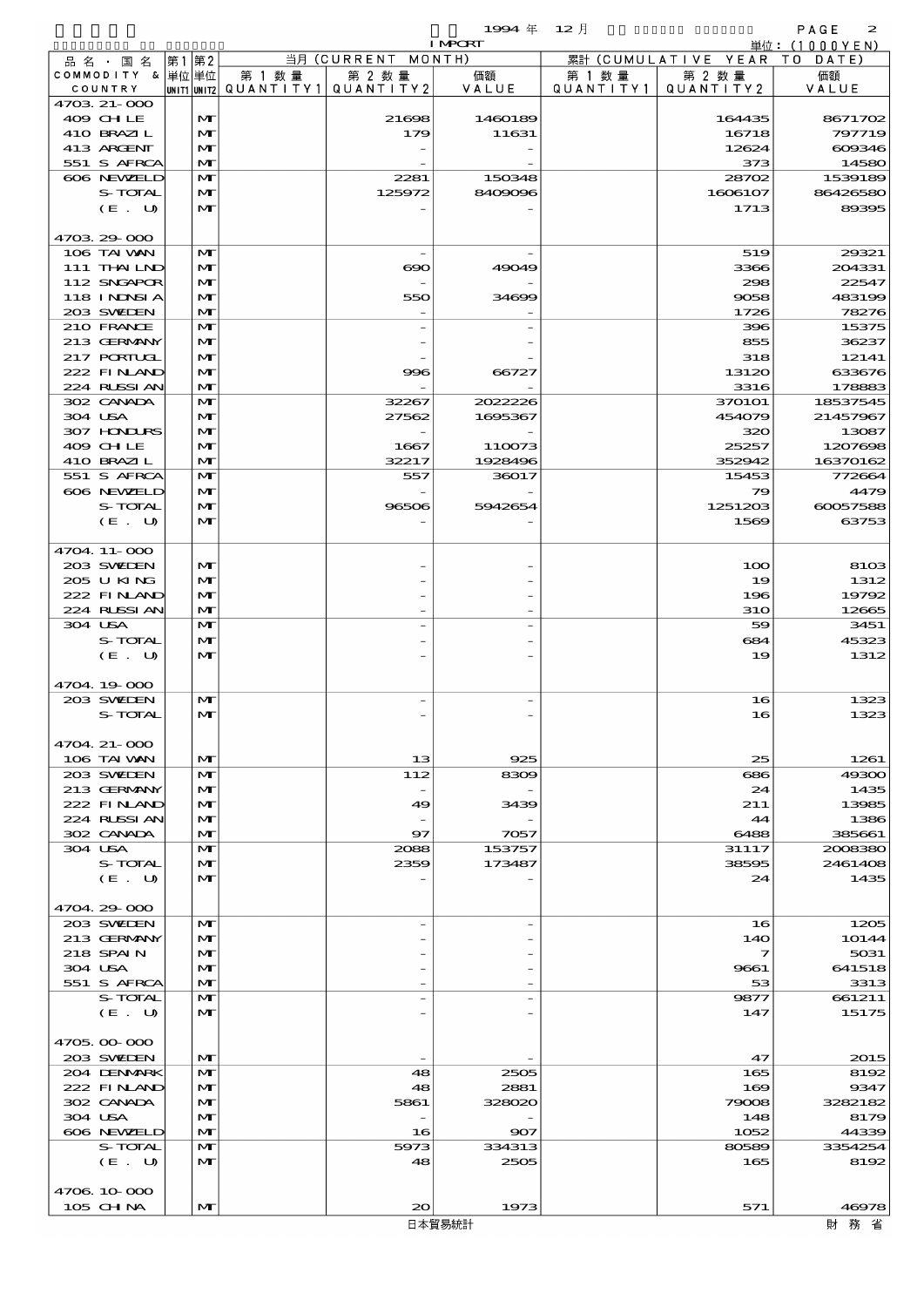$\begin{array}{cccc}\n 1994 & \# & 12 \end{array}$ 

|                             |      |                              |        |                                                  | <b>I MPORT</b>  |                     |                              | 単位: (1000YEN)     |
|-----------------------------|------|------------------------------|--------|--------------------------------------------------|-----------------|---------------------|------------------------------|-------------------|
| 品名・国名                       | 第1第2 |                              |        | 当月 (CURRENT MONTH)                               |                 |                     | 累計 (CUMULATIVE YEAR TO DATE) |                   |
| COMMODITY & 単位単位<br>COUNTRY |      |                              | 第 1 数量 | 第 2 数量<br> UNIT1 UNIT2  QUANT   TY1  QUANT   TY2 | 価額<br>VALUE     | 第 1 数量<br>QUANTITY1 | 第 2 数量<br>QUANTITY 2         | 価額<br>VALUE       |
| 4706 10 000                 |      |                              |        |                                                  |                 |                     |                              |                   |
| $123$ INIA                  |      | $\mathbf{M}$                 |        |                                                  |                 |                     | з                            | 783               |
| 143 I SRAEL                 |      | $\mathbf{M}$                 |        |                                                  |                 |                     | 6                            | 991               |
| 213 GERMANY                 |      | M                            |        | $\infty$                                         | 3873            |                     | 449                          | 85837             |
| 304 USA<br>305 MEXICO       |      | $\mathbf{M}$<br>$\mathbf{M}$ |        | 1589<br>192                                      | 180894<br>19826 |                     | 17178<br>2147                | 2015096<br>232169 |
| 410 BRAZIL                  |      | M                            |        |                                                  |                 |                     | 4                            | 476               |
| S-TOTAL                     |      | M                            |        | 1821                                             | 206566          |                     | 20358                        | 2382330           |
| (E. U)                      |      | $\mathbf{M}$                 |        | 20                                               | 3873            |                     | 449                          | 85837             |
|                             |      |                              |        |                                                  |                 |                     |                              |                   |
| 4706 91-000                 |      |                              |        |                                                  |                 |                     |                              |                   |
| 105 CH NA<br>106 TAI VAN    |      | $\mathbf{M}$<br>$\mathbf{M}$ |        | 20                                               | 2304            |                     | 65<br>13                     | 6582<br>935       |
| 213 GERMANY                 |      | M                            |        | 4                                                | 470             |                     | 28                           | 3247              |
| 218 SPAIN                   |      | $\mathbf{M}$                 |        |                                                  |                 |                     | 47                           | 10897             |
| 302 CANADA                  |      | $\mathbf{M}$                 |        | 326                                              | 13915           |                     | 326                          | 13915             |
| S-TOTAL                     |      | M                            |        | 350                                              | 16689           |                     | 479                          | 3557 <sub>C</sub> |
| (E. U)                      |      | $\mathbf{M}$                 |        | $\boldsymbol{A}$                                 | 470             |                     | 75                           | 14144             |
| 4706.92-000                 |      |                              |        |                                                  |                 |                     |                              |                   |
| 105 CH NA                   |      | $\mathbf{M}$                 |        | 32                                               | 1843            |                     | 577                          | 57437             |
| 106 TAI VAN                 |      | $\mathbf{M}$                 |        | 32                                               | 2364            |                     | 640                          | 47094             |
| 111 THAILND                 |      | $\mathbf{M}$                 |        | 6                                                | 2231            |                     | 1736                         | 136945            |
| 117 PHLPIN                  |      | $\mathbf{M}$                 |        | 199                                              | 58960           |                     | 3422                         | 973830            |
| <b>118 INNSIA</b>           |      | $\mathbf{M}$                 |        | 28                                               | 2576            |                     | 392                          | 38117             |
| 123 INIA<br>205 U KING      |      | $\mathbf{M}$<br>M            |        | 82<br>30                                         | 9020<br>6275    |                     | 643<br>282                   | 70294<br>64918    |
| 218 SPAIN                   |      | $\mathbf{M}$                 |        | 215                                              | 55925           |                     | 1419                         | 351283            |
| 304 USA                     |      | $\mathbf{M}$                 |        | 52                                               | 7403            |                     | 533                          | 77846             |
| 504 TUN SI A                |      | $\mathbf{M}$                 |        | 112                                              | 19012           |                     | 1297                         | 212391            |
| S-TOTAL                     |      | $\mathbf{M}$                 |        | 788                                              | 165609          |                     | 10941                        | 2030155           |
| (E. U)                      |      | $\mathbf{M}$                 |        | 245                                              | 62200           |                     | 1701                         | 416201            |
| 4706 93 000                 |      |                              |        |                                                  |                 |                     |                              |                   |
| 103 R KOREA                 |      | $\mathbf{M}$                 |        | 1                                                | 2805            |                     | 18                           | 2491€             |
| 105 CH NA                   |      | $\mathbf{M}$                 |        | 13                                               | 1775            |                     | 43                           | 3703              |
| 106 TAI VAN                 |      | M                            |        |                                                  |                 |                     | 227                          | 16340             |
| 111 THAILND                 |      | $\mathbf{M}$                 |        |                                                  |                 |                     | 4                            | 2318              |
| 117 PHLPIN                  |      | $\mathbf{M}$                 |        | ѳ                                                | 18743           |                     | 1458                         | 403226            |
| 213 GERMANY<br>304 USA      |      | $\mathbf{M}$<br>$\mathbf{M}$ |        |                                                  |                 |                     | 6<br>$\overline{\mathbf{z}}$ | 877<br>1923       |
| 543 TANZN A                 |      | $\mathbf{M}$                 |        | 50                                               | 9888            |                     | 716                          | 156606            |
| S-TOTAL                     |      | $\mathbf{M}$                 |        | 133                                              | 33211           |                     | 2479                         | $\infty$ $\infty$ |
| (E. U)                      |      | M                            |        |                                                  |                 |                     | 6                            | 877               |
|                             |      |                              |        |                                                  |                 |                     |                              |                   |
| 4707. 10 O10                |      |                              |        |                                                  |                 |                     |                              |                   |
| 105 CH NA<br>137 SU ARAB    |      | $\mathbf{M}$<br>$\mathbf{M}$ |        | 40                                               | 775             |                     | 40<br>836                    | 775<br>15301      |
| 205 U KING                  |      | M                            |        |                                                  |                 |                     | 221                          | 6593              |
| 207 NETHLIS                 |      | $\mathbf{M}$                 |        |                                                  |                 |                     | $\infty$                     | 2713              |
| 213 GERMANY                 |      | M                            |        |                                                  |                 |                     | 23                           | 204               |
| 302 CANADA                  |      | $\mathbf{M}$                 |        | 116                                              | 3234            |                     | 7859                         | 190965            |
| 304 USA                     |      | $\mathbf{M}$                 |        | 30680                                            | 723656          |                     | 270807                       | 5865479           |
| 305 MEXICO<br>601 ALSTRAL   |      | M<br>M                       |        | 230<br>38                                        | 5197<br>1009    |                     | 6766<br>38                   | 109681<br>1000    |
| 602 PAP NGA                 |      | M                            |        | $\hspace{0.1mm}-\hspace{0.1mm}$                  |                 |                     | 658                          | 4865              |
| 606 NEWELD                  |      | M                            |        | 122                                              | 2181            |                     | 3240                         | 65223             |
| S-TOTAL                     |      | $\mathbf{M}$                 |        | 31226                                            | 736052          |                     | 290387                       | 6262811           |
| (E. U)                      |      | $\mathbf{M}$                 |        |                                                  |                 |                     | 343                          | 951C              |
|                             |      |                              |        |                                                  |                 |                     |                              |                   |
| 4707.10-090<br>302 CANADA   |      | $\mathbf{M}$                 |        |                                                  |                 |                     |                              | 25649             |
| 304 USA                     |      | M                            |        | 21<br>1467                                       | 854<br>58762    |                     | 806<br>21639                 | 788552            |
| 305 MEXICO                  |      | M                            |        |                                                  |                 |                     | 404                          | $\infty$          |
| S-TOTAL                     |      | $\mathbf{M}$                 |        | 1488                                             | 59616           |                     | 22849                        | 821200            |
|                             |      |                              |        |                                                  |                 |                     |                              |                   |
| 4707.20-000                 |      |                              |        |                                                  |                 |                     |                              |                   |
| 106 TAI VAN                 |      | $\mathbf{M}$                 |        |                                                  |                 |                     | 63                           | 1662              |
| 137 SU ARAB<br>203 SWIEN    |      | M<br>$\mathbf{M}$            |        |                                                  |                 |                     | 22<br>50                     | 478<br>1955       |
| 207 NETHLIS                 |      | M                            |        |                                                  |                 |                     | 232                          | 7291              |
| 208 BELGI UM                |      | M                            |        |                                                  |                 |                     | 21                           | 232               |
| 213 GERMANY                 |      | $\mathbf{M}$                 |        |                                                  |                 |                     | 73                           | 2346              |
| 302 CANADA                  |      | M                            |        | 42                                               | 2033            |                     | 376                          | 14813             |
| 304 USA                     |      | M                            |        | 3680                                             | 170573          |                     | 43977                        | 1539002           |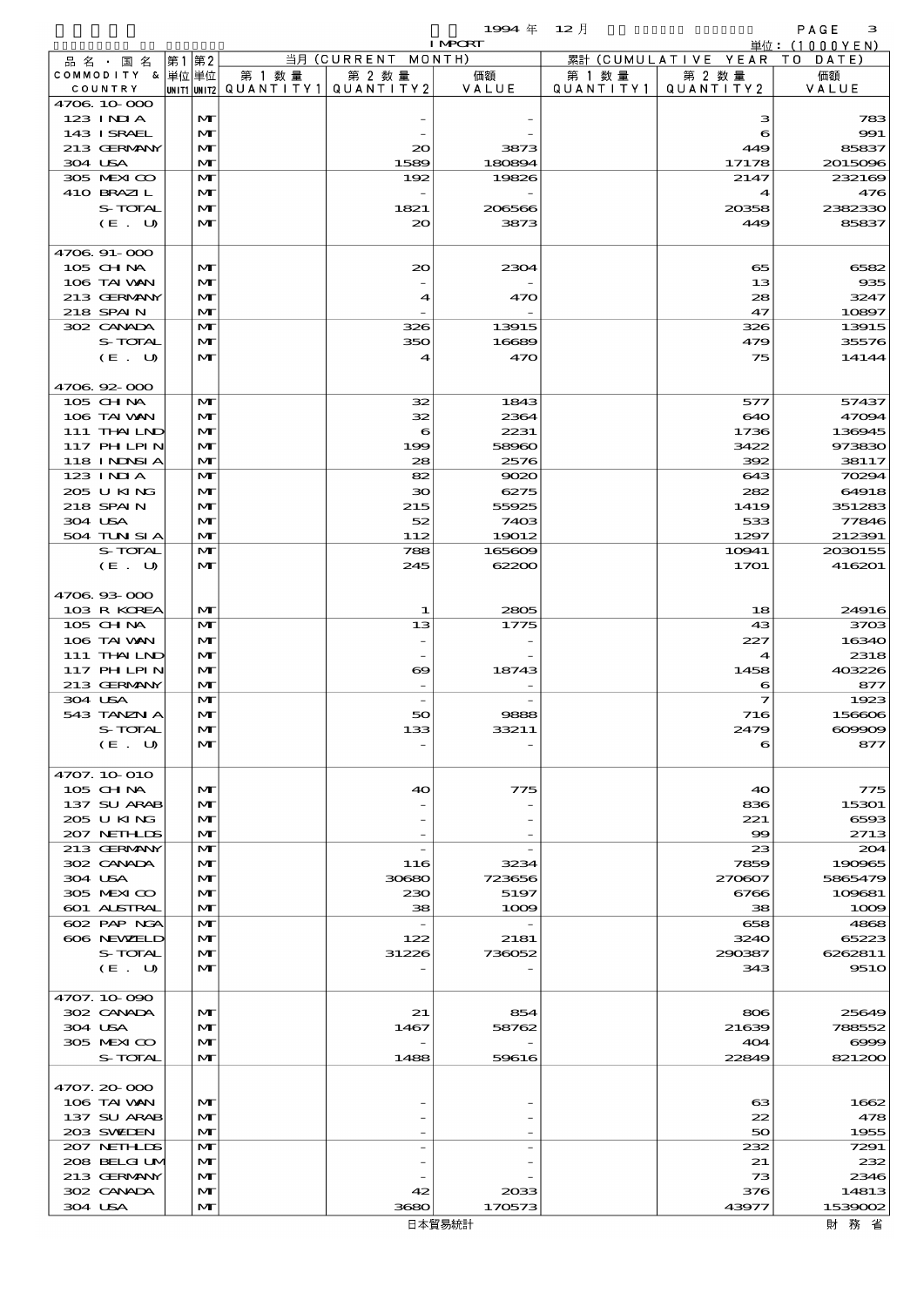$\begin{array}{cccc}\n 1994 & \# & 12 \end{array}$ 

|                             |    |                              |                                                  |                          | <b>I MPCRT</b>  |                      |                              | 単位: (1000 Y E N ) |
|-----------------------------|----|------------------------------|--------------------------------------------------|--------------------------|-----------------|----------------------|------------------------------|-------------------|
| 品名・国名                       | 第1 | 第2                           |                                                  | 当月 (CURRENT MONTH)       |                 |                      | 累計 (CUMULATIVE YEAR TO DATE) |                   |
| COMMODITY & 単位単位<br>COUNTRY |    |                              | 第 1 数量<br> UNIT1 UNIT2  QUANT I TY1  QUANT I TY2 | 第 2 数量                   | 価額<br>VALUE     | 第 1 数 量<br>QUANTITY1 | 第 2 数量<br>QUANTITY 2         | 価額<br>VALUE       |
| 4707.20-000                 |    |                              |                                                  |                          |                 |                      |                              |                   |
| 305 MEXICO                  |    | M                            |                                                  |                          |                 |                      | 206                          | 3805              |
| 601 ALSTRAL                 |    | M                            |                                                  |                          |                 |                      | 25                           | 901               |
| S-TOTAL                     |    | M                            |                                                  | 3722                     | 172606          |                      | 45045                        | 1572485           |
| (E. U)                      |    | $\mathbf{M}$                 |                                                  |                          |                 |                      | 326                          | 9869              |
| 4707.30-010                 |    |                              |                                                  |                          |                 |                      |                              |                   |
| 112 SNGAPOR                 |    | M                            |                                                  |                          |                 |                      | 502                          | 8354              |
| 302 CANADA                  |    | M                            |                                                  |                          |                 |                      | 1195                         | 21357             |
| 304 USA                     |    | M                            |                                                  | 747                      | 14420           |                      | 17588                        | 260668            |
| 606 NEWELD                  |    | $\mathbf{M}$                 |                                                  | 335                      | 6017            |                      | 3356                         | 47247             |
| S-TOTAL                     |    | M                            |                                                  | 1082                     | 20437           |                      | 22641                        | 337626            |
| 4707.30-090                 |    |                              |                                                  |                          |                 |                      |                              |                   |
| 302 CANADA                  |    | M                            |                                                  |                          |                 |                      | 80                           | 3023              |
| 304 USA                     |    | $\mathbf{M}$                 |                                                  | 1231                     | 35388           |                      | 17950                        | 451348            |
| 305 MEXICO                  |    | M                            |                                                  |                          |                 |                      | 170                          | 4435              |
| S-TOTAL                     |    | $\mathbf{M}$                 |                                                  | 1231                     | 35388           |                      | 18200                        | 458806            |
| 4707.90-000                 |    |                              |                                                  |                          |                 |                      |                              |                   |
| 106 TAI VAN                 |    | M                            |                                                  | 75                       | 1357            |                      | 468                          | 9045              |
| 302 CANADA                  |    | $\mathbf{M}$                 |                                                  |                          |                 |                      | 62                           | 1943              |
| 304 USA                     |    | M                            |                                                  | 305                      | 7735            |                      | 4753                         | 113685            |
| S-TOTAL                     |    | $\mathbf{M}$                 |                                                  | 380                      | 9092            |                      | 5283                         | 124673            |
|                             |    |                              |                                                  |                          |                 |                      |                              |                   |
| 4801. 00 011                |    |                              |                                                  |                          |                 |                      |                              |                   |
| 203 SWIEN<br>210 FRANCE     |    | M                            |                                                  | 1022                     | 61901           |                      | 8820                         | 573668            |
| 222 FINLAND                 |    | $\mathbf{M}$<br>$\mathbf{M}$ |                                                  | 18<br>355                | 1020<br>28742   |                      | 57<br>4965                   | 2937<br>426813    |
| 302 CANADA                  |    | $\mathbf{M}$                 |                                                  | 8982                     | 879579          |                      | 155562                       | 15153679          |
| 304 USA                     |    | $\mathbf{M}$                 |                                                  | 18194                    | 1805431         |                      | 161422                       | 15214644          |
| S-TOTAL                     |    | M                            |                                                  | 28571                    | 2776673         |                      | 330826                       | 31371741          |
| (E. U)                      |    | $\mathbf{M}$                 |                                                  | 18                       | 1020            |                      | 57                           | 2937              |
|                             |    |                              |                                                  |                          |                 |                      |                              |                   |
| 4801. 00-019                |    |                              |                                                  |                          |                 |                      |                              |                   |
| 103 R KOREA<br>203 SWIDEN   |    | M<br>M                       |                                                  | $\overline{\phantom{a}}$ |                 |                      | з                            | 251               |
| 210 FRANCE                  |    | M                            |                                                  | 501<br>390               | 30164<br>21385  |                      | 2933<br>2170                 | 187636<br>116814  |
| 222 FINAND                  |    | $\mathbf{M}$                 |                                                  | 1219                     | 91807           |                      | 19818                        | 1534992           |
| 302 CANADA                  |    | M                            |                                                  | 8343                     | 771097          |                      | 74259                        | 6778218           |
| 304 USA                     |    | $\mathbf{M}$                 |                                                  | 12689                    | 944033          |                      | 103445                       | 7581087           |
| S-TOTAL                     |    | M                            |                                                  | 23142                    | 1858486         |                      | 202628                       | 16198998          |
| (E. U)                      |    | $\mathbf{M}$                 |                                                  | 390                      | 21385           |                      | 2170                         | 116814            |
|                             |    |                              |                                                  |                          |                 |                      |                              |                   |
| 4801.00-090                 |    | M                            |                                                  | $\overline{\phantom{a}}$ |                 |                      |                              |                   |
| 210 FRANCE<br>222 FINAND    |    | M                            |                                                  |                          |                 |                      | $\infty$<br>189              | 32125<br>5774     |
| 302 CANADA                  |    | M                            |                                                  | 322                      | 21344           |                      | 1835                         | 127137            |
| 304 USA                     |    | $\mathbf{M}$                 |                                                  |                          |                 |                      | 185                          | 14208             |
| S-TOTAL                     |    | M                            |                                                  | 322                      | 21344           |                      | 2809                         | 179244            |
| (E. U)                      |    | $\mathbf{M}$                 |                                                  |                          |                 |                      | $\infty$                     | 32125             |
|                             |    |                              |                                                  |                          |                 |                      |                              |                   |
| 4802.10.000                 |    |                              |                                                  |                          |                 |                      |                              |                   |
| 103 R KOREA<br>105 CH NA    |    | КG<br>KG                     |                                                  | 9048<br>139200           | 12824<br>101522 |                      | 165493<br>1653275            | 233004<br>1266388 |
| 106 TAI VAN                 |    | KG                           |                                                  | 25435                    | 35227           |                      | 414777                       | 549405            |
| 108 HG KONG                 |    | KG                           |                                                  |                          |                 |                      | 11221                        | 7543              |
| $111$ THAILND               |    | KG                           |                                                  | 19092                    | 15722           |                      | 124311                       | 96680             |
| $117$ PH LPIN               |    | KG                           |                                                  | 6438                     | $\infty$ 61     |                      | 62335                        | 59405             |
| 205 U KING                  |    | KG                           |                                                  |                          |                 |                      | 238                          | 283               |
| 213 GERMANY                 |    | KG                           |                                                  |                          |                 |                      | 253                          | 892               |
| 220 I TALY                  |    | KG                           |                                                  |                          |                 |                      | 34                           | 200               |
| 304 USA<br>S-TOTAL          |    | KG<br>KG                     |                                                  | 199213                   | 171356          |                      | 407<br>2432344               | 1240<br>2215049   |
| (E. U)                      |    | KG                           |                                                  |                          |                 |                      | 525                          | 1384              |
|                             |    |                              |                                                  |                          |                 |                      |                              |                   |
| 4802 20 000                 |    |                              |                                                  |                          |                 |                      |                              |                   |
| 105 CHNA                    |    | KG                           |                                                  |                          |                 |                      | 13391                        | 2271              |
| 112 SNGAPOR                 |    | KG                           |                                                  | 4860                     | 2119            |                      | 4860                         | 2119              |
| 118 INNSI A<br>205 U KING   |    | KG<br>KG                     |                                                  |                          |                 |                      | 124489                       | 9555<br>656       |
| 208 BELGI UM                |    | KG                           |                                                  |                          |                 |                      | 670<br>185                   | 241               |
| 210 FRANCE                  |    | KG                           |                                                  |                          |                 |                      | 380                          | 214               |
| 213 GERMANY                 |    | KG                           |                                                  |                          |                 |                      | 3474                         | 3405              |
| 215 SWIZLD                  |    | KG                           |                                                  |                          |                 |                      | 80                           | <b>210</b>        |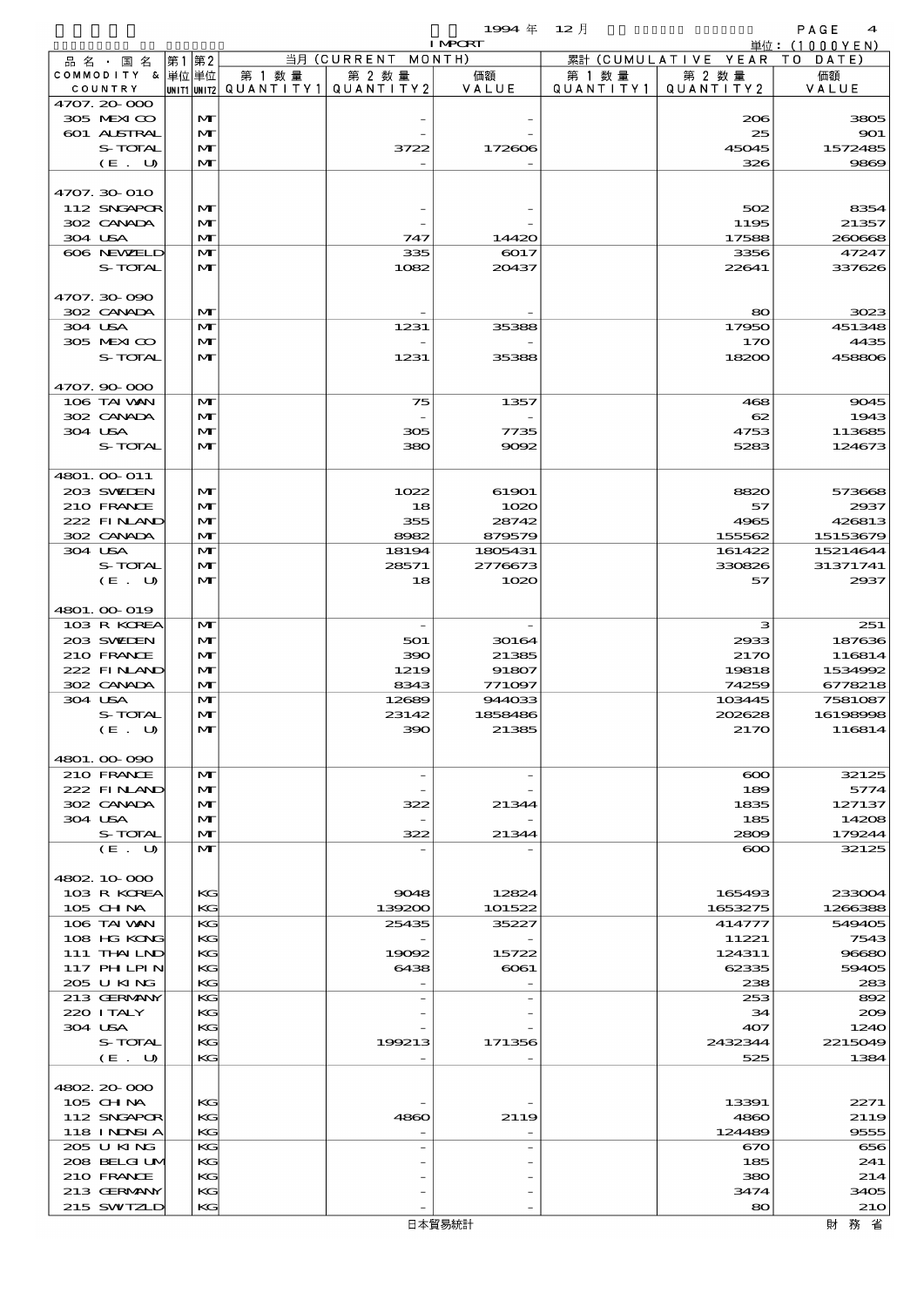$1994 \quad \oplus \quad 12 \quad \uparrow$  PAGE 5

|                              |          |                                                  |                    | <b>I MPCRT</b>   |                      |                              | 単位: (1000 Y E N)    |
|------------------------------|----------|--------------------------------------------------|--------------------|------------------|----------------------|------------------------------|---------------------|
| 品名・国名                        | 第1 第2    |                                                  | 当月 (CURRENT MONTH) |                  |                      | 累計 (CUMULATIVE YEAR TO DATE) |                     |
| COMMODITY & 単位単位<br>COUNTRY  |          | 第 1 数量<br> UNIT1 UNIT2  QUANT I TY1  QUANT I TY2 | 第 2 数量             | 価額<br>VALUE      | 第 1 数 量<br>QUANTITY1 | 第 2 数量<br>QUANTITY 2         | 価額<br>VALUE         |
| 4802.20-000                  |          |                                                  |                    |                  |                      |                              |                     |
| 220 I TALY                   | KС       |                                                  | 72                 | 256              |                      | 72                           | 256                 |
| 304 USA                      | KG       |                                                  |                    |                  |                      | 12562                        | 11090               |
| S-TOTAL                      | KG       |                                                  | 4932               | 2375             |                      | 160163                       | 30017               |
| (E. U)                       | KС       |                                                  | 72                 | 256              |                      | 4781                         | 4772                |
| 4802.30.000                  |          |                                                  |                    |                  |                      |                              |                     |
| 210 FRANCE                   | KG       |                                                  |                    |                  |                      | 3465                         | 1520                |
| S-TOTAL                      | KG       |                                                  |                    |                  |                      | 3465                         | 1520                |
| (E. U)                       | KG       |                                                  |                    |                  |                      | 3465                         | 1520                |
|                              |          |                                                  |                    |                  |                      |                              |                     |
| 4802.40.000                  |          |                                                  |                    |                  |                      |                              |                     |
| 213 GERMANY<br>218 SPAIN     | KG<br>KG |                                                  |                    |                  |                      | 92029<br>360                 | 10418<br>220        |
| 222 FINAND                   | KG       |                                                  |                    |                  |                      | 740                          | 469                 |
| S-TOTAL                      | KG       |                                                  |                    |                  |                      | 93129                        | 11107               |
| (E. U)                       | KG       |                                                  |                    |                  |                      | 92389                        | 10638               |
|                              |          |                                                  |                    |                  |                      |                              |                     |
| 4802. 51-000<br>105 CH NA    | KG       |                                                  |                    |                  |                      | 5520                         |                     |
| 205 U KING                   | KG       |                                                  |                    |                  |                      | 13845                        | 2207<br><b>2310</b> |
| 213 GERMANY                  | KG       |                                                  |                    |                  |                      | 2623                         | <b>1001</b>         |
| 304 USA                      | KC       |                                                  | 175                | 800              |                      | 5946                         | 8540                |
| S-TOTAL                      | KG       |                                                  | 175                | 800              |                      | 27934                        | 14058               |
| (E. U)                       | KG       |                                                  |                    |                  |                      | 16468                        | 3311                |
|                              |          |                                                  |                    |                  |                      |                              |                     |
| 4802.52-000                  |          |                                                  |                    |                  |                      |                              |                     |
| $105$ CHNA<br>106 TAI WAN    | KG<br>KG |                                                  |                    |                  |                      | 5521<br>26241                | 2556<br>2931        |
| 108 HG KONG                  | KG       |                                                  |                    |                  |                      | 626                          | 354                 |
| 111 THAILND                  | KG       |                                                  |                    |                  |                      | 125                          | 301                 |
| 113 MALYSIA                  | KG       |                                                  |                    |                  |                      | 237                          | 223                 |
| 118 INNSI A                  | KC       |                                                  | 37265              | 3337             |                      | 1815026                      | 147949              |
| 203 SWIDEN                   | KG       |                                                  | 104904             | 9200             |                      | 748365                       | 64865               |
| 205 U KING                   | KG       |                                                  | 8416               | 1823             |                      | 140296                       | 41288               |
| 207 NETHLIS                  | KG       |                                                  |                    |                  |                      | 2790                         | 456                 |
| 210 FRANCE<br>213 GERMANY    | KG<br>KC |                                                  | 11174<br>9450      | 6534<br>2223     |                      | 226386<br>53171              | 97559<br>16372      |
| 218 SPAIN                    | KG       |                                                  |                    |                  |                      | 98446                        | 15387               |
| 220 I TALY                   | KG       |                                                  |                    |                  |                      | 23857                        | 4303                |
| 222 FINAND                   | KG       |                                                  | 5259               | 672              |                      | 28951                        | 3760                |
| 225 ALSTRIA                  | KG       |                                                  | 21497              | 3988             |                      | 156889                       | 26940               |
| 302 CANADA                   | KG       |                                                  |                    |                  |                      | 2918                         | 628                 |
| 304 USA                      | KG       |                                                  | 293774             | 35899            |                      | 2850644                      | 393181              |
| 410 BRAZIL<br>551 S AFRCA    | KC       |                                                  |                    |                  |                      | 516037<br>4782               | 41126<br>831        |
| S-TOTAL                      | KС<br>KG |                                                  | 491739             | 63676            |                      | 6701308                      | <b>861010</b>       |
| (E. U)                       | KC       |                                                  | 29040              | 10580            |                      | 544946                       | 175365              |
|                              |          |                                                  |                    |                  |                      |                              |                     |
| 4802.53-000                  |          |                                                  |                    |                  |                      |                              |                     |
| 103 R KOREA                  | KG       |                                                  |                    |                  |                      | 47607                        | 5738                |
| 108 HG KONG                  | КC       |                                                  |                    |                  |                      | 1998                         | 1131                |
| 111 THAILND<br>118 I NINSI A | KC<br>KG |                                                  |                    |                  |                      | 1161<br>62947                | 314<br>4499         |
| 205 U KING                   | KG       |                                                  |                    |                  |                      | $\alpha$                     | 25340               |
| 210 FRANCE                   | KС       |                                                  | 7620               | 8044             |                      | 79240                        | 46523               |
| 213 GERMANY                  | KG       |                                                  | 7773               | 4339             |                      | 16363                        | 10076               |
| 220 I TALY                   | KC       |                                                  |                    |                  |                      | 23609                        | 4877                |
| 302 CANADA                   | KG       |                                                  |                    |                  |                      | 7428                         | 1599                |
| 304 USA                      | KG       |                                                  | 38395              | 13621            |                      | 281149                       | 101424              |
| S-TOTAL<br>(E. U)            | KС<br>КC |                                                  | 53788<br>15393     | 26004<br>12383   |                      | 582105<br>179815             | 201521<br>86816     |
|                              |          |                                                  |                    |                  |                      |                              |                     |
| 4802 60 010                  |          |                                                  |                    |                  |                      |                              |                     |
| 202 NORWAY                   | KG       |                                                  | 1320686            | 120738           |                      | 14081196                     | 1351876             |
| 203 SWIDEN                   | KG       |                                                  | 118579             | 9417             |                      | 1080316                      | 85743               |
| 222 FINAND                   | KG       |                                                  | 2364982            | 220961           |                      | 30542729                     | 2862821             |
| 302 CANADA                   | KC       |                                                  | 595256             | 48295            |                      | 18464176                     | 1557844             |
| 304 USA<br>S-TOTAL           | KG<br>KG |                                                  | 1847120<br>6246623 | 161862<br>561273 |                      | 34837748<br>99006165         | 3077623<br>8935907  |
|                              |          |                                                  |                    |                  |                      |                              |                     |
| 4802 60 020                  |          |                                                  |                    |                  |                      |                              |                     |
| 103 R KOREA                  | KG       |                                                  |                    |                  |                      | 3340                         | 3380                |
| 106 TAI VAN                  | KC       |                                                  |                    |                  |                      | 244                          | 670                 |
| 118 I NDSI A                 | KC       |                                                  |                    |                  |                      | 50657                        | 4271                |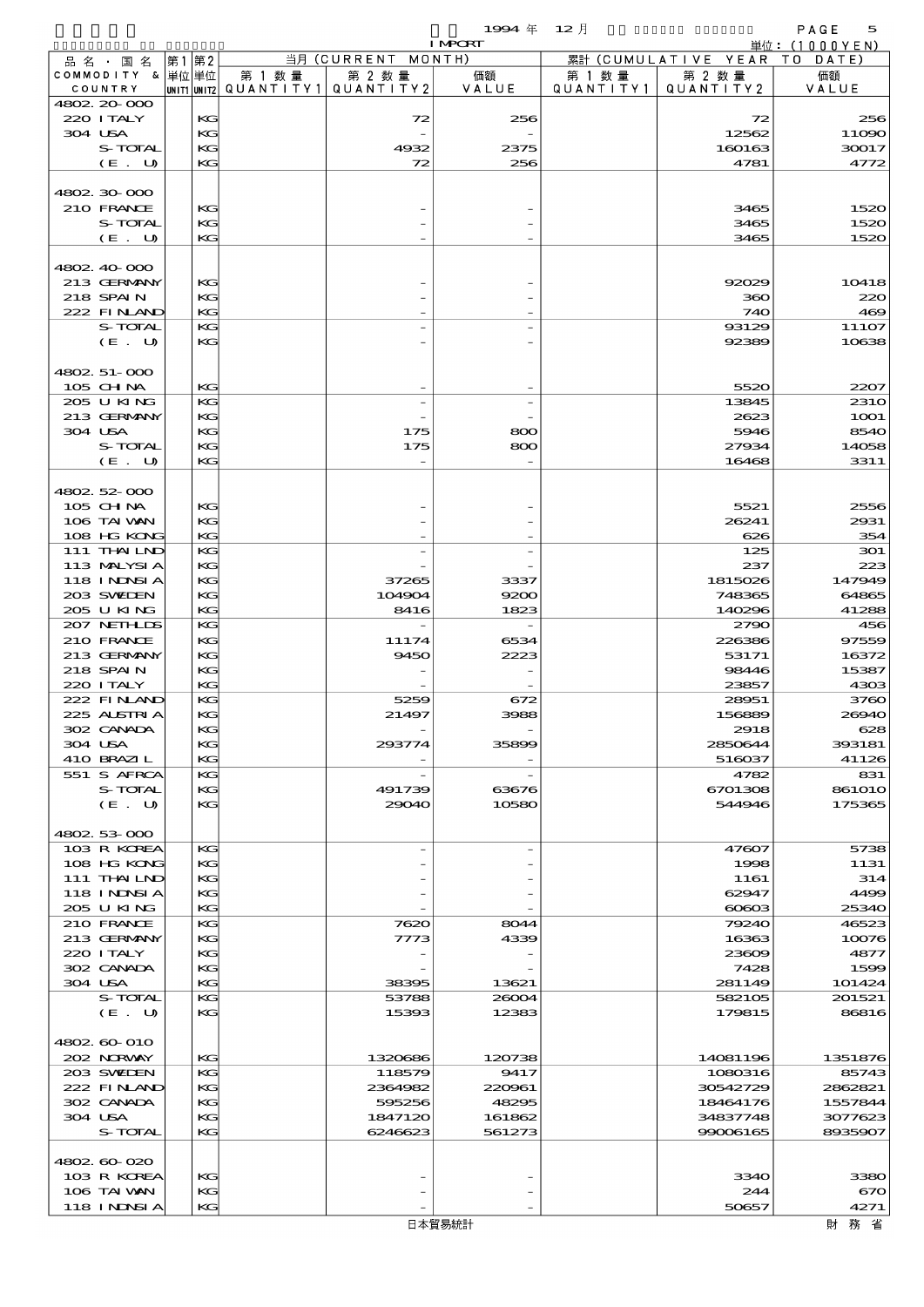$1994 \quad \oplus \quad 12 \quad \beta$  PAGE 6

|   | $100 +$ | $\sim$ 1 |  |
|---|---------|----------|--|
| . |         |          |  |
|   |         |          |  |

|                    |       |        |                                           | <b>I MPORT</b> |           |                              | 単位: (1000YEN) |
|--------------------|-------|--------|-------------------------------------------|----------------|-----------|------------------------------|---------------|
| 品名・国名              | 第1 第2 |        | 当月 (CURRENT MONTH)                        |                |           | 累計 (CUMULATIVE YEAR TO DATE) |               |
| COMMODITY & 単位単位   |       | 第 1 数量 | 第 2 数量                                    | 価額             | 第 1 数量    | 第 2 数量                       | 価額            |
| COUNTRY            |       |        | UNIT1 UNIT2   QUANT I TY 1   QUANT I TY 2 | VALUE          | QUANTITY1 | QUANTITY2                    | VALUE         |
| 4802.60-020        |       |        |                                           |                |           |                              |               |
| 202 NORWAY         | KG    |        | 108870                                    | 8222           |           | 694420                       | 50789         |
| 203 SWIEN          | KG    |        | 39131                                     | 2773           |           | 40482                        | 3405          |
| 205 U KING         | KG    |        |                                           |                |           | 6899                         | 7036          |
| 210 FRANCE         | KG    |        |                                           |                |           | 39116                        | 3721          |
| 213 GERMANY        | KG    |        |                                           |                |           | 14274                        | 6226          |
| 220 I TALY         | KG    |        |                                           |                |           | 8366                         | 3401          |
| 222 FINAND         | KG    |        | 389721                                    | 26606          |           | 4104185                      | 300949        |
| 225 ALSTRIA        | KG    |        |                                           |                |           | 25926                        | 4076          |
| 302 CANADA         | KG    |        | 4804                                      | 324            |           | 1523904                      | 153177        |
| 304 USA            | KG    |        | 56450                                     | 17178          |           | 441995                       | 107698        |
| <b>601 ALSTRAL</b> | KG    |        |                                           |                |           | 17                           | 200           |
| S-TOTAL            | KG    |        | 598976                                    | 55103          |           | 6953825                      | 649008        |
| (E. U)             | KG    |        |                                           |                |           | 68655                        | 20384         |
| 4803 00 000        |       |        |                                           |                |           |                              |               |
| 103 R KOREA        | KG    |        |                                           |                |           | 35606                        | 4268          |
| 106 TAI VAN        |       |        |                                           |                |           |                              |               |
|                    | KG    |        | 18158                                     | 5200           |           | 142657                       | 50517         |
| 108 HG KONG        | KG    |        |                                           |                |           | 175                          | 229           |
| 117 PHLPIN         | KG    |        |                                           |                |           | 2162                         | 465           |
| 203 SWIDEN         | KG    |        |                                           |                |           | 4181                         | 767           |
| 204 DENMARK        | KG    |        |                                           |                |           | 200                          | 1397          |
| 205 U KING         | KG    |        |                                           |                |           | 5975                         | 5516          |
| 207 NETHLIS        | KG    |        |                                           |                |           | 432                          | 223           |
| 210 FRANCE         | KG    |        |                                           |                |           | 676                          | 539           |
| 213 GERMANY        | KG    |        | 448                                       | 394            |           | 36833                        | 17782         |
| 220 I TALY         | KG    |        |                                           |                |           | 11713                        | 4835          |
| 222 FINAND         | KG    |        |                                           |                |           | 223902                       | 99358         |
| 302 CANADA         | KG    |        |                                           |                |           | 164391                       | 44260         |
| 304 USA            | KG    |        | 6430                                      | 4135           |           | 219738                       | 109842        |
| S-TOTAL            | KG    |        | 25036                                     | 9729           |           | 848641                       | 339998        |
| (E. U)             | KG    |        | 448                                       | 394            |           | 55829                        | 30292         |
|                    |       |        |                                           |                |           |                              |               |
| 4804 11-010        |       |        |                                           |                |           |                              |               |
| 105 CHNA           | KG    |        |                                           |                |           | 90103                        | 4379          |
| 106 TAI VAN        | KG    |        | 267841                                    | 12607          |           | 4650168                      | 212687        |
| 203 SWIDEN         | KG    |        |                                           |                |           | 40674                        | 5265          |
| 213 GERMANY        | KG    |        |                                           |                |           | 29045                        | 3177          |
| 302 CANADA         | KG    |        | 2205087                                   | 109973         |           | 23916344                     | 1070249       |
| 304 USA            | KG    |        | 1834946                                   | 92582          |           | 36981319                     | 1884278       |
| S-TOTAL            | KG    |        | 4307874                                   | 215162         |           | 65707653                     | 3180035       |
| (E. U)             | KG    |        |                                           |                |           | 29045                        | 3177          |
|                    |       |        |                                           |                |           |                              |               |
| 4804.11-020        |       |        |                                           |                |           |                              |               |
| 105 CHNA           | KG    |        |                                           |                |           | 20190                        | 595           |
| 106 TAI VAN        | КG    |        |                                           |                |           | 232660                       | 10367         |
| 302 CANADA         | KG    |        |                                           |                |           | 241060                       | 9637          |
| 304 USA            | KG    |        | 2767223                                   | 141201         |           | 28476616                     | 1419937       |
| S-TOTAL            | KG    |        | 2767223                                   | 141201         |           | 28970526                     | 1440536       |
| 4804.19-010        |       |        |                                           |                |           |                              |               |
| 106 TAI VAN        | KG    |        |                                           |                |           | 433671                       | 21721         |
| 213 GERMANY        | KG    |        |                                           |                |           | 13103                        | 4247          |
| 222 FINLAND        | KG    |        | 403412                                    | 42843          |           | 1401552                      | 151951        |
| 304 USA            | KG    |        | 370708                                    | 2941O          |           | 4762941                      | 365507        |
| S-TOTAL            | KG    |        | 774120                                    | 72253          |           | 6611267                      | 543426        |
| (E. U)             | KG    |        |                                           |                |           | 13103                        | 4247          |
|                    |       |        |                                           |                |           |                              |               |
| 4804.19.020        |       |        |                                           |                |           |                              |               |
| 304 USA            | KG    |        | 78860                                     | 6879           |           | 5973794                      | 560003        |
| S-TOTAL            | KG    |        | 78860                                     | 6879           |           | 5973794                      | 560003        |
|                    |       |        |                                           |                |           |                              |               |
| 4804. 21-000       |       |        |                                           |                |           |                              |               |
| 203 SWEDEN         | КG    |        |                                           |                |           | 839840                       | 65515         |
| 213 GERMANY        | KG    |        |                                           |                |           | 32578                        | 2543          |
| 223 POLAND         | KG    |        |                                           |                |           | 119370                       | 6351          |
| 302 CANADA         | KG    |        | 624519                                    | 38746          |           | 5062963                      | 320887        |
| 304 USA            | KG    |        | 198331                                    | 11699          |           | 2634807                      | 151385        |
| S-TOTAL            | KG    |        | 822850                                    | 50445          |           | 8689558                      | 546681        |
| (E. U)             | KG    |        |                                           |                |           | 32578                        | 2543          |
|                    |       |        |                                           |                |           |                              |               |
| 4804.31-000        |       |        |                                           |                |           |                              |               |
| $105$ CHNA         | KG    |        |                                           |                |           | 9065                         | 472           |
| 203 SWIDEN         | КG    |        | 28325                                     | 2534           |           | 445089                       | 55563         |
| 210 FRANCE         | KG    |        | 20117                                     | 1612           |           | 22389                        | 1843          |
|                    |       |        |                                           | 口 大留 甲纳非       |           |                              | 8+1 致 少       |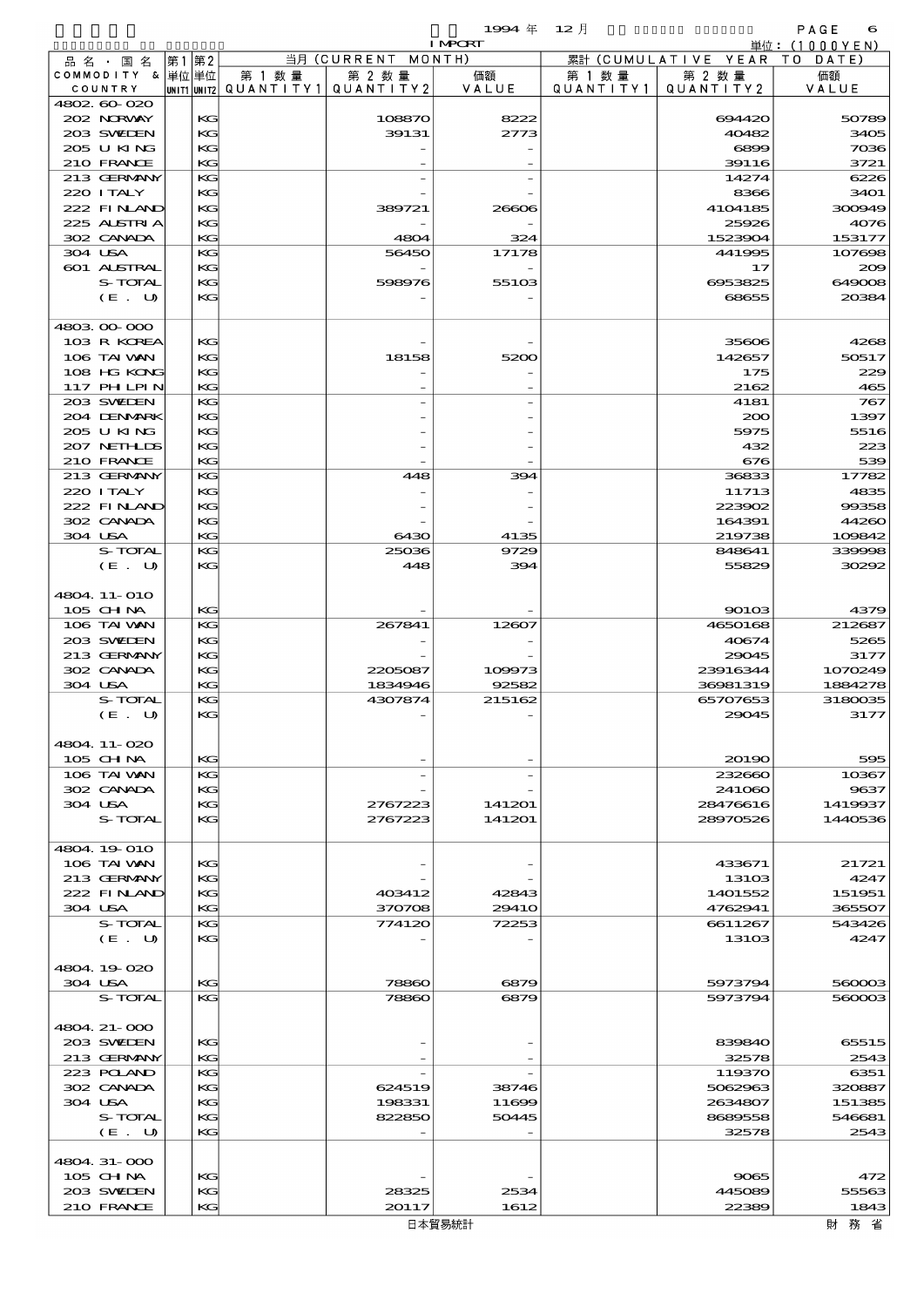$\begin{array}{cccc}\n 1994 & \# & 12 \end{array}$ 

| $- - -$ | ⊥∠ ⁄∃ |  |
|---------|-------|--|
| г<br>.  |       |  |
|         |       |  |

|                  |      |                                       |                    | <b>I MPORT</b> |           |                              | 単位: (1000 Y E N) |
|------------------|------|---------------------------------------|--------------------|----------------|-----------|------------------------------|------------------|
| 品 名 ・ 国 名        | 第1第2 |                                       | 当月 (CURRENT MONTH) |                |           | 累計 (CUMULATIVE YEAR TO DATE) |                  |
| COMMODITY & 単位単位 |      | 第 1 数量                                | 第 2 数量             | 価額             | 第 1 数量    | 第 2 数量                       | 価額               |
| COUNTRY          |      | unit1 unit2  QUANT   TY1  QUANT   TY2 |                    | VALUE          | QUANTITY1 | QUANTITY 2                   | VALUE            |
| 4804.31-000      |      |                                       |                    |                |           |                              |                  |
| 213 GERMANY      | KG   |                                       | 17969              | 3811           |           | 43521                        | 6892             |
| 222 FINAND       | KG   |                                       | 23198              | 1501           |           | 262101                       | 18268            |
| 302 CANADA       | KG   |                                       | 260706             | 16961          |           | 2665369                      | 176824           |
| 304 USA          | KG   |                                       | 960564             | 53832          |           | 12649324                     | 757432           |
| 410 BRAZIL       | KG   |                                       |                    |                |           | 10066                        | <b>41O</b>       |
| S-TOTAL          | KG   |                                       | 1310879            | 80251          |           | 16106924                     | 1017704          |
| (E. U)           | KG   |                                       | 38086              | 5423           |           | 65910                        | 8735             |
|                  |      |                                       |                    |                |           |                              |                  |
| 4804.39.000      |      |                                       |                    |                |           |                              |                  |
| 103 R KOREA      | KG   |                                       | 118154             | 13442          |           | 248856                       | 27661            |
| 203 SWIDEN       | KG   |                                       |                    |                |           | 72101                        | 6232             |
| 210 FRANCE       | KG   |                                       |                    |                |           | 105019                       | 26200            |
| 213 GERMANY      | KG   |                                       | 18340              | 2069           |           | 116278                       | 16001            |
| 220 I TALY       | KG   |                                       |                    |                |           | 111OO                        | 1213             |
| 222 FINAND       | KG   |                                       | 280562             | 27242          |           | 2036406                      | 194924           |
| 302 CANADA       | KG   |                                       | 21089              | 5765           |           | 94472                        | 25613            |
| 304 USA          | KG   |                                       |                    |                |           |                              |                  |
|                  |      |                                       | 120                | 260            |           | 134988                       | 16689            |
| S-TOTAL          | KG   |                                       | 438265             | 48778          |           | 2819220                      | 314533           |
| (E. U)           | KG   |                                       | 18340              | 2000           |           | 232397                       | 43414            |
|                  |      |                                       |                    |                |           |                              |                  |
| 4804 41-000      |      |                                       |                    |                |           |                              |                  |
| 106 TAI VAN      | KG   |                                       | 199040             | 9451           |           | 1716528                      | 78318            |
| 213 GERMANY      | KG   |                                       |                    |                |           | 78958                        | 5520             |
| 222 FINAND       | KG   |                                       | 708495             | 43019          |           | 5413846                      | 335821           |
| 304 USA          | KG   |                                       | 778713             | 54309          |           | 7345593                      | 555665           |
| 410 BRAZIL       | KG   |                                       |                    |                |           | 10033                        | 409              |
| S-TOTAL          | KG   |                                       | 1686248            | 106779         |           | 14564958                     | 975733           |
| (E. U)           | KG   |                                       |                    |                |           | 78958                        | 5520             |
|                  |      |                                       |                    |                |           |                              |                  |
| 4804.42-000      |      |                                       |                    |                |           |                              |                  |
| 203 SWIDEN       | KG   |                                       |                    |                |           | 433327                       | 43881            |
| 222 FINAND       | KG   |                                       | 202706             | 19545          |           | 2791211                      | 277809           |
| 304 USA          | KG   |                                       | 56340              | 4137           |           | 1307671                      | 102704           |
| S-TOTAL          | KG   |                                       | 259046             | 23682          |           | 4532209                      | 424394           |
|                  |      |                                       |                    |                |           |                              |                  |
| 4804 51-010      |      |                                       |                    |                |           |                              |                  |
| 105 CH NA        | KG   |                                       | 14742              | 2340           |           | 14742                        | 2340             |
| 203 SWIDEN       | KG   |                                       |                    |                |           | 1222679                      | 117712           |
| 222 FINAND       | KG   |                                       |                    |                |           | 15784                        | 1585             |
|                  |      |                                       |                    |                |           | 130238                       | 22496            |
| 304 USA          | KG   |                                       | 36892              | 7234           |           |                              |                  |
| S-TOTAL          | KG   |                                       | 51634              | 9574           |           | 1383443                      | 144133           |
|                  |      |                                       |                    |                |           |                              |                  |
| 4804.51-020      |      |                                       |                    |                |           |                              |                  |
| 103 R KOREA      | KG   |                                       |                    |                |           | 77861                        | 4129             |
| 215 SWIZLD       | KG   |                                       |                    |                |           | 2292                         | 945              |
| 222 FINAND       | KG   |                                       |                    |                |           | 4261                         | 2170             |
| 302 CANADA       | KG   |                                       |                    |                |           | 17746                        | 2105             |
| 304 USA          | KG   |                                       |                    |                |           | 127509                       | 6666             |
| S-TOTAL          | KG   |                                       |                    |                |           | 229669                       | 16015            |
|                  |      |                                       |                    |                |           |                              |                  |
| 4804.52-010      |      |                                       |                    |                |           |                              |                  |
| 203 SWIDEN       | KG   |                                       |                    |                |           | 75128                        | 7835             |
| 210 FRANCE       | КG   |                                       |                    |                |           | $\infty$                     | 1891             |
| 222 FINAND       | KG   |                                       |                    |                |           | 478563                       | 51650            |
| 304 USA          | KG   |                                       |                    |                |           | 19958                        | 1892             |
| S-TOTAL          | KG   |                                       |                    |                |           | 574618                       | 63268            |
| (E. U)           | KG   |                                       |                    |                |           | 969                          | 1891             |
|                  |      |                                       |                    |                |           |                              |                  |
| 4804.52-020      |      |                                       |                    |                |           |                              |                  |
| 222 FINAND       | KG   |                                       | 19555              | 1864           |           | 275937                       | 27459            |
| 304 USA          | KG   |                                       | 945185             | 85659          |           | 10828135                     | 1026546          |
| S-TOTAL          | KG   |                                       | 964740             | 87523          |           | 11104072                     | 1054005          |
|                  |      |                                       |                    |                |           |                              |                  |
|                  |      |                                       |                    |                |           |                              |                  |
| 4804.59-010      |      |                                       |                    |                |           |                              |                  |
| 203 SWIDEN       | KG   |                                       |                    |                |           | 5737908                      | 579792           |
| 213 GERMANY      | KG   |                                       |                    |                |           | 130                          | 235              |
| 215 SWIZLD       | KG   |                                       |                    |                |           | 353457                       | 34809            |
| 222 FINAND       | КG   |                                       | 570                | 210            |           | 570                          | 210              |
| 304 USA          | KG   |                                       |                    |                |           | 1126                         | 279              |
| S-TOTAL          | КG   |                                       | 570                | 210            |           | 6093191                      | 615325           |
| (E. U)           | KG   |                                       |                    |                |           | 130                          | 235              |
|                  |      |                                       |                    |                |           |                              |                  |
| 4804.59020       |      |                                       |                    |                |           |                              |                  |
| 203 SWIDEN       | KG   |                                       |                    |                |           | 4968                         | 1305             |
|                  |      |                                       |                    | 日本貿易統計         |           |                              | 財務省              |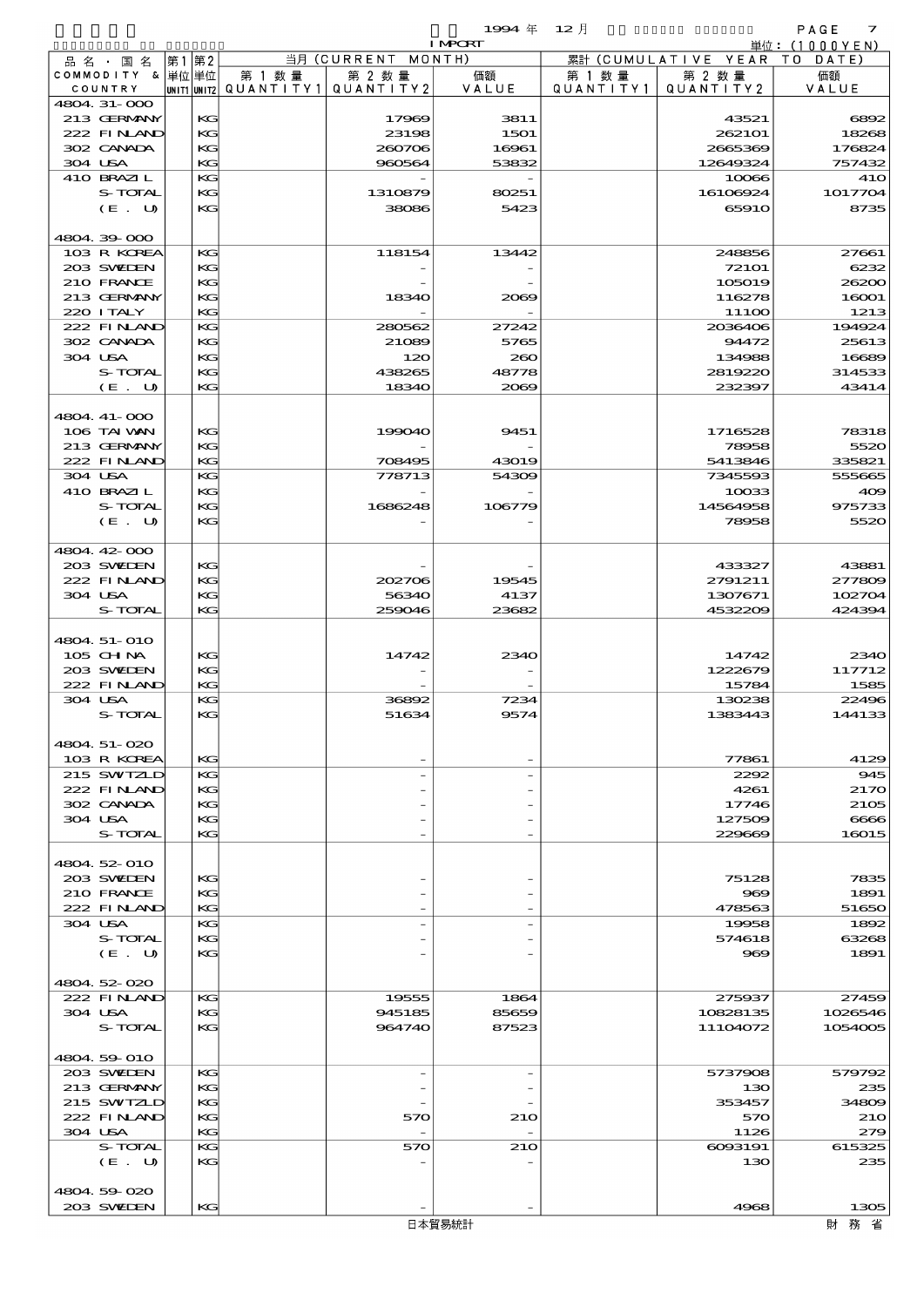|                            |      |          |                                                    |                    | 1994年 12月      |           |                      | PAGE<br>8                |
|----------------------------|------|----------|----------------------------------------------------|--------------------|----------------|-----------|----------------------|--------------------------|
| 品名・国名                      | 第1第2 |          |                                                    | 当月 (CURRENT MONTH) | <b>I MPCRT</b> |           | 累計 (CUMULATIVE YEAR) | 単位:(1000YEN)<br>TO DATE) |
| COMMODITY & 単位単位           |      |          | 第 1 数 量                                            | 第 2 数量             | 価額             | 第 1 数 量   | 第 2 数量               | 価額                       |
| COUNTRY                    |      |          | $ $ UNIT1 $ $ UNIT2 $ $ Q $\cup$ A N T I T Y 1 $ $ | QUANTITY2          | VALUE          | QUANTITY1 | QUANTITY 2           | VALUE                    |
| 4804.59-020<br>205 U KING  |      | KG       |                                                    | 473                | 217            |           | 473                  | 217                      |
| 222 FINAND                 |      | KG       |                                                    |                    |                |           | 3349                 | 849                      |
| 304 USA                    |      | KG       |                                                    |                    |                |           | 229014               | 20800                    |
| S-TOTAL                    |      | KG       |                                                    | 473                | 217            |           | 237804               | 22971                    |
| (E. U)                     |      | KG       |                                                    | 473                | 217            |           | 473                  | 217                      |
| 4805.10.000                |      |          |                                                    |                    |                |           |                      |                          |
| 222 FINAND                 |      | KG       |                                                    |                    |                |           | 311049               | 16238                    |
| 551 S AFRCA                |      | КC       |                                                    |                    |                |           | 496267               | 21232                    |
| S-TOTAL                    |      | KG       |                                                    |                    |                |           | 807316               | 37470                    |
| 4805. 21-000               |      |          |                                                    |                    |                |           |                      |                          |
| 103 R KOREA                |      | KG       |                                                    |                    |                |           | 240                  | 574                      |
| 220 I TALY                 |      | KG       |                                                    |                    |                |           | 18689                | 4043                     |
| 304 USA<br>S-TOTAL         |      | KG<br>KG |                                                    | 129499<br>129499   | 11450<br>11450 |           | 2243446<br>2262375   | 178243<br>182860         |
| (E. U)                     |      | KG       |                                                    |                    |                |           | 18689                | 4043                     |
|                            |      |          |                                                    |                    |                |           |                      |                          |
| 4805.22-090                |      |          |                                                    |                    |                |           |                      |                          |
| 205 U KING                 |      | KG       |                                                    |                    |                |           | 19785                | 1005                     |
| 222 FINAND<br>S-TOTAL      |      | KG<br>KG |                                                    |                    |                |           | 2867<br>22652        | 289<br>1294              |
| (E. U)                     |      | KG       |                                                    |                    |                |           | 19785                | 1005                     |
|                            |      |          |                                                    |                    |                |           |                      |                          |
| 4805 23 000                |      |          |                                                    |                    |                |           |                      |                          |
| 203 SWIEN<br>S-TOTAL       |      | KG<br>KG |                                                    |                    |                |           | 1229<br>1229         | 501<br>501               |
|                            |      |          |                                                    |                    |                |           |                      |                          |
| 4805.29-011                |      |          |                                                    |                    |                |           |                      |                          |
| 106 TAI VAN                |      | KG       |                                                    | 984805             | 45354          |           | 9448014              | 420421                   |
| S-TOTAL                    |      | KG       |                                                    | 984805             | 45354          |           | 9448014              | 420421                   |
| 4805.29-019                |      |          |                                                    |                    |                |           |                      |                          |
| 106 TAI VAN                |      | KG       |                                                    |                    |                |           | 56017                | 2352                     |
| S-TOTAL                    |      | KG       |                                                    |                    |                |           | 56017                | 2352                     |
|                            |      |          |                                                    |                    |                |           |                      |                          |
| 4805.29 090<br>103 R KOREA |      | KG       |                                                    |                    |                |           | 284                  | 300                      |
| 106 TAI VAN                |      | KG       |                                                    |                    |                |           | 64184                | 2868                     |
| 304 USA                    |      | KG       |                                                    |                    |                |           | 1593                 | 1691                     |
| S-TOTAL                    |      | KG       |                                                    |                    |                |           | 66061                | 4859                     |
| 4805.30.000                |      |          |                                                    |                    |                |           |                      |                          |
| 105 CH NA                  |      | KG       |                                                    |                    |                |           | 15160                | 1279                     |
| 213 GERMANY                |      | KG       |                                                    |                    |                |           | 13725                | 7479                     |
| 304 USA                    |      | KG       |                                                    |                    |                |           | 216                  | 647                      |
| S-TOTAL<br>(E. U)          |      | KG<br>KG |                                                    |                    |                |           | 291O1<br>13725       | 9405<br>7479             |
|                            |      |          |                                                    |                    |                |           |                      |                          |
| 4805, 40-010               |      |          |                                                    |                    |                |           |                      |                          |
| 103 R KOREA                |      | KG       |                                                    | 25409              | 7648           |           | 226154               | 69999                    |
| 205 U KING<br>213 GERMANY  |      | KG<br>KG |                                                    | 450                | 770            |           | 1552<br>5323         | 2793<br>2397             |
| 304 USA                    |      | KG       |                                                    | 9665               | 4105           |           | 34059                | 23388                    |
| S-TOTAL                    |      | KG       |                                                    | 35524              | 12523          |           | 267088               | 98577                    |
| (E. U)                     |      | KG       |                                                    | 450                | 770            |           | 6875                 | 5190                     |
|                            |      |          |                                                    |                    |                |           |                      |                          |
| 4805.40-020<br>103 R KOREA |      | KG       |                                                    | 4940               | 1015           |           | 77954                | 33207                    |
| 205 U KING                 |      | KG       |                                                    | 4344               | 4924           |           | 17224                | 22721                    |
| 210 FRANCE                 |      | KG       |                                                    |                    |                |           | 30288                | 33507                    |
| 213 GERMANY                |      | KC       |                                                    |                    |                |           | 1535                 | 2311                     |
| 222 FINAND<br>304 USA      |      | KG<br>KG |                                                    |                    |                |           | з<br>1017            | 380<br>2641              |
| S-TOTAL                    |      | KG       |                                                    | 9284               | 5939           |           | 128021               | 94767                    |
| (E. U)                     |      | KG       |                                                    | 4344               | 4924           |           | 49047                | 58539                    |
|                            |      |          |                                                    |                    |                |           |                      |                          |
| 4805, 50-010<br>304 USA    |      | KG       |                                                    |                    |                |           | 365                  | 266                      |
| S-TOTAL                    |      | KG       |                                                    |                    |                |           | 365                  | 266                      |
|                            |      |          |                                                    |                    |                |           |                      |                          |
| 4805.50-020                |      |          |                                                    |                    |                |           |                      |                          |
| 205 U KING<br>304 USA      |      | KG<br>KG |                                                    |                    |                |           | 184<br>165           | 728<br>291               |
|                            |      |          |                                                    |                    |                |           |                      |                          |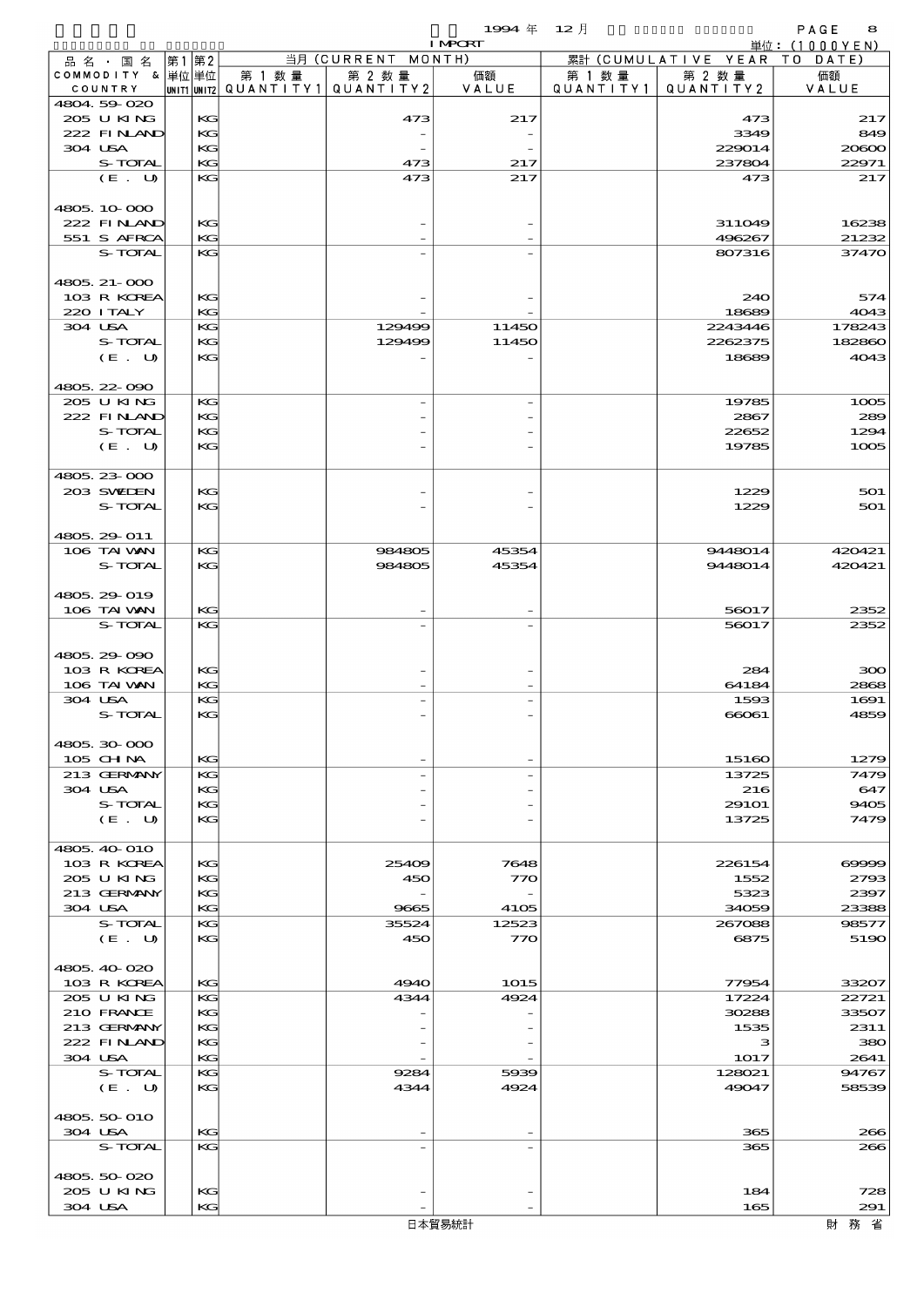|                        |                           | 19994年 12月     |            |                     | PAGE<br>9     |
|------------------------|---------------------------|----------------|------------|---------------------|---------------|
|                        |                           | <b>I MPORT</b> |            |                     | 単位: (1000YEN) |
| 国 名 第1第21<br>品名        | 当月 (CURRENT MONTH)        |                |            | 累計 (CUMULATIVE YEAR | DATE)<br>TQ   |
| &  単位 単位 <br>СОММОРІТҮ | 第 1 数量<br>第 2 数量          | 価額<br>第        | 1 数量       | 第 2 数 量             | 価額            |
| COUNTRY<br>UNIT1 UNIT2 | IQUANTITY)<br>QUANTITY 21 | VALUE          | QUANTITY . | QUANTITY 2          | VALUE         |
|                        |                           |                |            |                     |               |

|                   | .  |              |          |          |                |
|-------------------|----|--------------|----------|----------|----------------|
| 4805.50-020       |    |              |          |          |                |
| S-TOTAL           | KG |              |          | 349      | <b>1O19</b>    |
| (E. U)            | KG |              |          | 184      | 728            |
|                   |    |              |          |          |                |
| 4805.60-010       |    |              |          |          |                |
| 106 TAI VAN       | KG |              |          | 137354   | 4066           |
| 118 I NDSI A      | KG |              |          | 12643    | 388            |
| 205 U KING        | KG |              |          | 21470    | 599            |
| 601 ALSTRAL       |    |              |          |          |                |
|                   | KG | 804294       | 29431    | 27873515 | 969504         |
| S-TOTAL           | KG | 804294       | 29431    | 28044982 | 974557         |
| (E. U)            | KG |              |          | 21470    | 500            |
|                   |    |              |          |          |                |
| 4805.60-090       |    |              |          |          |                |
| 103 R KOREA       | KC |              |          | 9371     | 10476          |
| 105 CHNA          | KG |              |          | 9245     | 3306           |
| 106 TAI VAN       | KG | 1948         | 220      | 4488     | 432            |
| 111 THAILND       | KG | 1103         | 1520     | 21922    | 26730          |
| 118 I NDSI A      | KG |              |          | 60125    | 4384           |
| 203 SWIDEN        | KG |              |          | 32227    | 5379           |
| 205 U KING        | KG | 31OO         | 2153     | 3396     | 2579           |
|                   |    |              |          |          |                |
| 210 FRANCE        | KG | 29704        | 20135    | 39724    | 31393          |
| 213 GERMANY       | KG | 880          | $\infty$ | 201911   | 45954          |
| 222 FINAND        | КG |              |          | 500      | 32.            |
| 304 USA           | KG | 58799        | 38917    | 2034790  | 1298041        |
| S-TOTAL           | KG | 95534        | 63644    | 2417699  | 1428997        |
| (E. U)            | KG | 33684        | 22987    | 245031   | 79926          |
|                   |    |              |          |          |                |
| 4805.70-000       |    |              |          |          |                |
| 106 TAI VAN       | KG | 31675        | 1521     | 3843513  | 158652         |
| <b>118 INNSIA</b> | KG |              |          | 13626    | 572            |
| 205 U KING        | KG | 109850       | 5751     | 348218   | 18546          |
| 213 GERMANY       | KG |              |          | 159      | 329            |
|                   |    |              |          |          |                |
| 304 USA           | KG |              |          | 131895   | 17200          |
| 601 ALSTRAL       | KG | 351656       | 16426    | 15693785 | 712761         |
| S-TOTAL           | KG | 493181       | 23698    | 20031196 | 908060         |
| (E. U)            | KG | 109850       | 5751     | 348377   | 18875          |
|                   |    |              |          |          |                |
| 4805.80-000       |    |              |          |          |                |
| 103 R KOREA       | KC | 24781        | 1060     | 236126   | 9297           |
| 105 CHNA          | KG | 13625        | 365      | 13625    | 365            |
| 106 TAI VAN       | KG | 11O          | 213      | 14175    | 1082           |
| 112 SNGAPOR       | KG | 250          | 415      | 250      | 415            |
| 203 SWIDEN        | КG |              |          | 67500    | <b>7310</b>    |
| 210 FRANCE        |    |              |          |          |                |
|                   | KG | 4544         | 5114     | 34218    | 20653          |
| 213 GERMANY       | КG |              |          | 814      | 891            |
| 222 FINAND        | KG |              |          | 192868   | 12516          |
| 302 CANADA        | KG |              |          | 2742     | 1582           |
| 304 USA           | KG |              |          | 48102    | 13419          |
| S-TOTAL           | KG | <b>43310</b> | 7167     | 610420   | 67530          |
| (E. U)            | KG | 4544         | 5114     | 35032    | 21544          |
|                   |    |              |          |          |                |
| 4806.10-000       |    |              |          |          |                |
| 106 TAI VAN       | KG |              |          | 1949     | 1213           |
| 210 FRANCE        | KG |              |          | 663      | 300            |
| 213 GERMANY       | KG |              |          | 852      | 47C            |
|                   |    |              |          |          |                |
| 218 SPAIN         | KG |              |          | 308      | 288            |
| 220 I TALY        | KG |              |          | 27506    | 13082          |
| 304 USA           | KG | 5640         | 3223     | 17201    | 9904           |
| S-TOTAL           | KG | 5640         | 3223     | 48479    | 25352          |
| (E. U)            | KG |              |          | 29329    | 14235          |
|                   |    |              |          |          |                |
| 4806.20-000       |    |              |          |          |                |
| 202 NORWAY        | KG |              |          | 2230     | 656            |
| 204 DENMARK       | KG |              |          | 460      | 515            |
| 210 FRANCE        | KG | 420          | 219      | 420      | 219            |
| 222 FINAND        | KG |              |          | 827      | 4 <sup>o</sup> |
|                   |    |              |          |          |                |
| 304 USA           | KG |              |          | 81323    | 26541          |
| S-TOTAL           | KG | 420          | 219      | 85260    | 28394          |
| (E. U)            | KG | 420          | 219      | 880      | 734            |
|                   |    |              |          |          |                |
| 4806.30.000       |    |              |          |          |                |
| 205 U KING        | KG | 104969       | 40120    | 1454080  | 562737         |
| 210 FRANCE        | KG | 66146        | 26001    | 273550   | 102302         |
| 213 GERMANY       | KG | 27270        | 11551    | 196824   | 84496          |
| 215 SWIZLD        | KG | 17278        | 10280    | 105326   | 61481          |
|                   |    |              | 日本貿易統計   |          | 財務省            |
|                   |    |              |          |          |                |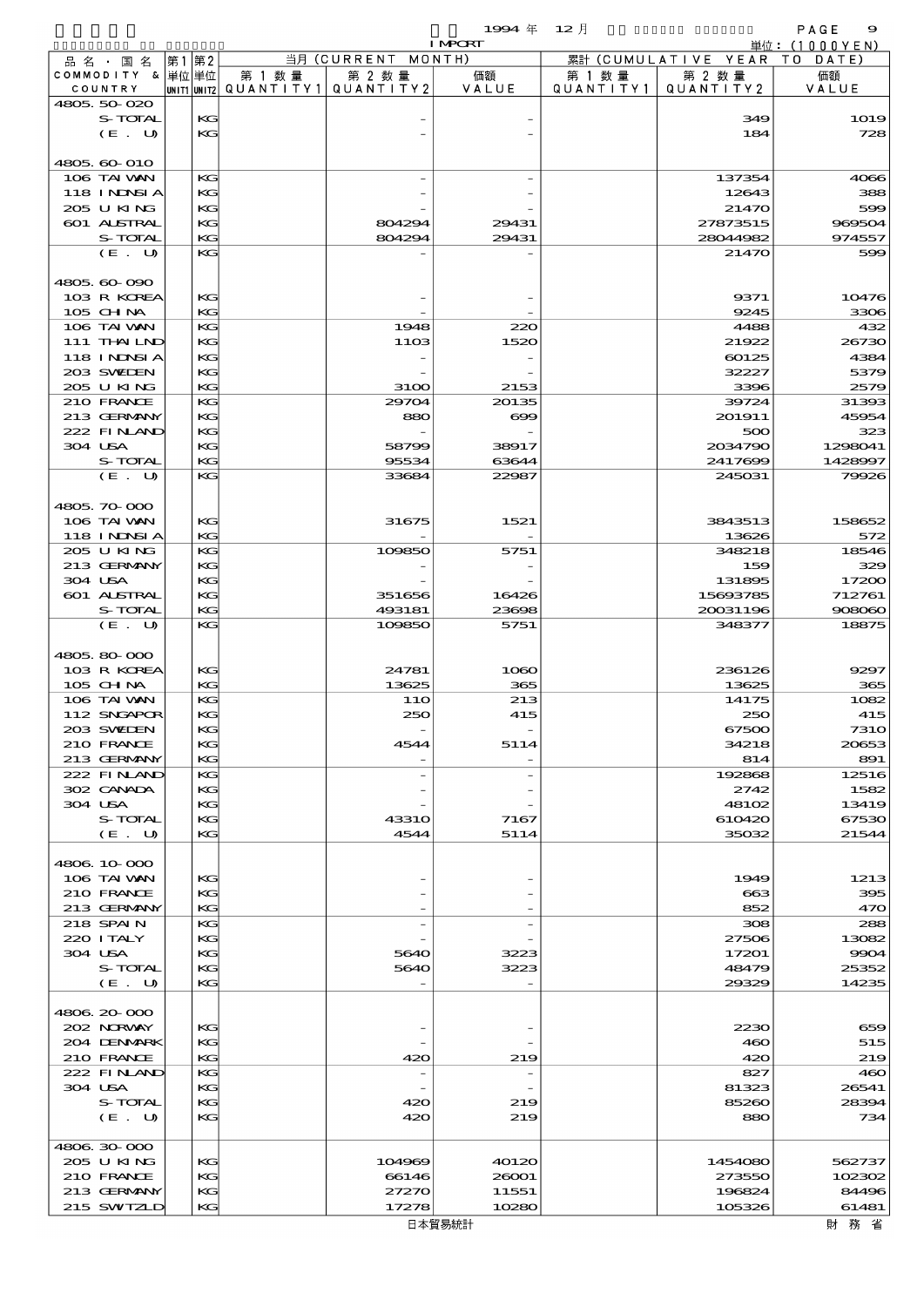$1994 \& 12 \&$ 

|                            |          |                                                  |                                   | <b>I MPORT</b>     |                      |                              | 単位: (1000YEN)   |
|----------------------------|----------|--------------------------------------------------|-----------------------------------|--------------------|----------------------|------------------------------|-----------------|
| 品名・国名                      | 第1第2     |                                                  | 当月 (CURRENT MONTH)                |                    |                      | 累計 (CUMULATIVE YEAR TO DATE) |                 |
| COMMODITY & 単位単位           |          | 第 1 数量<br> unit1 unit2  QUANT   TY1  QUANT   TY2 | 第 2 数量                            | 価額<br>VALUE        | 第 1 数 量<br>QUANTITY1 | 第 2 数量                       | 価額              |
| COUNTRY<br>4806.30-000     |          |                                                  |                                   |                    |                      | QUANTITY 2                   | VALUE           |
| 218 SPAIN                  | KG       |                                                  | 165                               | 290                |                      | 395                          | 621             |
| 220 I TALY                 | KG       |                                                  |                                   |                    |                      | 19286                        | 14847           |
| 304 USA                    | KG       |                                                  |                                   |                    |                      | 37186                        | 22107           |
| S-TOTAL                    | KG       |                                                  | 215828                            | 88242              |                      | 2086647                      | 848591          |
| (E. U)                     | KG       |                                                  | 198550                            | 77962              |                      | 1944135                      | 765003          |
| 4806.40-000                |          |                                                  |                                   |                    |                      |                              |                 |
| 208 BELGI UM               | KG       |                                                  | 34455                             | 7524               |                      | 161085                       | 32222           |
| 210 FRANCE                 | KG       |                                                  | 16399                             | 2705               |                      | 16399                        | 2705            |
| 213 GERMANY                | KG       |                                                  |                                   |                    |                      | 834                          | 512             |
| 220 I TALY                 | KG       |                                                  |                                   |                    |                      | 203530                       | 33615           |
| 222 FINAND                 | KG       |                                                  | 61326                             | 14013              |                      | 332654                       | 80072           |
| 304 USA                    | KG       |                                                  | 348                               | 3571               |                      | 2192                         | 20717           |
| S-TOTAL<br>(E. U)          | KG<br>KG |                                                  | 112528<br>50854                   | 27813<br>10229     |                      | 716694<br>381848             | 169843<br>69054 |
|                            |          |                                                  |                                   |                    |                      |                              |                 |
| 4807.10.000                |          |                                                  |                                   |                    |                      |                              |                 |
| 207 NETHLIS                | KG       |                                                  |                                   |                    |                      | 50                           | 239             |
| 304 USA                    | KG       |                                                  |                                   |                    |                      | 12500                        | 625             |
| S-TOTAL                    | KG       |                                                  |                                   |                    |                      | 12550                        | 864             |
| (E. U)                     | KG       |                                                  |                                   |                    |                      | 50                           | 239             |
|                            |          |                                                  |                                   |                    |                      |                              |                 |
| 4807.99 000<br>103 R KOREA | KG       |                                                  |                                   |                    |                      | 7660                         | 1318            |
| 105 CH NA                  | KG       |                                                  |                                   |                    |                      | 12670                        | 1523            |
| 106 TAI VAN                | KG       |                                                  | 1300                              | 248                |                      | 12324                        | <b>3410</b>     |
| 205 U KING                 | KG       |                                                  | 552                               | 372                |                      | 14378                        | 2053            |
| 207 NETHLIS                | KG       |                                                  | 146934                            | 9961               |                      | 2401614                      | 175038          |
| 208 BELGI UM               | KG       |                                                  |                                   |                    |                      | 21276                        | 1359            |
| 210 FRANCE                 | KG       |                                                  |                                   |                    |                      | 534                          | 466             |
| 213 GERMANY                | KG       |                                                  | 21240                             | 1893               |                      | 21240                        | 1893            |
| 220 I TALY<br>304 USA      | KG<br>KG |                                                  | 800<br>3621                       | 374<br><b>1510</b> |                      | 1600<br>185131               | 768<br>66468    |
| S-TOTAL                    | KG       |                                                  | 174447                            | 14358              |                      | 2678427                      | 254296          |
| (E. U)                     | KG       |                                                  | 169526                            | 12600              |                      | 2460642                      | 181577          |
|                            |          |                                                  |                                   |                    |                      |                              |                 |
| 4808 10 000                |          |                                                  |                                   |                    |                      |                              |                 |
| 103 R KOREA                | KG       |                                                  |                                   |                    |                      | 3120                         | 287             |
| 105 CHNA                   | KG       |                                                  |                                   |                    |                      | 500                          | 350             |
| 106 TAI VAN<br>304 USA     | KG       |                                                  |                                   |                    |                      | 25519                        | 3500<br>8267    |
| S-TOTAL                    | KG<br>KG |                                                  |                                   |                    |                      | 43157<br>72296               | 12404           |
|                            |          |                                                  |                                   |                    |                      |                              |                 |
| 4808.20-000                |          |                                                  |                                   |                    |                      |                              |                 |
| 106 TAI VAN                | KG       |                                                  | $\overline{\phantom{a}}$          |                    |                      | 1620                         | 374             |
| S-TOTAL                    | KG       |                                                  |                                   |                    |                      | 1620                         | 374             |
|                            |          |                                                  |                                   |                    |                      |                              |                 |
| 4808.30-000                |          |                                                  |                                   |                    |                      |                              |                 |
| 106 TAI VAN<br>205 U KING  | KG<br>KG |                                                  | 2166                              | 964                |                      | 109<br>2166                  | 616<br>964      |
| 210 FRANCE                 | KG       |                                                  |                                   |                    |                      | 23234                        | 10026           |
| 213 GERMANY                | KG       |                                                  |                                   |                    |                      | 4889                         | 2616            |
| 302 CANADA                 | KG       |                                                  | 859                               | 417                |                      | 859                          | 417             |
| 304 USA                    | KG       |                                                  | 6120                              | 2300               |                      | 55346                        | 25154           |
| <b>601 ALSTRAL</b>         | KG       |                                                  | $\overline{\phantom{a}}$          |                    |                      | 777                          | 398             |
| S-TOTAL                    | KG       |                                                  | 9145                              | 3681               |                      | 87380                        | 40191           |
| (E. U)                     | KG       |                                                  | 2166                              | 964                |                      | 30289                        | 13606           |
| 4808.90-000                |          |                                                  |                                   |                    |                      |                              |                 |
| 106 TAI VAN                | KG       |                                                  | 1213                              | 1468               |                      | 3069                         | 4039            |
| 203 SWIDEN                 | KG       |                                                  |                                   |                    |                      | 580                          | 200             |
| 204 DENMARK                | KG       |                                                  | $\mathcal{T}$                     | 286                |                      | 221                          | 495             |
| 205 U KING                 | KG       |                                                  |                                   |                    |                      | 35218                        | 13168           |
| 210 FRANCE                 | KG       |                                                  |                                   |                    |                      | 28215                        | 8797            |
| 213 GERMANY<br>304 USA     | KG<br>KG |                                                  | $\overline{\phantom{a}}$<br>26651 | 7084               |                      | 8902<br>123336               | 2499<br>35639   |
| 601 ALSTRAL                | KG       |                                                  |                                   |                    |                      | 7613                         | 2997            |
| S-TOTAL                    | KG       |                                                  | 27941                             | 8838               |                      | 207154                       | 67903           |
| (E. U)                     | KG       |                                                  | $\tau$                            | 286                |                      | 72556                        | 24959           |
|                            |          |                                                  |                                   |                    |                      |                              |                 |
| 4809.10.010                |          |                                                  |                                   |                    |                      |                              |                 |
|                            |          |                                                  |                                   |                    |                      |                              |                 |
| 112 SNGAPOR<br>220 I TALY  | KG<br>KG |                                                  |                                   |                    |                      | 35200<br>37                  | 5931<br>555     |

S-TOTAL KG - - 35237 6486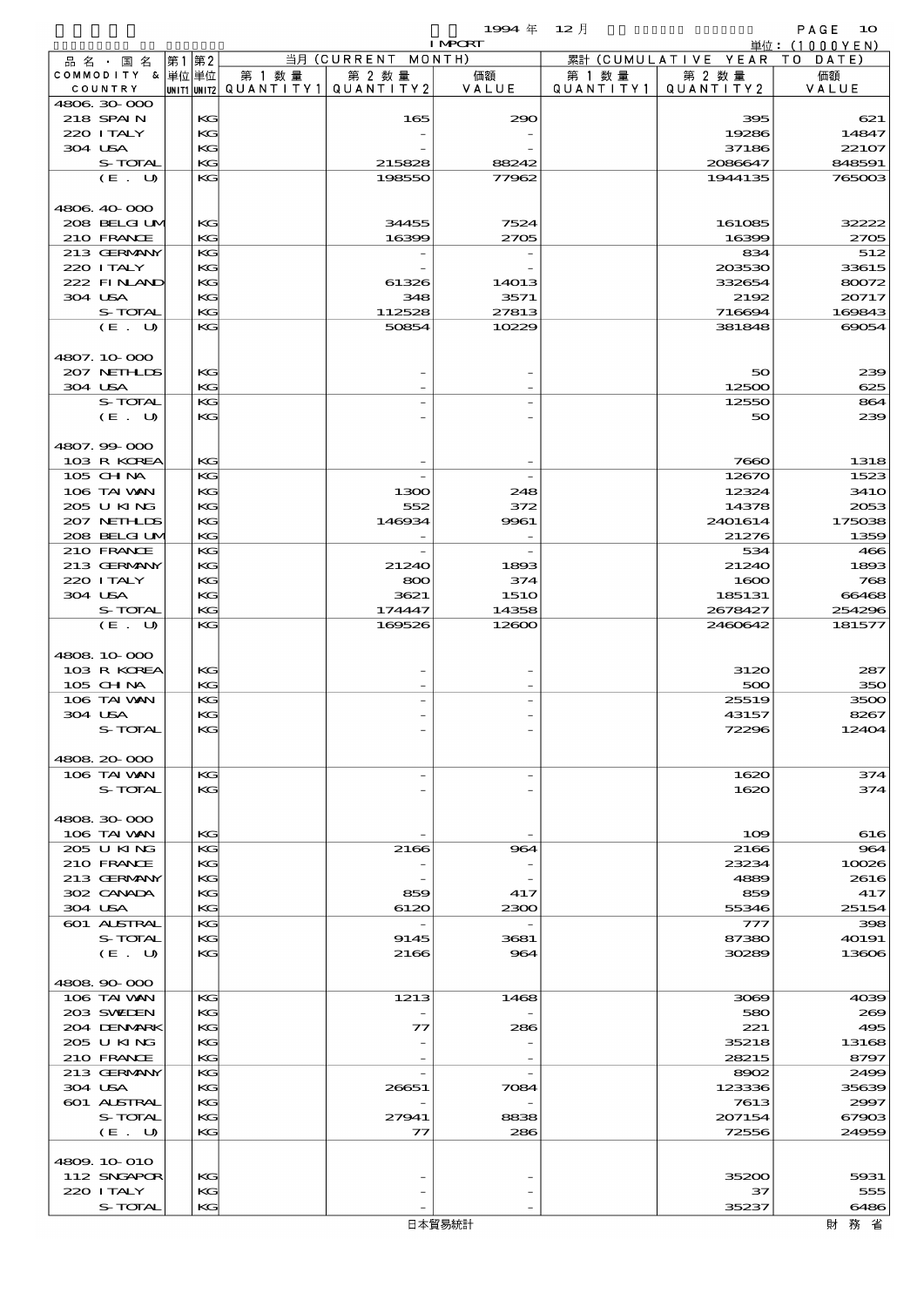|         |                             |      |          |         |                                           | 19994年 12月     |                      |                        | PAGE<br>11        |
|---------|-----------------------------|------|----------|---------|-------------------------------------------|----------------|----------------------|------------------------|-------------------|
|         |                             |      |          |         |                                           | <b>I MPCRT</b> |                      |                        | 単位:(1000YEN)      |
|         | 品 名 ・ 国 名                   | 第1第2 |          |         | 当月 (CURRENT                               | MONTH)         |                      | 累計 (CUMULATIVE YEAR TO | DATE              |
|         | COMMODITY & 単位単位<br>COUNTRY |      |          | 第 1 数 量 | 第 2 数量<br>UNIT1 UNIT2 QUANTITY1 QUANTITY2 | 価額<br>VALUE    | 第 1 数 量<br>QUANTITY1 | 第 2 数量<br>QUANTITY 2   | 価額<br>VALUE       |
|         | 4809.10.010                 |      |          |         |                                           |                |                      |                        |                   |
|         | (E. U)                      |      | KG       |         |                                           |                |                      | 37                     | 555               |
|         |                             |      |          |         |                                           |                |                      |                        |                   |
|         | 4809.10-020                 |      |          |         |                                           |                |                      |                        |                   |
|         | 207 NETHLIS                 |      | KС       |         |                                           |                |                      | 1803                   | 364               |
|         | S-TOTAL<br>(E. U)           |      | KG<br>KG |         |                                           |                |                      | 1803                   | 364               |
|         |                             |      |          |         |                                           |                |                      | 1803                   | 364               |
|         | 4809.20-000                 |      |          |         |                                           |                |                      |                        |                   |
|         | 112 SNGAPOR                 |      | KС       |         | 270                                       | 384            |                      | 31259                  | 8940              |
|         | 203 SWIEN                   |      | KG       |         |                                           |                |                      | 67224                  | 5448              |
| 304 USA |                             |      | KG       |         | 1280                                      | 7945           |                      | 10514                  | 54880             |
|         | S-TOTAL                     |      | KG       |         | 1550                                      | 8329           |                      | 108997                 | 69268             |
|         |                             |      |          |         |                                           |                |                      |                        |                   |
|         | 4809.90-000<br>103 R KOREA  |      | KG       |         | 17100                                     | 12306          |                      | 247156                 | 177599            |
|         | 105 CH NA                   |      | KG       |         |                                           |                |                      | 2200                   | 240               |
|         | 111 THAILND                 |      | KG       |         |                                           |                |                      | 513                    | 358               |
|         | <b>117 PHLPIN</b>           |      | KG       |         |                                           |                |                      | 216                    | 234               |
|         | 205 U KING                  |      | KG       |         | 153                                       | 276            |                      | 5322                   | 4811              |
|         | 208 BELGI UM                |      | KG       |         | 1624                                      | 2617           |                      | 40324                  | 67444             |
|         | 210 FRANCE                  |      | KG       |         |                                           |                |                      | 2528                   | 3400              |
|         | 213 GERMANY                 |      | KG       |         | 48681                                     | 50267          |                      | 446026                 | 457304            |
| 304 USA | 220 I TALY                  |      | KG<br>KG |         | 108<br>1247                               | 278<br>4856    |                      | 3388<br>8088           | 10193<br>10857    |
|         | S-TOTAL                     |      | KG       |         | 68913                                     | 70800          |                      | 755761                 | 732440            |
|         | (E. U)                      |      | KG       |         | 50566                                     | 53438          |                      | 497588                 | 543152            |
|         |                             |      |          |         |                                           |                |                      |                        |                   |
|         | 4810 11-000                 |      |          |         |                                           |                |                      |                        |                   |
|         | 105 CH NA                   |      | KС       |         |                                           |                |                      | 7619                   | 5217              |
|         | 106 TAI VAN                 |      | KG       |         |                                           |                |                      | 51611                  | 5265              |
|         | 205 U KING                  |      | KС       |         |                                           |                |                      | 83015                  | 7747              |
|         | 207 NETHLIS                 |      | KG       |         |                                           |                |                      | 110285                 | 9419              |
|         | 208 BELGI UM<br>210 FRANCE  |      | KG<br>KG |         |                                           |                |                      | 54135<br>264151        | 18389<br>67678    |
|         | 213 GERMANY                 |      | KG       |         | 19773                                     | 3237           |                      | 2671711                | 264578            |
|         | 215 SWIZLD                  |      | KС       |         | 5950                                      | 4286           |                      | 63701                  | 47893             |
|         | 220 I TALY                  |      | KG       |         |                                           |                |                      | 61080                  | 7062              |
|         | 222 FINAND                  |      | KG       |         | 1139597                                   | 97471          |                      | 7646942                | 669748            |
|         | 225 ALSTRIA                 |      | KG       |         | 245389                                    | 27858          |                      | 1389679                | 154556            |
| 304 USA |                             |      | KG       |         | 61969                                     | 5645           |                      | 3334662                | 357783            |
|         | 601 ALSTRAI                 |      | KG       |         |                                           |                |                      | 32055                  | 3566              |
|         | S-TOTAL<br>(E. U)           |      | KG<br>KG |         | 1472678<br>19773                          | 138497<br>3237 |                      | 15770646<br>3244377    | 1618901<br>374873 |
|         |                             |      |          |         |                                           |                |                      |                        |                   |
|         | 4810 12 000                 |      |          |         |                                           |                |                      |                        |                   |
|         | 103 R KOREA                 |      | KG       |         | 49608                                     | 2727           |                      | 487021                 | 26642             |
|         | 203 SWIEN                   |      | KG       |         |                                           |                |                      | 253989                 | 27470             |
|         | 205 U KING                  |      | KG       |         |                                           |                |                      | 26093                  | 4432              |
|         | 207 NETHLIS                 |      | KG       |         |                                           |                |                      | 25671                  | 4372              |
|         | 210 FRANCE<br>213 GERMANY   |      | KG       |         | 16158                                     | 2626           |                      | 1370<br>344973         | 290<br>60235      |
|         | 220 I TALY                  |      | KG<br>KG |         |                                           |                |                      | 358                    | 312               |
|         | 222 FINAND                  |      | KG       |         | 385496                                    | 42833          |                      | 2017298                | 198069            |
| 304 USA |                             |      | KG       |         | 1470880                                   | 162670         |                      | 20636005               | 2320740           |
|         | S-TOTAL                     |      | KG       |         | 1922142                                   | 210856         |                      | 23792778               | 2642562           |
|         | (E. U)                      |      | КG       |         | 16158                                     | 2626           |                      | 398465                 | 69641             |
|         |                             |      |          |         |                                           |                |                      |                        |                   |
|         | 4810 21-000                 |      |          |         |                                           |                |                      |                        |                   |
|         | 203 SVELEN<br>205 U KING    |      | KG<br>KG |         | 345185<br>158709                          | 29295          |                      | 1310749                | 108312<br>102714  |
|         | 210 FRANCE                  |      | KG       |         | 372272                                    | 12028<br>30052 |                      | 1350000<br>4807330     | 384477            |
|         | 213 GERMANY                 |      | KG       |         | 260330                                    | 25067          |                      | 5560033                | 586289            |
|         | 222 FINAND                  |      | KG       |         | 12927386                                  | 1041088        |                      | 139398358              | 11075462          |
| 304 USA |                             |      | KG       |         | 613062                                    | 52011          |                      | 9483865                | 789992            |
|         | 410 BRAZIL                  |      | KG       |         |                                           |                |                      | 51271                  | 3227              |
|         | S-TOTAL                     |      | KG       |         | 14676944                                  | 1189541        |                      | 161961606              | 13050473          |
|         | (E. U)                      |      | KG       |         | 791311                                    | 67147          |                      | 11717363               | 1073480           |
|         |                             |      |          |         |                                           |                |                      |                        |                   |
|         | 4810 29 000<br>113 MALYSIA  |      | KG       |         |                                           |                |                      | 470                    | 324               |
|         | 203 SWIDEN                  |      | KG       |         |                                           |                |                      | 168580                 | 13840             |
|         | 205 U KING                  |      | KG       |         | 567242                                    | 43758          |                      | 6973893                | 536756            |
|         | 207 NETHLIS                 |      | KG       |         |                                           |                |                      | 455217                 | 36588             |
|         | 208 BELGI UM                |      | KG       |         |                                           |                |                      | 2701743                | 228863            |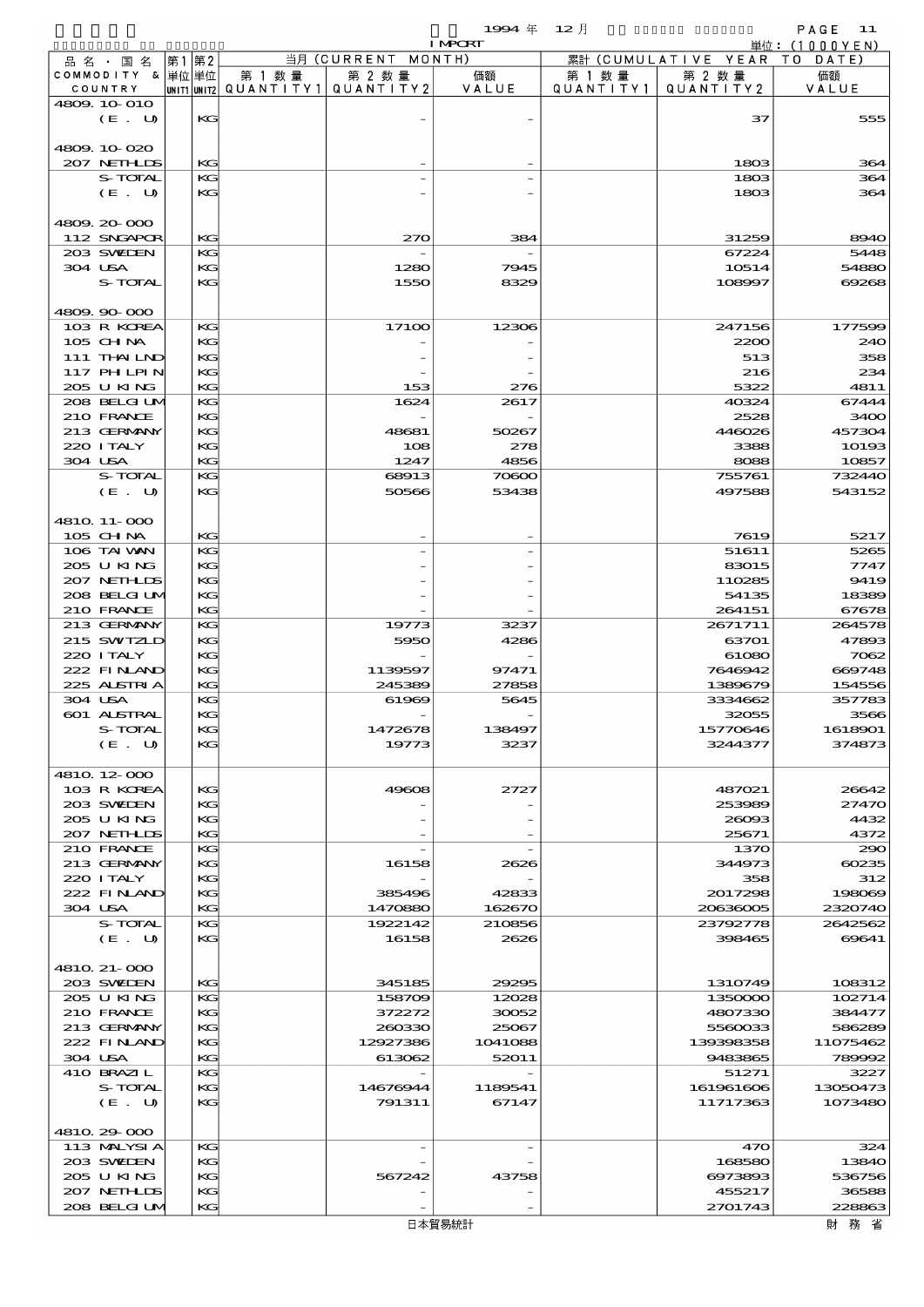|                           |      |    |        |                                       | 1994 $#$       | $12$ 月    |                     | PAGE<br>- 12    |
|---------------------------|------|----|--------|---------------------------------------|----------------|-----------|---------------------|-----------------|
|                           |      |    |        |                                       | <b>I MPORT</b> |           |                     | 単位: $(1000YEN)$ |
| 品 名 ・ 国 名                 | 第1第2 |    |        | 当月 (CURRENT MONTH)                    |                |           | 累計 (CUMULATIVE YEAR | TO DATE)        |
| COMMODITY & 単位単位          |      |    | 第 1 数量 | 第 2 数量                                | 価額             | 第 1 数 量   | 第 2 数量              | 価額              |
| COUNTRY                   |      |    |        | unit1 unit2  QUANT   TY1  QUANT   TY2 | VALUE          | QUANTITY1 | QUANTITY2           | VALUE           |
| 4810.29-000<br>210 FRANCE |      | KG |        | 2346889                               | 189448         |           | 13568104            | 1083551         |
| 213 GERMANY               |      | KG |        | 115226                                | 10748          |           | 1352547             | 220008          |
| 222 FINAND                |      | KG |        | 214556                                | 20449          |           | 3138024             | 289714          |
| 304 USA                   |      | KG |        | 1767027                               | 161672         |           | 17258579            | 1622900         |
| S-TOTAL                   |      | KG |        | 5010940                               | 426075         |           | 45617157            | 4033534         |
| (E. U)                    |      | KG |        | 3029357                               | 243954         |           | 25051504            | 2106756         |
|                           |      |    |        |                                       |                |           |                     |                 |
| 4810 31-000               |      |    |        |                                       |                |           |                     |                 |
| 213 GERMANY               |      | KG |        |                                       |                |           | 68838               | 16072           |
| 304 USA                   |      | KG |        | 103805                                | 15405          |           | 518932              | 80192           |
| S-TOTAL                   |      | KG |        | 103805                                | 15405          |           | 587770              | 96264           |
| (E. U)                    |      | KG |        |                                       |                |           | 68838               | 16072           |
|                           |      |    |        |                                       |                |           |                     |                 |
| 4810.32-000               |      |    |        |                                       |                |           |                     |                 |
| 203 SWIDEN                |      | KG |        | 48099                                 | 4984           |           | 884019              | 92132           |
| 222 FINAND                |      | KG |        |                                       |                |           | 156349              | 18634           |
| 304 USA                   |      | KG |        | 370026                                | 35292          |           | 12572040            | 1254572         |
| S-TOTAL                   |      | KG |        | 418125                                | 40276          |           | 13612408            | 1365338         |
|                           |      |    |        |                                       |                |           |                     |                 |
| 4810.39-000               |      |    |        |                                       |                |           |                     |                 |
| 105 CH NA                 |      | KG |        |                                       |                |           | 18955               | 1601            |
| 106 TAI VAN               |      | KG |        |                                       |                |           | 2336                | 1886            |
| 108 HG KONG               |      | KG |        |                                       |                |           | 81846               | 7178            |
| 213 GERMANY               |      | KG |        |                                       |                |           | 39962               | 4054            |
| 304 USA                   |      | KG |        | 708288                                | 50360          |           | 18445423            | 1431004         |
| 606 NEWELD                |      | KG |        |                                       |                |           | 23887               | 1631            |
| S-TOTAL                   |      | KG |        | 708288                                | 50360          |           | 18612409            | 1447354         |
| (E. U)                    |      | KG |        |                                       |                |           | 39962               | 4054            |
|                           |      |    |        |                                       |                |           |                     |                 |
| 4810. 91-000              |      |    |        |                                       |                |           |                     |                 |
| 103 R KOREA               |      | KG |        | 20246                                 | 1156           |           | 546493              | 29394           |
| 108 HG KONG               |      | KG |        |                                       |                |           | 33328               | 2249            |
| <b>118 INNSIA</b>         |      | KG |        | 13794                                 | 818            |           | 242510              | 12992           |
| 203 SWIDEN                |      | KG |        |                                       |                |           | 17117               | 1839            |
| 210 FRANCE                |      | КG |        |                                       |                |           | 790                 | 490             |
| 213 GERMANY               |      | KG |        |                                       |                |           | 2001                | 787             |
| 222 FINAND                |      | KG |        | 98218                                 | 10867          |           | 955588              | 106550          |
| 225 ALSTRIA               |      | KG |        |                                       |                |           | 128574              | 7311            |
| 601 ALSTRAL               |      | KG |        | 31198                                 | 1688           |           | 31198               | 1688            |
| 606 NEWELD                |      | KG |        |                                       |                |           | 350185              | 25594           |
| S-TOTAL                   |      | KG |        | 163456                                | 14529          |           | 2307784             | 188894          |
| (E. U)                    |      | KG |        |                                       |                |           | 2791                | 1277            |
|                           |      |    |        |                                       |                |           |                     |                 |
| 4810.99-000               |      |    |        |                                       |                |           |                     |                 |
| 105 CH NA                 |      | КG |        |                                       |                |           | 1050                | 525             |
| 112 SNGAPOR               |      | KG |        | 8959                                  | 3246           |           | 8959                | 3246            |
| 203 SWIDEN                |      | KG |        |                                       |                |           | 950                 | 423             |
| 205 U KING                |      | KG |        |                                       |                |           | 1680                | 2188            |
| 213 GERMANY               |      | KG |        |                                       |                |           | 2156                | 2951            |
| 220 I TALY                |      | КG |        |                                       |                |           | 1142                | 709             |
| 225 ALSTRIA               |      | KG |        |                                       |                |           | 37000               | 2796            |
| 304 USA                   |      | KG |        | 92663                                 | 26391          |           | 206333              | 117076          |
| 601 ALSTRAL               |      | KG |        |                                       |                |           | 1012                | 501             |
| 606 NEWELD                |      | KG |        |                                       |                |           | 219985              | 24152           |
| S-TOTAL                   |      | КG |        | 101622                                | 29637          |           | 480267              | 154567          |
| (E. U)                    |      | KG |        |                                       |                |           | 4978                | 5848            |
|                           |      |    |        |                                       |                |           |                     |                 |
| 4811.10-000               |      |    |        |                                       |                |           |                     |                 |
| 147 U ARB E               |      | KG |        |                                       |                |           | 114                 | 239             |
| 213 GERMANY               |      | КG |        |                                       |                |           | 100848              | 16682           |
| S-TOTAL                   |      | KG |        |                                       |                |           | 100962              | 16921           |
| (E. U)                    |      | KG |        |                                       |                |           | 100848              | 16682           |
|                           |      |    |        |                                       |                |           |                     |                 |
| 4811. 21-000              |      |    |        |                                       |                |           |                     |                 |
| 103 R KOREA               |      | KG |        | 55126                                 | 12939          |           | 248027              | 58116           |
| $105$ CHNA                |      | KG |        |                                       |                |           | 21272               | 12650           |
| 106 TAI WAN               |      | KG |        | 1896                                  | 1223           |           | 26032               | 15698           |
| 108 HG KONG               |      | KG |        |                                       |                |           | 141                 | 276             |
| 112 SNGAPOR               |      | KG |        |                                       |                |           | 8988                | 8287            |
| 113 MALYSIA               |      | КG |        |                                       |                |           | 5720                | 2316            |
| <b>118 INNSIA</b>         |      | KG |        |                                       |                |           | 20850               | 3795            |
| 2005 U KING               |      | KG |        | 300                                   | 1305           |           | 3847                | 11183           |
| 213 GERMANY               |      | KG |        | 6055                                  | 4333           |           | 215033              | 113335          |
| 215 SWIZLD                |      | KG |        |                                       |                |           | 503                 | 975             |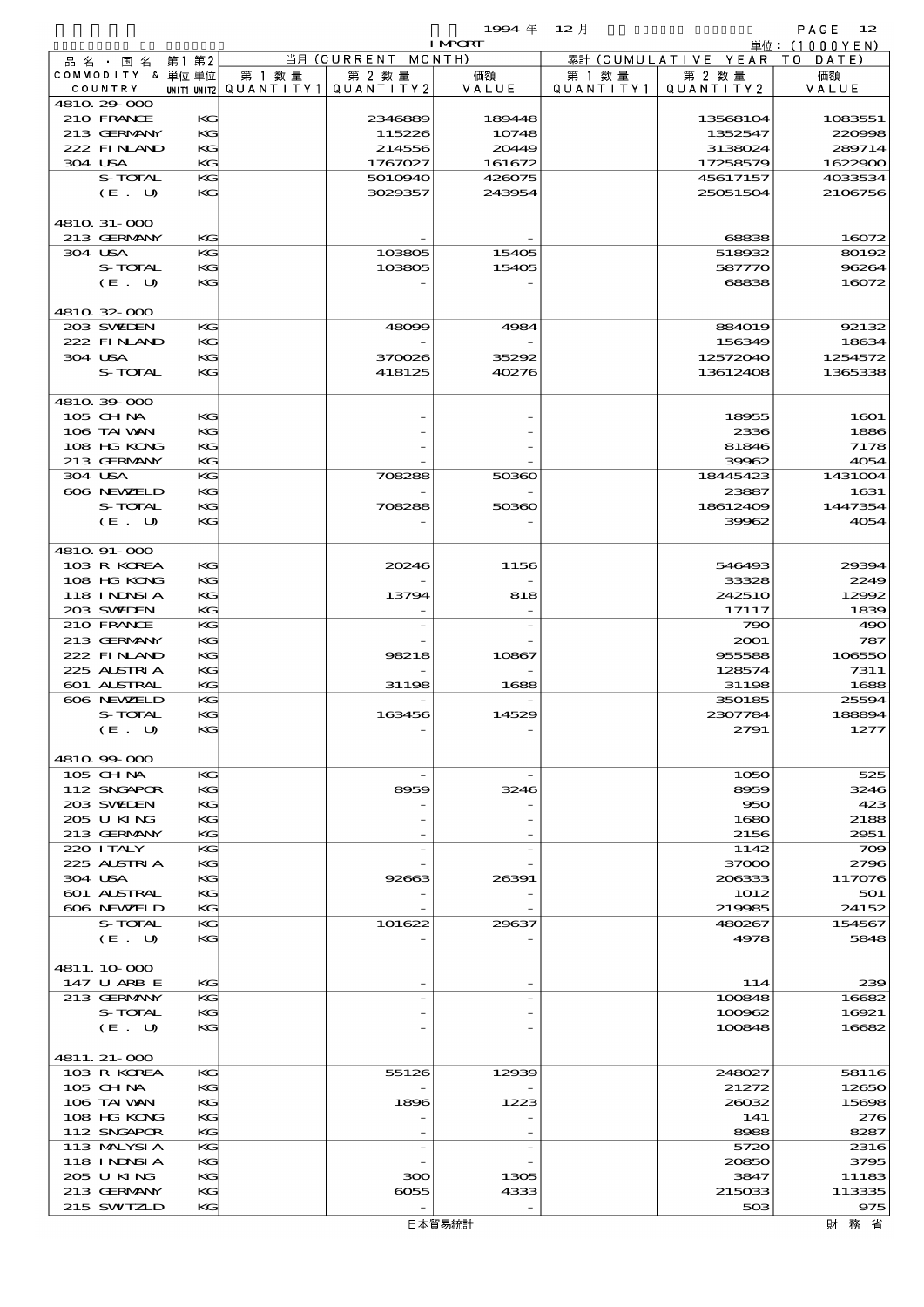$1994 \quad \text{#} \quad 12 \quad \text{#}$  PAGE 13

|                            |    |          |        |                                       | <b>I MPORT</b> |           |                              | 単位:(1000YEN)     |
|----------------------------|----|----------|--------|---------------------------------------|----------------|-----------|------------------------------|------------------|
| 品名・国名                      | 第1 | 第2       |        | 当月(CURRENT                            | MONTH)         |           | 累計 (CUMULATIVE YEAR TO DATE) |                  |
| COMMODITY & 単位単位           |    |          | 第 1 数量 | 第 2 数量                                | 価額             | 第 1 数 量   | 第 2 数量                       | 価額               |
| COUNTRY                    |    |          |        | unit1 unit2  QUANT   TY1  QUANT   TY2 | VALUE          | QUANTITY1 | QUANTITY 2                   | VALUE            |
| 4811. 21-000<br>222 FINAND |    | KG       |        |                                       |                |           | 1052                         | 577              |
| 302 CANADA                 |    | KG       |        | 1213                                  | 524            |           | 2183                         | 913              |
| 304 USA                    |    | KG       |        | 142738                                | 68654          |           | 1314919                      | 644585           |
| S-TOTAL                    |    | KG       |        | 207328                                | 88978          |           | 1868567                      | 872706           |
| (E. U)                     |    | KG       |        | 6355                                  | 5638           |           | 218880                       | 124518           |
|                            |    |          |        |                                       |                |           |                              |                  |
| 4811.29-000                |    |          |        |                                       |                |           |                              |                  |
| 103 R KOREA                |    | KG       |        |                                       |                |           | 641                          | 1201             |
| 106 TAI VAN                |    | KG       |        |                                       |                |           | 8660                         | 3636             |
| 108 HG KONG<br>205 U KING  |    | KG<br>KG |        | 150                                   | 524            |           | 371<br>3565                  | 2381<br>6185     |
| 207 NETHLIS                |    | KG       |        |                                       |                |           | 513                          | 297              |
| 210 FRANCE                 |    | KG       |        |                                       |                |           | 345                          | 1396             |
| 213 GERMANY                |    | KG       |        |                                       |                |           | 340                          | 248              |
| 304 USA                    |    | KG       |        |                                       |                |           | 5530                         | 7554             |
| S-TOTAL                    |    | KG       |        | 150                                   | 524            |           | 19965                        | 22898            |
| (E. U)                     |    | KG       |        | 150                                   | 524            |           | 4763                         | 8126             |
|                            |    |          |        |                                       |                |           |                              |                  |
| 4811.31-010                |    |          |        |                                       |                |           |                              |                  |
| 103 R KOREA                |    | KG       |        | 1932                                  | 675            |           | 1932                         | 675              |
| 106 TAI VAN<br>112 SNGAPOR |    | KG<br>KG |        | 10639<br>6472                         | 247<br>3302    |           | 13013<br>284796              | 2197<br>150166   |
| 203 SWIDEN                 |    | KG       |        | 2018                                  | 1033           |           | 10758                        | 4752             |
| 205 U KING                 |    | KG       |        |                                       |                |           | 1182                         | 1643             |
| 207 NETHLIS                |    | KG       |        | 11544                                 | 8837           |           | 133356                       | 90952            |
| 210 FRANCE                 |    | KG       |        |                                       |                |           | 7011                         | 3181             |
| 213 GERMANY                |    | KG       |        |                                       |                |           | 62065                        | 6929             |
| 215 SWIZLD                 |    | KG       |        |                                       |                |           | 33786                        | 21225            |
| 220 I TALY                 |    | KG       |        | 1080                                  | 262            |           | 1388                         | $\infty$         |
| 222 FINAND                 |    | KG       |        | 1231851                               | 134986         |           | 9103715                      | 1012788          |
| 227 H.NGARY                |    | KG       |        |                                       |                |           | 20950                        | 2706             |
| 302 CANADA                 |    | KG       |        | 922                                   | ൈ              |           | 55037                        | 30976            |
| 304 USA<br>601 ALSTRAL     |    | KG<br>KG |        | 15266000                              | 1644897        |           | 196334132<br>6309            | 21772562<br>3684 |
| S-TOTAL                    |    | KG       |        | 16532458                              | 1794899        |           | 208089430                    | 23105039         |
| (E. U)                     |    | KG       |        | 12624                                 | 9099           |           | 205002                       | 103308           |
|                            |    |          |        |                                       |                |           |                              |                  |
| 4811.31-090                |    |          |        |                                       |                |           |                              |                  |
| 103 R KOREA                |    | KG       |        | 196618                                | 11182          |           | 2003136                      | 114069           |
| 106 TAI VAN                |    | KG       |        | 880                                   | 653            |           | 198730                       | 16768            |
| 117 PH LPIN                |    | KG       |        | 150                                   | 206            |           | 150                          | 206              |
| 203 SVELEN                 |    | KG       |        |                                       |                |           | 7218                         | 2789             |
| 204 DENMARK                |    | KG       |        | 1023                                  | 535            |           | 1023                         | 535              |
| 205 U KING<br>207 NETHLIS  |    | KG<br>KG |        | 340<br>650                            | 284<br>326     |           | 25881<br>20275               | 21836<br>7654    |
| 208 BELGI UM               |    | KG       |        |                                       |                |           | 748                          | 629              |
| 213 GERMANY                |    | KG       |        | 22035                                 | 8674           |           | 294778                       | 103364           |
| 218 SPAIN                  |    | KG       |        | 1050                                  | 532            |           | 1050                         | 532              |
| 220 ITALY                  |    | KG       |        |                                       |                |           | 113285                       | 12064            |
| 222 FINAND                 |    | KG       |        | <b>759410</b>                         | 86885          |           | 7422665                      | 902141           |
| 302 CANADA                 |    | KG       |        |                                       |                |           | 21651                        | 1555             |
| 304 USA                    |    | KG       |        | 562066                                | 46780          |           | 9631491                      | 808572           |
| 606 NEWELD                 |    | KG       |        |                                       |                |           | 85654                        | 9815             |
| S-TOTAL<br>(E. U)          |    | KG       |        | 1544222                               | 156057         |           | 19827735                     | 2002529          |
|                            |    | KG       |        | 25098                                 | 10351          |           | 457040                       | 146614           |
| 4811.39-010                |    |          |        |                                       |                |           |                              |                  |
| 112 SNGAPOR                |    | KG       |        | 231408                                | 85628          |           | 2250809                      | 803435           |
| 203 SWIEN                  |    | KG       |        |                                       |                |           | 3498                         | 2528             |
| 205 U KING                 |    | KG       |        |                                       |                |           | 420                          | 575              |
| 207 NETHLIS                |    | KG       |        | 3952                                  | 1947           |           | 19536                        | 9519             |
| 210 FRANCE                 |    | KG       |        |                                       |                |           | 969                          | 560              |
| 302 CANADA                 |    | KG       |        | 108385                                | 50547          |           | 114946                       | 52992            |
| 304 USA                    |    | KG       |        |                                       |                |           | 86952                        | 18017            |
| S-TOTAL                    |    | KG       |        | 343745                                | 138122         |           | 2477130                      | 887626           |
| (E. U)                     |    | KG       |        | 3952                                  | 1947           |           | 20025                        | 10654            |
| 4811.39-090                |    |          |        |                                       |                |           |                              |                  |
| 103 R KOREA                |    | KG       |        | 84775                                 | 7189           |           | 1121185                      | 104877           |
| 105 CHNA                   |    | KG       |        |                                       |                |           | 6598                         | 858              |
| 106 TAI VAN                |    | KG       |        |                                       |                |           | 351 <sub>00</sub>            | <b>3610</b>      |
| 108 HG KONG                |    | KG       |        |                                       |                |           | 2614                         | 666              |
| 111 THAILND                |    | KG       |        |                                       |                |           | 15369                        | 1996             |
| 112 SNGAPOR                |    | KG       |        |                                       |                |           | 3829                         | 3129             |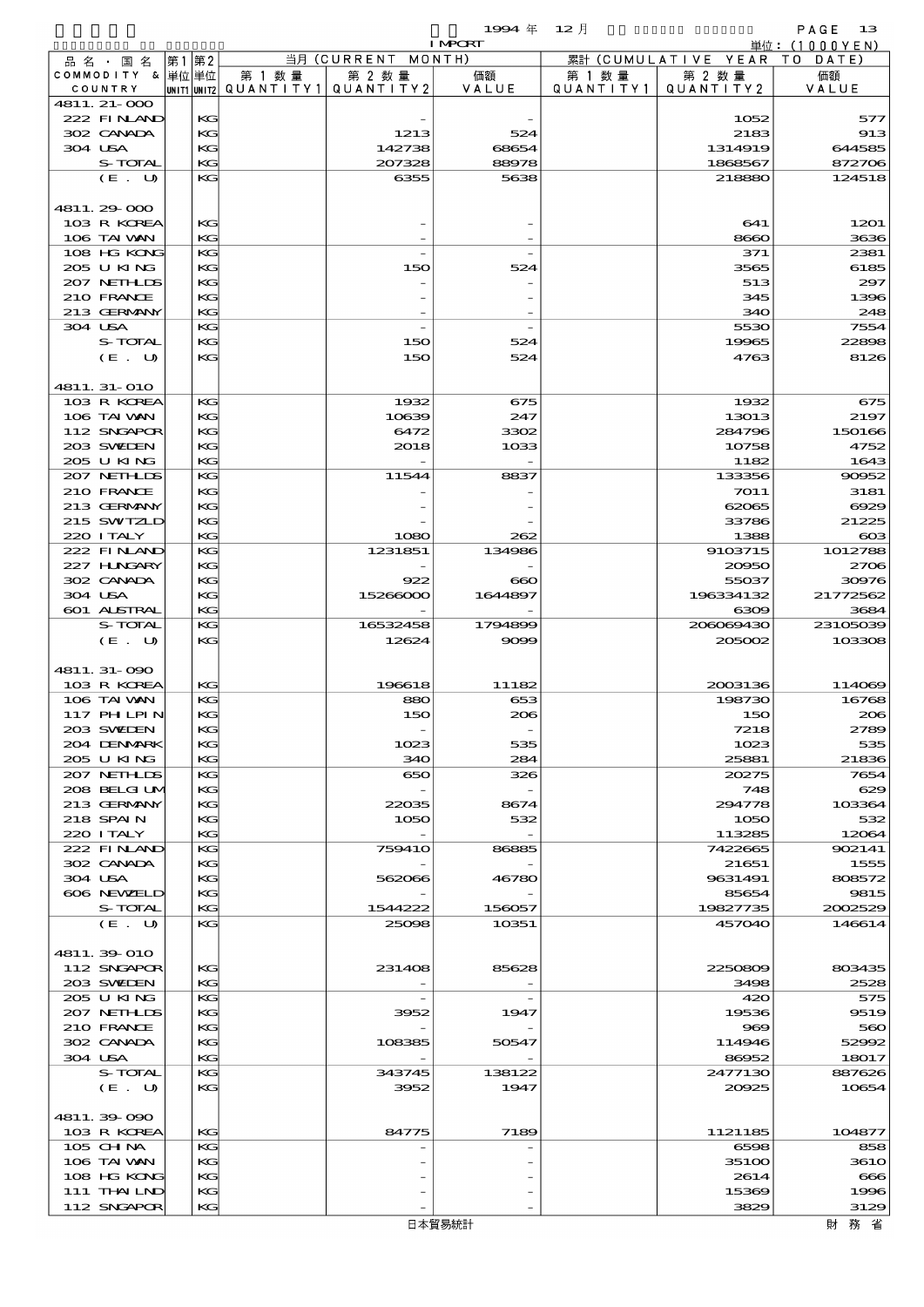|                             |              |       |          |                                     |                       | 1994年          | $12$ 月               |                     | PAGE 14          |
|-----------------------------|--------------|-------|----------|-------------------------------------|-----------------------|----------------|----------------------|---------------------|------------------|
|                             |              |       |          |                                     |                       | <b>I MPORT</b> |                      |                     | 単位:(1000YEN)     |
| 品名・国名                       |              | 第1 第2 |          |                                     | 当月 (CURRENT MONTH)    |                |                      | 累計 (CUMULATIVE YEAR | T O<br>DATE)     |
| COMMODITY & 単位単位<br>COUNTRY |              |       |          | 第 1 数量<br> unit1 unit2  Q∪ANT   TY1 | 第 2 数 量<br>QUANTITY 2 | 価額<br>VALUE    | 第 1 数 量<br>QUANTITY1 | 第 2 数量<br>QUANTITY2 | 価額<br>VALUE      |
| 4811.39-090                 |              |       |          |                                     |                       |                |                      |                     |                  |
| 113 MALYSIA                 |              |       | KG       |                                     | 8662                  | 593            |                      | 52723               | 4335             |
| 118 I NJNSI A               |              |       | KG       |                                     |                       |                |                      | 440                 | 253              |
| 203 SWIDEN                  |              |       | KG       |                                     | 15903                 | 3931           |                      | 64402               | 22495            |
| 204 DENMRK                  |              |       | KG       |                                     |                       |                |                      | 1250                | 537              |
| 205 U KING                  |              |       | KG       |                                     | 17587                 | 14719          |                      | 161879              | 117206           |
| 207 NETHLIS                 |              |       | KG       |                                     |                       |                |                      | 2194                | 1064             |
|                             | 208 BELGI UM |       | KG       |                                     | 11335                 | 6258           |                      | 15501               | 8970             |
| 210 FRANCE                  |              |       | KG       |                                     |                       |                |                      | 2980                | 2534             |
| 213 GERMANY                 |              |       | KG       |                                     | 33477                 | 19417          |                      | 660435              | 371876           |
| 215 SWIZLD<br>220 I TALY    |              |       | KG<br>KG |                                     | 493                   | 402            |                      | 32991<br>5756       | 26118<br>1167    |
| 222 FINAND                  |              |       | KG       |                                     |                       |                |                      | 395192              | 175630           |
| 225 ALSTRIA                 |              |       | KG       |                                     |                       |                |                      | 4780                | 1634             |
| 302 CANADA                  |              |       | KG       |                                     |                       |                |                      | 48828               | 13353            |
| 304 USA                     |              |       | KG       |                                     | 437348                | 137284         |                      | 3794469             | 1377670          |
| 401 COLMBIA                 |              |       | KG       |                                     | 11642                 | 2071           |                      | 11642               | 2071             |
| 601 ALSTRAL                 |              |       | KG       |                                     | 45155                 | 20693          |                      | 561827              | 208781           |
|                             | S-TOTAL      |       | KG       |                                     | 666377                | 212557         |                      | 7001984             | 2450830          |
|                             | (E. U)       |       | KG       |                                     | 62399                 | 40394          |                      | 849995              | 503354           |
|                             |              |       |          |                                     |                       |                |                      |                     |                  |
| 4811. 40 O10                |              |       |          |                                     |                       |                |                      |                     |                  |
| 106 TAI VAN                 |              |       | KG       |                                     |                       |                |                      | 1632                | 390              |
| 203 SWIEN                   |              |       | KG       |                                     |                       |                |                      | 14361               | 4874             |
| 210 FRANCE                  |              |       | KG       |                                     | 2851                  | 1791           |                      | 2851                | 1791             |
| 213 GERMANY<br>304 USA      |              |       | KG<br>KG |                                     |                       |                |                      | 2914                | 4438             |
|                             | S-TOTAL      |       | KG       |                                     | 14417<br>17268        | 11255<br>13046 |                      | 171676<br>193434    | 113082<br>124575 |
|                             | (E. U)       |       | KG       |                                     | 2851                  | 1791           |                      | 5765                | 6229             |
|                             |              |       |          |                                     |                       |                |                      |                     |                  |
| 4811.40020                  |              |       |          |                                     |                       |                |                      |                     |                  |
| 112 SNGAPOR                 |              |       | KG       |                                     |                       |                |                      | 12613               | 6386             |
| 205 U KING                  |              |       | KG       |                                     |                       |                |                      | 973                 | 417              |
| 210 FRANCE                  |              |       | KG       |                                     | 14136                 | 4947           |                      | 99666               | 31444            |
| 215 SWIZLD                  |              |       | KG       |                                     |                       |                |                      | 10761               | 5182             |
| 302 CANADA                  |              |       | KG       |                                     |                       |                |                      | 1674                | 1169             |
| 304 USA                     |              |       | KG       |                                     |                       |                |                      | 5246                | 2844             |
| 601 ALSTRAL                 |              |       | KG       |                                     |                       |                |                      | 900                 | 438              |
|                             | S-TOTAL      |       | KG       |                                     | 14136                 | 4947           |                      | 131833              | 47880            |
|                             | (E. U)       |       | KG       |                                     | 14136                 | 4947           |                      | 100639              | 31861            |
| 4811.90000                  |              |       |          |                                     |                       |                |                      |                     |                  |
| 103 R KOREA                 |              |       | KG       |                                     | 15067                 | 4149           |                      | 184053              | 51345            |
| 105 CHNA                    |              |       | KG       |                                     | 29800                 | 3679           |                      | 174096              | 20297            |
| 106 TAI VAN                 |              |       | KG       |                                     |                       |                |                      | <b>30610</b>        | 20220            |
| 108 HG KONG                 |              |       | KG       |                                     | 1267                  | 547            |                      | 6951                | 3562             |
| 111 THAILND                 |              |       | KG       |                                     |                       |                |                      | 756                 | 1486             |
| 112 SNGAPOR                 |              |       | KG       |                                     |                       |                |                      | 92043               | 33608            |
| 113 MALYSIA                 |              |       | KG       |                                     | 1989                  | 472            |                      | 5313                | 2953             |
| 117 PHLPIN                  |              |       | KG       |                                     |                       |                |                      | 10035               | 13956            |
| <b>118 INNSIA</b>           |              |       | KG       |                                     |                       |                |                      | 16512               | 5203             |
| 204 DENMARK                 |              |       | KG       |                                     |                       |                |                      | 2924                | 2230             |
| 205 U KING<br>207 NETHLIS   |              |       | KG<br>KG |                                     | 69242                 | 13352          |                      | 337211<br>409972    | 83996<br>34428   |
|                             | 208 BELGI UM |       | KG       |                                     |                       |                |                      | 8445                | 11413            |
| 210 FRANCE                  |              |       | KG       |                                     | 17529                 | 3327           |                      | 67583               | 25531            |
| 213 GERMANY                 |              |       | KG       |                                     | 11022                 | 5129           |                      | 194555              | 101167           |
| 215 SWIZLD                  |              |       | KG       |                                     | 610                   | 455            |                      | 12568               | 7981             |
| 218 SPAIN                   |              |       | KG       |                                     | 3095                  | 2876           |                      | 21116               | 21117            |
| 220 I TALY                  |              |       | KG       |                                     | 2741                  | 2719           |                      | 36916               | 20399            |
| 242 SLOVEN                  |              |       | KС       |                                     |                       |                |                      | 10390               | 1602             |
| 302 CANADA                  |              |       | KG       |                                     | 19818                 | 7066           |                      | 354411              | 97385            |
| 304 USA                     |              |       | KG       |                                     | 417800                | 58202          |                      | 5227147             | 903819           |
| 549 ZMBABMZ                 |              |       | KG       |                                     |                       |                |                      | 218                 | 427              |
| <b>601 ALSTRAL</b>          |              |       | KG       |                                     | 7072                  | 8763           |                      | 99405               | 111852           |
|                             | S-TOTAL      |       | KС       |                                     | 597052                | 110736         |                      | 7303230             | 1576067          |
|                             | (E. U)       |       | KG       |                                     | 103629                | 27403          |                      | 1078722             | 300281           |
| 481200000                   |              |       |          |                                     |                       |                |                      |                     |                  |
| 204 DENMARK                 |              |       | KG       |                                     | 8066                  | $\cos z$       |                      | 53072               | 44847            |
| 205 U KING                  |              |       | KG       |                                     |                       |                |                      | 160                 | 396              |
| 210 FRANCE                  |              |       | KG       |                                     |                       |                |                      | 2350                | 2387             |
| 213 GERMANY                 |              |       | KG       |                                     | 1500                  | 1168           |                      | 25082               | 11356            |
| 304 USA                     |              |       | KG       |                                     |                       |                |                      | 620                 | 4312             |
|                             | S-TOTAL      |       | KG       |                                     | 9566                  | 7260           |                      | 81284               | 63298            |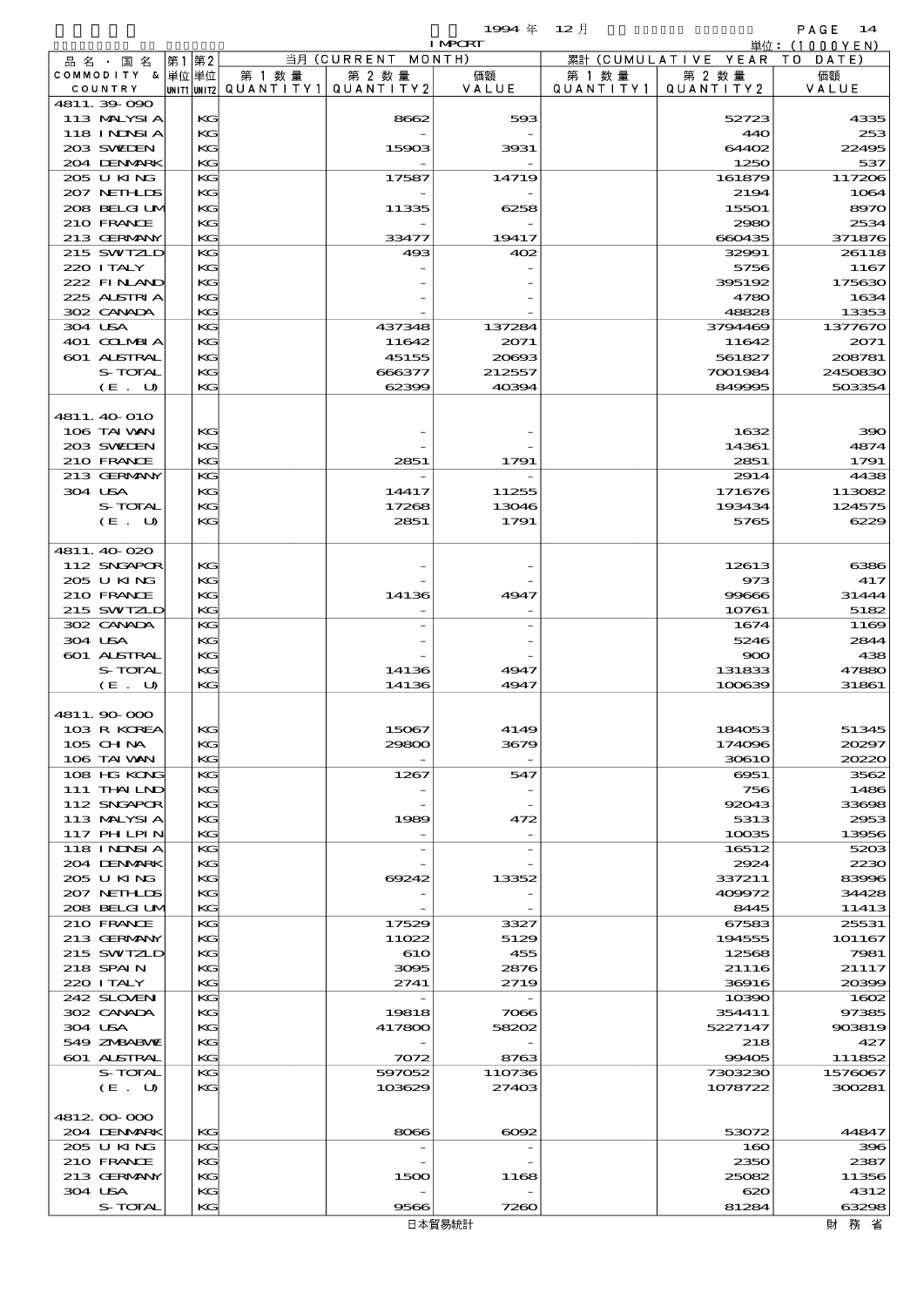$1994 \quad \text{#} \quad 12 \quad \text{#}$  PAGE 15

|                             |                             |      |          |        |                                                  | <b>I MPCRT</b> |                     |                              | 単位: (1000YEN)  |
|-----------------------------|-----------------------------|------|----------|--------|--------------------------------------------------|----------------|---------------------|------------------------------|----------------|
| 品 名 ・ 国 名                   |                             | 第1第2 |          |        | 当月 (CURRENT MONTH)                               |                |                     | 累計 (CUMULATIVE YEAR TO DATE) |                |
| COMMODITY & 単位単位<br>COUNTRY |                             |      |          | 第 1 数量 | 第 2 数量<br> UNIT1 UNIT2  QUANT   TY1  QUANT   TY2 | 価額<br>VALUE    | 第 1 数量<br>QUANTITY1 | 第 2 数量<br>QUANTITY 2         | 価額<br>VALUE    |
| 4812 00 000                 |                             |      |          |        |                                                  |                |                     |                              |                |
|                             | (E. U)                      |      | KG       |        | 9566                                             | 7260           |                     | 80664                        | 58986          |
|                             |                             |      |          |        |                                                  |                |                     |                              |                |
| 4813 10 000                 |                             |      |          |        | 23229                                            |                |                     | 128007                       | 98213          |
| 210 FRANCE<br>304 USA       |                             |      | KG<br>KG |        |                                                  | 17788          |                     | 10                           | 264            |
|                             | S-TOTAL                     |      | KG       |        | 23229                                            | 17788          |                     | 128017                       | 98477          |
|                             | (E. U)                      |      | KG       |        | 23229                                            | 17788          |                     | 128007                       | 98213          |
|                             |                             |      |          |        |                                                  |                |                     |                              |                |
| 4813 20 000                 |                             |      |          |        |                                                  |                |                     |                              |                |
| 210 FRANCE<br>304 USA       |                             |      | KG<br>KG |        | 7723                                             | 3896           |                     | 54059<br>140156              | 27281<br>61081 |
|                             | S-TOTAL                     |      | KG       |        | 7723                                             | 3896           |                     | 194215                       | 88362          |
|                             | (E. U)                      |      | KG       |        | 7723                                             | 3896           |                     | 54059                        | 27281          |
|                             |                             |      |          |        |                                                  |                |                     |                              |                |
| 4813 90 000                 |                             |      |          |        |                                                  |                |                     |                              |                |
| 210 FRANCE                  | 215 SWIZLD                  |      | KG<br>KG |        | 700                                              | 378            |                     | 23199<br>700                 | 20690<br>378   |
| 304 USA                     |                             |      | KG       |        |                                                  |                |                     | 3430                         | 5179           |
|                             | S-TOTAL                     |      | KG       |        | 700                                              | 378            |                     | 27329                        | 26247          |
|                             | (E. U)                      |      | KG       |        |                                                  |                |                     | 23199                        | 20690          |
|                             |                             |      |          |        |                                                  |                |                     |                              |                |
| 4814 10 000<br>205 U KING   |                             |      | KG       |        |                                                  |                |                     | 765                          | 1319           |
|                             | 213 GERMANY                 |      | KG       |        |                                                  |                |                     | 9673                         | 2799           |
|                             | S-TOTAL                     |      | KG       |        |                                                  |                |                     | 10438                        | 4118           |
|                             | (E. U)                      |      | KG       |        |                                                  |                |                     | 10438                        | 4118           |
|                             |                             |      |          |        |                                                  |                |                     |                              |                |
| 4814 20 000                 | 103 R KOREA                 |      | KG       |        | 1305                                             | 556            |                     | 35539                        | 13255          |
|                             | 106 TAI VAN                 |      | KG       |        | 10530                                            | 4900           |                     | 280340                       | 128614         |
|                             | 108 HG KONG                 |      | KG       |        |                                                  |                |                     | 138                          | 955            |
|                             | 112 SNGAPOR                 |      | KG       |        |                                                  |                |                     | 228                          | 245            |
|                             | 113 MALYSIA                 |      | KG       |        | 680                                              | 505            |                     | 680                          | 505            |
| 205 U KING                  |                             |      | KG       |        | 28586                                            | 26579          |                     | 349115                       | 492083         |
|                             | 207 NETHLIS<br>208 BELGI UM |      | KG<br>KG |        | 12404                                            | 5637           |                     | 1159<br>13425                | 1451<br>6141   |
| 210 FRANCE                  |                             |      | KG       |        | 1506                                             | 1999           |                     | 28946                        | 36199          |
|                             | 213 GERMANY                 |      | KG       |        | 5447                                             | 2703           |                     | 86395                        | 73978          |
|                             | 215 SWIZLD                  |      | KG       |        |                                                  |                |                     | 725                          | 707            |
| 220 I TALY                  |                             |      | KG       |        | 7786                                             | 7462           |                     | 147784                       | 69761          |
| 302 CANADA<br>304 USA       |                             |      | KG<br>KG |        | 5582                                             | 6676           |                     | 1538<br>46321                | 2934<br>79520  |
|                             | 551 S AFRCA                 |      | KG       |        |                                                  |                |                     | 182                          | 325            |
|                             | 606 NEWELD                  |      | KG       |        | 292                                              | 281            |                     | 4171                         | 3786           |
|                             | S-TOTAL                     |      | KG       |        | 74118                                            | 57298          |                     | 996686                       | 910459         |
|                             | (E. U)                      |      | KG       |        | 55729                                            | 44380          |                     | 626824                       | 679613         |
| 4814.30.000                 |                             |      |          |        |                                                  |                |                     |                              |                |
| 105 CH NA                   |                             |      | KG       |        |                                                  |                |                     | 1000                         | 1904           |
|                             | 108 HG KONG                 |      | KG       |        |                                                  |                |                     | 115                          | 475            |
|                             | 111 THAILND                 |      | KG       |        |                                                  |                |                     | 396                          | 518            |
| 205 U KING                  |                             |      | KG       |        |                                                  |                |                     | 25                           | 231            |
| 304 USA                     | 213 GERMANY                 |      | KG<br>KG |        | 10                                               | 271            |                     | 252<br>2352                  | 259<br>3391    |
|                             | S-TOTAL                     |      | KG       |        | 10                                               | 271            |                     | 4140                         | 6778           |
|                             | (E. U)                      |      | KG       |        |                                                  |                |                     | 277                          | 490            |
|                             |                             |      |          |        |                                                  |                |                     |                              |                |
| 4814.90-000                 |                             |      |          |        |                                                  |                |                     |                              |                |
|                             | 103 R KOREA<br>106 TAI VAN  |      | KG<br>KG |        | 84<br>$\overline{\phantom{a}}$                   | 235            |                     | 1629<br>2570                 | 1743<br>1749   |
|                             | 111 THAILND                 |      | KG       |        |                                                  |                |                     | 2477                         | 3776           |
| 205 U KING                  |                             |      | KG       |        | 150                                              | 331            |                     | 16641                        | 17900          |
|                             | 207 NETHLIS                 |      | KG       |        |                                                  |                |                     | 160                          | 213            |
| 210 FRANCE                  |                             |      | KG       |        |                                                  |                |                     | 150                          | 221            |
|                             | 213 GERMANY<br>215 SWIZLD   |      | KG<br>KG |        | $\overline{\phantom{a}}$<br><b>21O</b>           | 319            |                     | 1320<br>405                  | 1128<br>551    |
| 220 I TALY                  |                             |      | KG       |        | 1296                                             | 1756           |                     | 5842                         | 7453           |
| 302 CANADA                  |                             |      | KG       |        |                                                  |                |                     | 3717                         | 3416           |
| 304 USA                     |                             |      | KG       |        | 2967                                             | 7000           |                     | 43021                        | 72119          |
|                             | S-TOTAL                     |      | KG       |        | 4707                                             | 9641           |                     | 77932                        | 110269         |
|                             | (E. U)                      |      | KG       |        | 1446                                             | 2087           |                     | 24113                        | 26915          |
| 4815,000,000                |                             |      |          |        |                                                  |                |                     |                              |                |
| 210 FRANCE                  |                             |      | KG       |        |                                                  |                |                     | 46                           | 389            |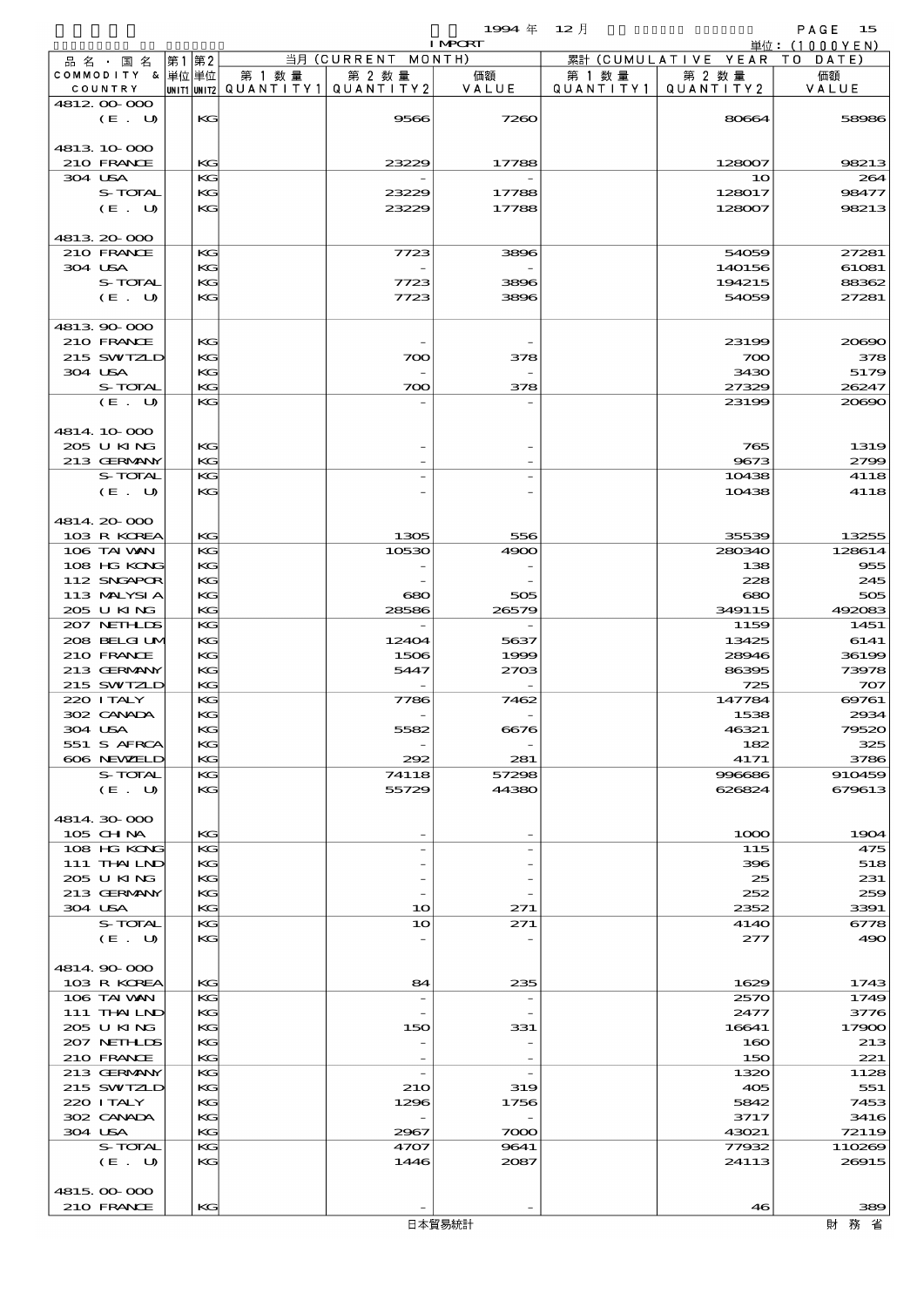$1994 \quad \oplus \quad 12 \quad \frac{1}{2}$  PAGE 16

|                            |          |        |                                       | <b>I MPCRT</b> |           |                              | 単位: (1000YEN)  |
|----------------------------|----------|--------|---------------------------------------|----------------|-----------|------------------------------|----------------|
| 品名・国名                      | 第1 第2    |        | 当月 (CURRENT MONTH)                    |                |           | 累計 (CUMULATIVE YEAR TO DATE) |                |
| COMMODITY & 単位単位           |          | 第 1 数量 | 第 2 数量                                | 価額             | 第 1 数量    | 第 2 数量                       | 価額             |
| COUNTRY<br>4815,000,000    |          |        | UNIT1 UNIT2  Q∪ANT   TY1  Q∪ANT   TY2 | VALUE          | QUANTITY1 | QUANTITY 2                   | VALUE          |
| 304 USA                    | KG       |        |                                       |                |           | 10                           | 316            |
| S-TOTAL                    | KG       |        |                                       |                |           | 56                           | 705            |
| (E. U)                     | KG       |        |                                       |                |           | 46                           | 389            |
|                            |          |        |                                       |                |           |                              |                |
| 4816.10.000                |          |        |                                       |                |           |                              |                |
| 105 CH NA<br>112 SNGAPOR   | KG<br>KG |        |                                       |                |           | 125<br>800                   | 231<br>244     |
| 203 SWIEN                  | KG       |        |                                       |                |           | 238                          | 1962           |
| 213 GERMANY                | KG       |        | 164                                   | 290            |           | 390                          | 630            |
| 304 USA                    | KG       |        |                                       |                |           | <b>1O1O</b>                  | 11543          |
| S-TOTAL                    | KG       |        | 164                                   | 290            |           | 2563                         | 1461O          |
| (E. U)                     | KG       |        | 164                                   | 290            |           | 390                          | 630            |
|                            |          |        |                                       |                |           |                              |                |
| 4816.20-000<br>108 HG KONG | KG       |        |                                       |                |           | 568                          |                |
| 118 INNSI A                | KG       |        |                                       |                |           | 52588                        | 715<br>4396    |
| 203 SWIDEN                 | KG       |        |                                       |                |           | 1500                         | 681            |
| 205 U KING                 | KG       |        |                                       |                |           | 400                          | 381            |
| 206 IRELAND                | KG       |        |                                       |                |           | $\infty$                     | 204            |
| 207 NETHLIS                | KG       |        |                                       |                |           | 40                           | 880            |
| 213 GERMANY                | KG       |        |                                       |                |           | 1300                         | 704            |
| 225 ALSTRIA                | KG       |        |                                       |                |           | 500                          | 207            |
| 304 USA                    | KG       |        |                                       |                |           | 4600                         | 2285           |
| S-TOTAL<br>(E. U)          | KG<br>KG |        |                                       |                |           | 61566<br><b>1810</b>         | 10453<br>2169  |
|                            |          |        |                                       |                |           |                              |                |
| 4816.30-000                |          |        |                                       |                |           |                              |                |
| 304 USA                    | KG       |        |                                       |                |           | 21                           | 804            |
| 601 ALSTRAL                | KG       |        |                                       |                |           | $\infty$                     | 759            |
| S-TOTAL                    | KG       |        |                                       |                |           | 111                          | 1563           |
|                            |          |        |                                       |                |           |                              |                |
| 4816 90 000                |          |        |                                       |                |           |                              |                |
| 103 R KOREA<br>105 CHNA    | KG<br>KG |        |                                       |                |           | 434<br>3200                  | 937<br>520     |
| 112 SNGAPOR                | KG       |        |                                       |                |           | 390                          | 381            |
| 118 I NDSI A               | KG       |        | 9813                                  | 2844           |           | 126604                       | 37313          |
| 205 U KING                 | KG       |        |                                       |                |           | 4370                         | 281O           |
| 207 NETHLIS                | KG       |        | 100                                   | 1204           |           | 125                          | 1713           |
| 208 BELGI UM               | KG       |        | 18030                                 | 27923          |           | 168557                       | 272708         |
| 220 I TALY                 | KG       |        |                                       |                |           | 175                          | 994            |
| 304 USA                    | KG       |        | 3108                                  | 2087           |           | 23647                        | 12725          |
| S-TOTAL                    | KG<br>KG |        | 31051                                 | 34058          |           | 327502                       | <b>330101</b>  |
| (E. U)                     |          |        | 18130                                 | 29127          |           | 173227                       | 278225         |
| 4817.10-000                |          |        |                                       |                |           |                              |                |
| 103 R KOREA                | KG       |        |                                       |                |           | 2724                         | 4023           |
| 105 CH NA                  | KG       |        | 4029                                  | 1607           |           | 40012                        | 20138          |
| 106 TAI VAN                | KG       |        |                                       |                |           | 2145                         | 3794           |
| 108 HG KONG                | KG       |        | 2834                                  | 2426           |           | 22603                        | 12140          |
| 111 THAILND                | KG       |        |                                       |                |           | 263                          | 478            |
| 112 SNGAPOR<br>113 MALYSIA | KG<br>KG |        | 3058<br>2424                          | 2394<br>2695   |           | 15504<br>30952               | 12535<br>37330 |
| 117 PHLPIN                 | KG       |        |                                       |                |           | 94                           | 211            |
| 123 INIA                   | KG       |        |                                       |                |           | 943                          | 1333           |
| 127 BANCLA                 | KG       |        |                                       |                |           | 130                          | 265            |
| 205 U KING                 | KG       |        |                                       |                |           | 10347                        | 7622           |
| 207 NETHLIS                | KG       |        |                                       |                |           | 5639                         | 6720           |
| 208 BELGI UM               | KG       |        |                                       |                |           | 199                          | 323            |
| 210 FRANCE<br>213 GERMANY  | KG<br>KG |        | 472                                   | 1087           |           | 5643<br>11718                | 14000<br>8393  |
| 215 SWIZLD                 | KG       |        |                                       |                |           | 1319                         | 1102           |
| 220 I TALY                 | KG       |        |                                       |                |           | 169                          | 719            |
| 302 CANADA                 | KG       |        |                                       |                |           | 6801                         | 3715           |
| 304 USA                    | KG       |        | 6491                                  | 5220           |           | 80554                        | 82774          |
| 551 S AFRCA                | KG       |        |                                       |                |           | 2366                         | 2425           |
| S-TOTAL                    | KG       |        | 19308                                 | 15429          |           | 240125                       | 220040         |
| (E. U)                     | KG       |        | 472                                   | 1087           |           | 33715                        | 37777          |
| 4817.20000                 |          |        |                                       |                |           |                              |                |
| 103 R KOREA                | KG       |        | 185                                   | 234            |           | 20799                        | 35881          |
| $105$ CHNA                 | KG       |        |                                       |                |           | $\infty$                     | 5878           |
| 108 HG KONG                | KG       |        |                                       |                |           | 137                          | 545            |
| 111 THAILND                | KG       |        |                                       |                |           | 191                          | 241            |
| 112 SNGAPOR                | KG       |        |                                       |                |           | 335                          | 271            |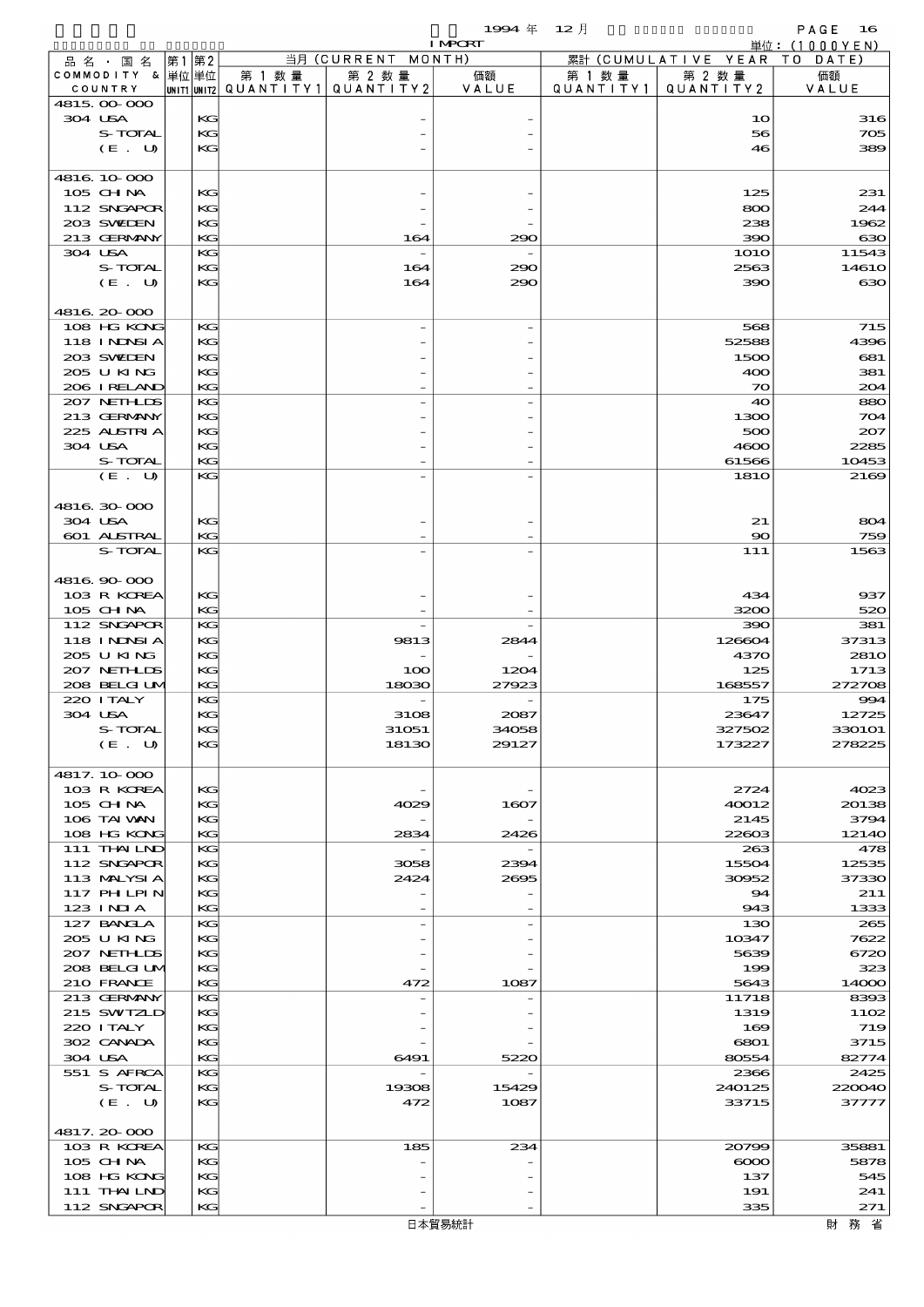$1994 \text{ } \# \text{ } 12 \text{ } \frac{1}{2}$  PAGE 17

|                           |          |                                   |                    | <b>I MPCRT</b> |           |                              | 単位: (1000YEN) |
|---------------------------|----------|-----------------------------------|--------------------|----------------|-----------|------------------------------|---------------|
| 品 名 ・ 国 名                 | 第1第2     |                                   | 当月 (CURRENT MONTH) |                |           | 累計 (CUMULATIVE YEAR TO DATE) |               |
| COMMODITY & 単位単位          |          | 第 1 数 量                           | 第 2 数量             | 価額             | 第 1 数 量   | 第 2 数量                       | 価額            |
| COUNTRY                   |          | UNIT1 UNIT2 QUANTITY 1 QUANTITY 2 |                    | VALUE          | QUANTITY1 | QUANTITY2                    | VALUE         |
| 4817.20000                |          |                                   |                    |                |           |                              |               |
| 131 NEPAL<br>203 SWIDEN   | KG<br>KG |                                   | 365                | 767            |           | 866<br>$\infty$              | 1451<br>1166  |
| 204 DENMARK               | KG       |                                   |                    |                |           | 20                           | 306           |
| 205 U KING                | KG       |                                   | 370                | 1047           |           | 2725                         | 7546          |
| 207 NETHLIS               | KG       |                                   |                    |                |           | 260                          | 1703          |
| 210 FRANCE                | KG       |                                   | 282                | 875            |           | 1485                         | 4762          |
| 213 GERMANY               | KG       |                                   |                    |                |           | 2561                         | 4654          |
| 220 ITALY                 | KG       |                                   |                    |                |           | 277                          | 932           |
| 302 CANADA                | KG       |                                   |                    |                |           | 290                          | 2185          |
| 304 USA                   | KG       |                                   | 290                | 1156           |           | 45581                        | 80302         |
| 410 BRAZIL<br>546 MADAGAS | KG<br>KG |                                   |                    |                |           | 20<br>71                     | 206<br>701    |
| S-TOTAL                   | KG       |                                   | 1492               | 4079           |           | 82220                        | 148730        |
| (E. U)                    | KG       |                                   | 652                | 1922           |           | 7328                         | 19903         |
|                           |          |                                   |                    |                |           |                              |               |
| 4817.30000                |          |                                   |                    |                |           |                              |               |
| 103 R KOREA               | KG       |                                   | 6386               | 4107           |           | 67152                        | 32435         |
| 105 CHNA                  | KG       |                                   | 1456               | 1620           |           | 12109                        | 15701         |
| 106 TAI VAN               | KG       |                                   | 520                | 334            |           | 4398                         | 3594          |
| 108 HG KONG               | KG       |                                   | 1032               | 1903           |           | 3037                         | 3323          |
| 117 PHLPIN                | KG       |                                   |                    |                |           | 575                          | 2279          |
| $123$ INIA<br>127 BANCLA  | KG<br>KG |                                   |                    |                |           | 260<br>119                   | 503<br>249    |
| 131 NEPAL                 | KG       |                                   |                    |                |           | $\infty$                     | 808           |
| 143 ISRAEL                | KG       |                                   |                    |                |           | 52                           | 200           |
| 205 U KING                | KG       |                                   | 65                 | 284            |           | 4025                         | 10802         |
| 207 NETHLIS               | KG       |                                   |                    |                |           | 1136                         | 1925          |
| 210 FRANCE                | KG       |                                   |                    |                |           | 1577                         | 5162          |
| 213 GERMANY               | KG       |                                   |                    |                |           | 1066                         | 3919          |
| 215 SWIZLD                | KG       |                                   |                    |                |           | 400                          | 674           |
| 220 I TALY                | KG       |                                   | 240                | 619            |           | 3032                         | 6382          |
| 225 ALSTRIA               | KG       |                                   |                    |                |           | 487                          | 298           |
| 304 USA<br>549 ZNBABNE    | KG<br>KG |                                   | 2163               | 6002           |           | 38198<br>90                  | 80878<br>258  |
| S-TOTAL                   | KG       |                                   | 11862              | 15859          |           | 138320                       | 169399        |
| (E. U)                    | KG       |                                   | 305                | 903            |           | 10836                        | 28190         |
|                           |          |                                   |                    |                |           |                              |               |
| 4818 10 000               |          |                                   |                    |                |           |                              |               |
| 105 CH NA                 | KG       |                                   |                    |                |           | 6908                         | 613           |
| 106 TAI VAN               | KG       |                                   | 2181               | 225            |           | 2181                         | 225           |
| 111 THAILND               | KG       |                                   |                    |                |           | 25328                        | 4275          |
| 112 SNGAPOR               | KG       |                                   |                    |                |           | 2250                         | 219           |
| 113 MALYSIA<br>302 CANADA | KG<br>КG |                                   | 32400              | 5067           |           | 405300<br>3820               | 72716<br>957  |
| 304 USA                   | KG       |                                   | 1544               | 304            |           | 7792                         | 1970          |
| S-TOTAL                   | KG       |                                   | 36125              | 5596           |           | 453579                       | 80975         |
|                           |          |                                   |                    |                |           |                              |               |
| 4818 20 000               |          |                                   |                    |                |           |                              |               |
| $105$ CHNA                | KG       |                                   |                    |                |           | 12279                        | 3506          |
| 106 TAI VAN               | KG       |                                   | 80157              | 23502          |           | 772854                       | 195532        |
| <b>118 INNSIA</b>         | KG       |                                   |                    |                |           | 3160                         | 713           |
| 203 SWIEN                 | KG       |                                   | 7939               | 2176           |           | 123598                       | 38159         |
| 204 DENMARK<br>205 U KING | KG<br>KG |                                   | з                  | 252            |           | 5826<br>5                    | 6177<br>499   |
| 207 NETHLIDS              | KG       |                                   | 14226              | 4878           |           | 88542                        | 30473         |
| 210 FRANCE                | KG       |                                   |                    |                |           | 43931                        | 21122         |
| 213 GERMANY               | KG       |                                   |                    |                |           | 51824                        | 55719         |
| 215 SWIZLD                | KG       |                                   |                    |                |           | 6518                         | 8135          |
| 302 CANADA                | KG       |                                   | 113534             | 18470          |           | 1367092                      | 224460        |
| 304 USA                   | KG       |                                   | 40238              | 11591          |           | 369417                       | 137022        |
| S-TOTAL                   | KG       |                                   | 256097             | 60869          |           | 2845046                      | 721517        |
| (E. U)                    | KG       |                                   | 14229              | 5130           |           | 190128                       | 113990        |
| 4818 30 000               |          |                                   |                    |                |           |                              |               |
| 113 MALYSIA               | KG       |                                   | 102375             | 17001          |           | 1369650                      | 231251        |
| <b>118 INNSIA</b>         | KG       |                                   |                    |                |           | 300                          | 330           |
| 202 NORWAY                | KG       |                                   |                    |                |           | 1950                         | 1448          |
| 203 SWIDEN                | KG       |                                   | 1601               | 590            |           | 175448                       | 60654         |
| 204 DENMARK               | КG       |                                   |                    |                |           | 420                          | 1162          |
| 205 U KING                | KG       |                                   |                    |                |           | 836                          | 1855          |
| 207 NETHLIS               | KG       |                                   |                    |                |           | 2522                         | 2165          |
| 208 BELGI UM              | KG       |                                   |                    |                |           | 823                          | 743           |
| 213 GERMANY               | KG       |                                   |                    |                |           | 18631                        | 19356         |
| 215 SWIZLD                | КC       |                                   | 3205               | 4742           |           | 3789                         | 5249          |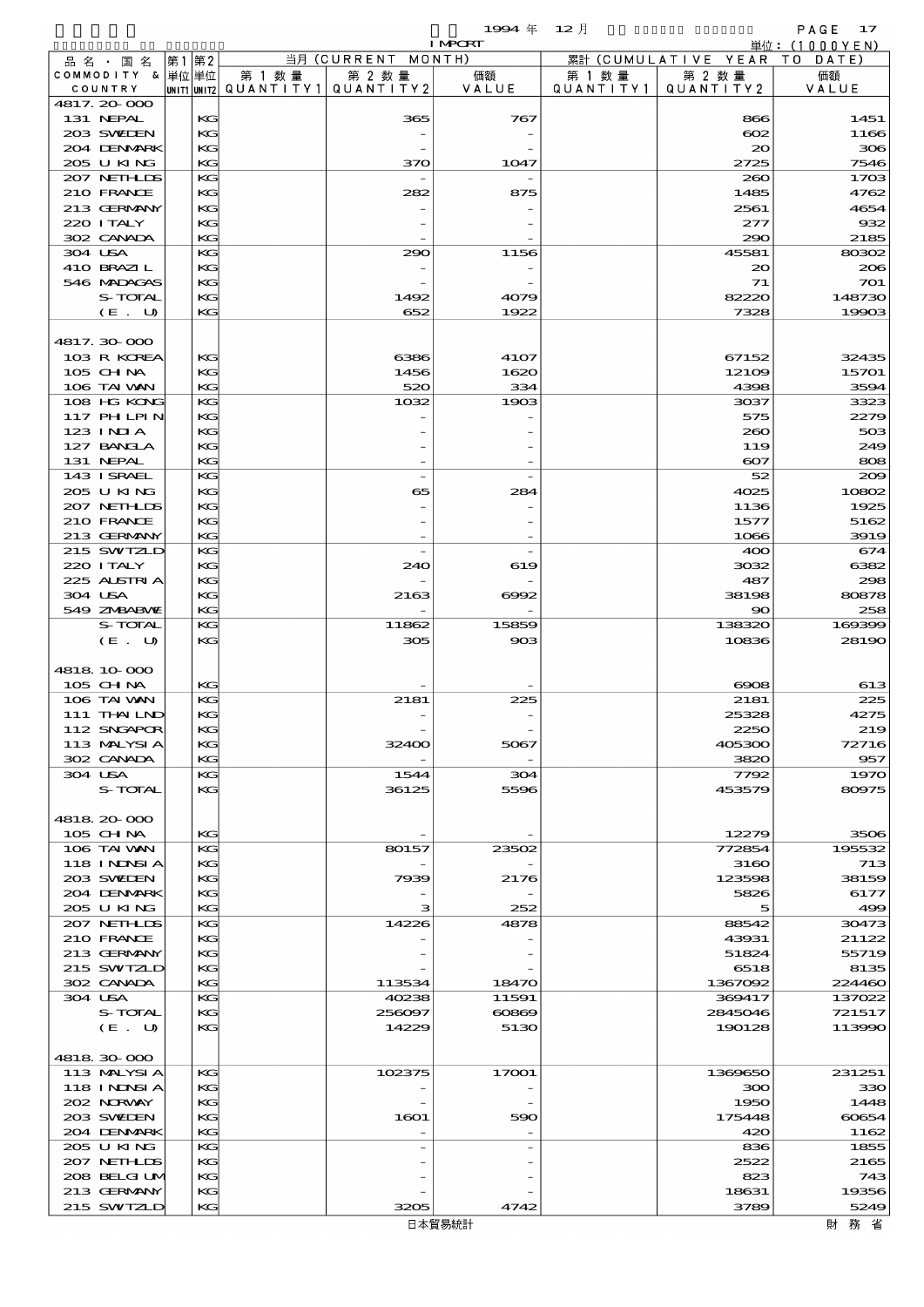|                             |       |          |                                  |                     | 1994年                | $12$ 月               |                     | PAGE<br>18       |
|-----------------------------|-------|----------|----------------------------------|---------------------|----------------------|----------------------|---------------------|------------------|
|                             |       |          |                                  |                     | <b>I MPORT</b>       |                      |                     | 単位:(1000YEN)     |
| 品 名 ・ 国 名                   | 第1 第2 |          |                                  | 当月 (CURRENT         | MONTH)               |                      | 累計 (CUMULATIVE YEAR | DATE<br>T O      |
| COMMODITY & 単位単位<br>COUNTRY |       |          | 第 1 数 量<br>UNIT1 UNIT2 QUANTITY1 | 第 2 数量<br>QUANTITY2 | 価額<br>VALUE          | 第 1 数 量<br>QUANTITY1 | 第 2 数量<br>QUANTITY2 | 価額<br>VALUE      |
| 4818 30 000                 |       |          |                                  |                     |                      |                      |                     |                  |
| 220 ITALY                   |       | KG       |                                  | 2023                | 3551                 |                      | 8463                | 16274            |
| 222 FINAND                  |       | KG       |                                  |                     |                      |                      | 160                 | 217              |
| 302 CANADA<br>304 USA       |       | KG<br>KG |                                  |                     |                      |                      | 8021<br>33908       | 2515<br>23123    |
| S-TOTAL                     |       | KG       |                                  | 4783<br>113987      | <b>1510</b><br>27394 |                      | 1624921             | 366342           |
| (E. U)                      |       | KG       |                                  | 2023                | 3551                 |                      | 31695               | 41555            |
|                             |       |          |                                  |                     |                      |                      |                     |                  |
| 4818 40 010                 |       |          |                                  |                     |                      |                      |                     |                  |
| 103 R KOREA                 |       | KG       |                                  |                     |                      |                      | 1090                | 677              |
| 106 TAI VAN<br>108 HG KONG  |       | KG       |                                  | 17734               | 6478                 |                      | 241015              | 87506            |
| 112 SNGAPOR                 |       | KG<br>KG |                                  | 24612               | 6555                 |                      | 1860<br>24612       | 1442<br>6555     |
| 202 NRWAY                   |       | KG       |                                  |                     |                      |                      | 432                 | 233              |
| 207 NEIHLIS                 |       | KG       |                                  | 20050               | 9063                 |                      | 301283              | 134523           |
| 210 FRANCE                  |       | KG       |                                  | 21566               | 5120                 |                      | 239970              | 59241            |
| 213 GERMANY                 |       | KG       |                                  |                     |                      |                      | 23227               | 9142             |
| 302 CANADA                  |       | KG       |                                  |                     |                      |                      | 490                 | 877              |
| 304 USA<br>S-TOTAL          |       | KG<br>KG |                                  | 87663<br>171625     | 35795<br>63011       |                      | 1185061<br>2019040  | 582919<br>883115 |
| (E. U)                      |       | KG       |                                  | 41616               | 14183                |                      | 564480              | 202906           |
|                             |       |          |                                  |                     |                      |                      |                     |                  |
| 4818 40 090                 |       |          |                                  |                     |                      |                      |                     |                  |
| 103 R KOREA                 |       | KG       |                                  |                     |                      |                      | 282                 | <b>31O</b>       |
| 105 CHNA                    |       | KG       |                                  |                     |                      |                      | 480                 | 780              |
| 106 TAI VAN                 |       | KG       |                                  | 96                  | 309                  |                      | 15609               | 8732             |
| 112 SNGAPOR<br>204 DENMARK  |       | KG<br>KG |                                  | 157                 | 746                  |                      | 147926<br>1838      | 34867<br>4488    |
| 210 FRANCE                  |       | KG       |                                  |                     |                      |                      | 6709                | 1697             |
| 213 GERMANY                 |       | KG       |                                  |                     |                      |                      | 1475                | 985              |
| 304 USA                     |       | KG       |                                  | 13112               | 4678                 |                      | 81950               | 32973            |
| S-TOTAL                     |       | KG       |                                  | 13365               | 5733                 |                      | 256269              | 84832            |
| (E. U)                      |       | KG       |                                  | 157                 | 746                  |                      | 10022               | 7170             |
| 4818 50 000                 |       |          |                                  |                     |                      |                      |                     |                  |
| 105 CHNA                    |       | KG       |                                  | 19555               | 31095                |                      | 139329              | 213217           |
| 106 TAI VAN                 |       | KG       |                                  | 1455                | 2149                 |                      | 1455                | 2149             |
| 108 HG KONG                 |       | KG       |                                  | 10699               | 18268                |                      | 117171              | 200029           |
| 111 THAILND                 |       | KG       |                                  | 159                 | 298                  |                      | 1769                | 4072             |
| 113 MALYSIA                 |       | KG       |                                  | 35225               | 60929                |                      | 377107              | 672909           |
| 117 PHLPIN                  |       | KG<br>KG |                                  | 945                 | 450                  |                      | 4063                | 2259             |
| 2005 U KING<br>207 NETHLIS  |       | KG       |                                  |                     |                      |                      | 2000<br>3188        | 317<br>1086      |
| 302 CANADA                  |       | KG       |                                  |                     |                      |                      | 34                  | 358              |
| 304 USA                     |       | KG       |                                  | 163                 | 314                  |                      | 14871               | 9933             |
| S-TOTAL                     |       | KG       |                                  | 68201               | 113503               |                      | 659247              | 1115329          |
| (E. U)                      |       | KG       |                                  |                     |                      |                      | 3448                | 1403             |
|                             |       |          |                                  |                     |                      |                      |                     |                  |
| 4818 90 000<br>105 CH NA    |       | KG       |                                  |                     |                      |                      | 2019                | 3094             |
| 106 TAI VAN                 |       | KG       |                                  | 442                 | 765                  |                      | 39149               | 17754            |
| 113 MALYSIA                 |       | KG       |                                  |                     |                      |                      | 8346                | 1293             |
| 143 I SRAEL                 |       | KG       |                                  |                     |                      |                      | 490                 | 1064             |
| 203 SWIDEN                  |       | KG       |                                  | 2239                | 4572                 |                      | 14960               | 31462            |
| 204 DENMARK<br>205 U KING   |       | KG<br>KG |                                  | 329                 | 300                  |                      | 200<br>851          | 243<br>928       |
| 210 FRANCE                  |       | KC       |                                  |                     |                      |                      | 216                 | 476              |
| 213 GERMANY                 |       | KG       |                                  |                     |                      |                      | 19123               | 28206            |
| 215 SWIZLD                  |       | KG       |                                  |                     |                      |                      | 388                 | 418              |
| 220 I TALY                  |       | KG       |                                  |                     |                      |                      | 2340                | 1300             |
| 304 USA                     |       | KG       |                                  | 4738                | 3614                 |                      | 152482              | 162325           |
| S-TOTAL<br>(E. U)           |       | KG<br>KG |                                  | 7748<br>329         | 9251<br>300          |                      | 240564<br>22730     | 248563<br>31153  |
|                             |       |          |                                  |                     |                      |                      |                     |                  |
| 4819 10 000                 |       |          |                                  |                     |                      |                      |                     |                  |
| 103 R KOREA                 |       | KG       |                                  | 81                  | 408                  |                      | 276469              | 50564            |
| $105$ CHNA                  |       | KG       |                                  | 98374               | 25175                |                      | 275130              | 63026            |
| 106 TAI VAN                 |       | KG       |                                  | 34121               | 7427                 |                      | 1081736             | 191489           |
| 108 HG KONG<br>111 THAILND  |       | KG       |                                  | 6921                | 2653<br>792          |                      | 20156               | 10398            |
| 112 SNGAPOR                 |       | KG<br>KG |                                  | 5455<br>1156        | 793                  |                      | 95713<br>40535      | 13282<br>21721   |
| 113 MALYSIA                 |       | KG       |                                  | 10391               | 2255                 |                      | 62098               | 16403            |
| 117 PHLPIN                  |       | KG       |                                  | 2000                | 252                  |                      | 55540               | 5074             |
| 118 I NDSI A                |       | KG       |                                  | 655                 | 555                  |                      | 860316              | 193096           |
| 123 INIA                    |       | KG       |                                  |                     |                      |                      | 11O                 | 293              |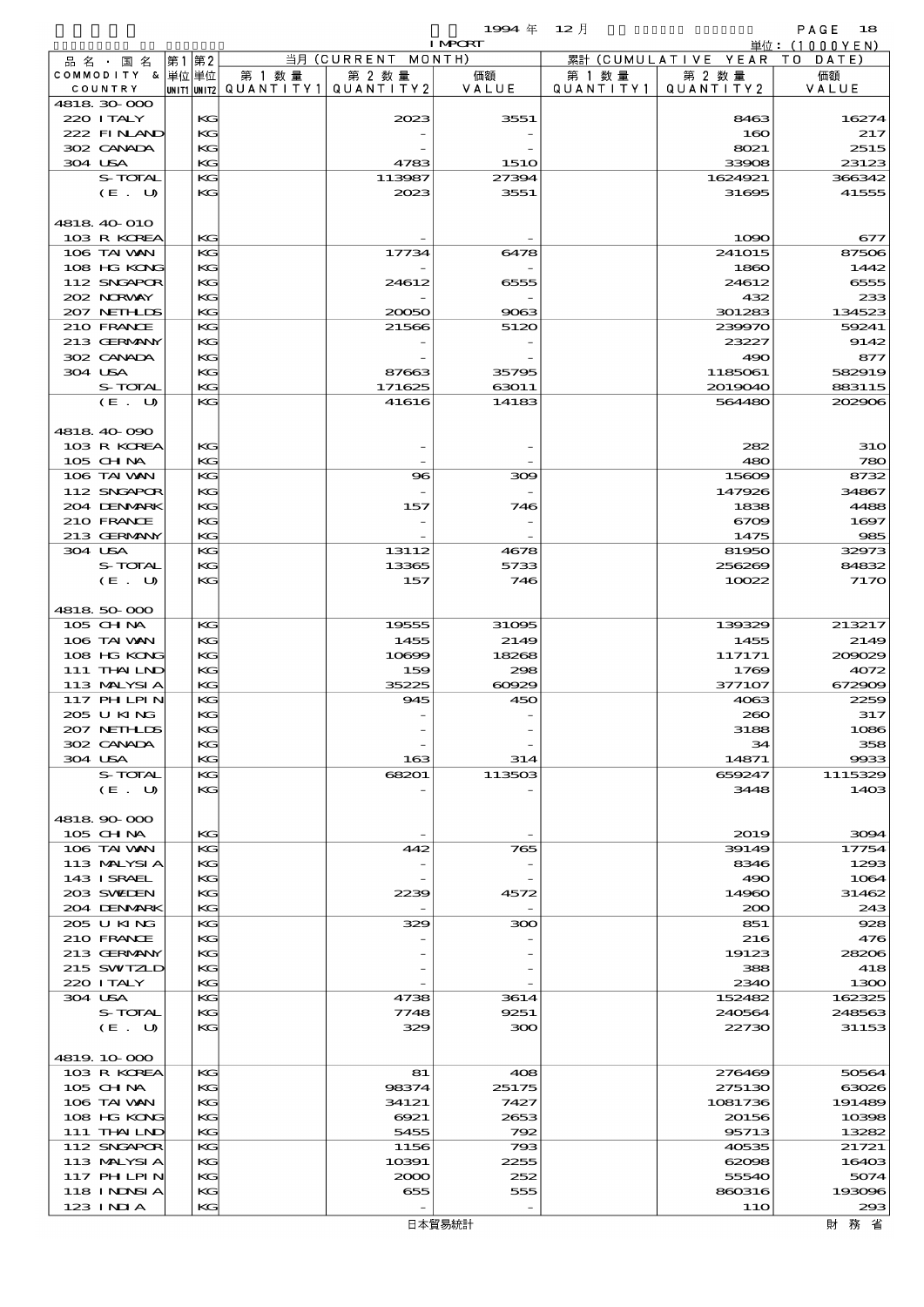$\begin{array}{cccc}\n 1994 & \# & 12 \end{array}$ 

|         |                                  |    |          |                                       |               | <b>I MPORT</b> |                   |                              | 単位: (1000 Y E N ) |
|---------|----------------------------------|----|----------|---------------------------------------|---------------|----------------|-------------------|------------------------------|-------------------|
|         | 品名・国名                            | 第1 | 第2       |                                       | 当月(CURRENT    | MONTH)         |                   | 累計 (CUMULATIVE YEAR TO DATE) |                   |
|         | COMMODITY & 単位単位                 |    |          | 第 1 数量                                | 第 2 数量        | 価額             | 第 1 数 量           | 第 2 数量                       | 価額                |
|         | COUNTRY                          |    |          | UNIT1 UNIT2  QUANT   TY1  QUANT   TY2 |               | VALUE          | Q U A N T I T Y 1 | QUANTITY 2                   | VALUE             |
|         | 4819.10-000<br>203 SWIDEN        |    | KG       |                                       |               |                |                   | 10537                        | 7909              |
|         | 204 DENMARK                      |    | KG       |                                       |               |                |                   | 270                          | 222               |
|         | 205 U KING                       |    | KG       |                                       | 1218          | 923            |                   | 10230                        | 9136              |
|         | 206 I RELAND                     |    | KG       |                                       |               |                |                   | 10                           | 213               |
|         | 207 NETHLIS                      |    | KG       |                                       | 7018          | 2704           |                   | 22003                        | 9546              |
|         | 208 BELGI UM                     |    | KG       |                                       |               |                |                   | 1776                         | 489               |
|         | 210 FRANCE                       |    | KG       |                                       | 79            | 515            |                   | 64551                        | 2491O             |
|         | 213 GERMANY                      |    | KG       |                                       | 7040          | 2068           |                   | 17223                        | 9312              |
|         | 215 SWIZLD<br>220 I TALY         |    | KG<br>KG |                                       | 4428          | 3782           |                   | 10562<br>13051               | 8975<br>8306      |
|         | 222 FINAND                       |    | KG       |                                       | 640           | 250            |                   | 957                          | 467               |
|         | 227 H.NGARY                      |    | KG       |                                       |               |                |                   | 550                          | 258               |
|         | 234 TURKEY                       |    | KG       |                                       |               |                |                   | 120                          | 322               |
|         | 302 CANADA                       |    | KG       |                                       | 8035          | 1467           |                   | 54970                        | 10033             |
| 304 USA |                                  |    | KG       |                                       | 28545         | 7821           |                   | 573890                       | 159579            |
|         | 305 MEXICO<br>323 DOMNICA        |    | KG<br>KG |                                       |               |                |                   | 1720                         | 1848<br>494       |
|         | 406 ECUADOR                      |    | KG       |                                       | 3628          | 314            |                   | 900<br>23965                 | 1781              |
|         | 409 CHLE                         |    | KG       |                                       |               |                |                   | 2535                         | 672               |
|         | 601 ALSTRAL                      |    | KG       |                                       | 2550          | 1022           |                   | 11983                        | 4715              |
|         | 606 NEWELD                       |    | KG       |                                       | 882           | 548            |                   | 10282                        | 3016              |
|         | S-TOTAL                          |    | KG       |                                       | 223217        | 61724          |                   | 3500888                      | 827549            |
|         | (E. U)                           |    | KG       |                                       | 15355         | 6210           |                   | 129114                       | 62134             |
|         | 4819.20-000                      |    |          |                                       |               |                |                   |                              |                   |
|         | 103 R KOREA                      |    | KG       |                                       | 117304        | 23587          |                   | 997576                       | 190513            |
|         | 105 CH NA                        |    | KG       |                                       | 43602         | 23232          |                   | 310698                       | 130332            |
|         | 106 TAI VAN                      |    | KG       |                                       | 32013         | 10846          |                   | 449246                       | 165434            |
|         | 108 HG KONG                      |    | KG       |                                       | 788           | 794            |                   | 46325                        | 35186             |
|         | 111 THAILND                      |    | KG       |                                       | 3599          | <b>1O11</b>    |                   | 46036                        | 2721O             |
|         | 112 SNGAPOR                      |    | KG       |                                       | 720           | 723            |                   | 43739                        | 19770             |
|         | 113 MALYSIA<br>117 PH LPIN       |    | KG<br>KG |                                       | 25828         | 10009          |                   | 135428<br>7621               | 46226<br>6701     |
|         | <b>118 INDSIA</b>                |    | KG       |                                       | 1498          | 647            |                   | 7599                         | 3973              |
|         | 123 INIA                         |    | KG       |                                       |               |                |                   | 1578                         | 798               |
|         | 125 SRILANK                      |    | KG       |                                       |               |                |                   | 1208                         | 636               |
|         | 143 ISRAEL                       |    | KG       |                                       |               |                |                   | $\boldsymbol{\infty}$        | 422               |
|         | 202 NORWAY                       |    | KG       |                                       |               |                |                   | 472                          | 839               |
|         | 203 SWIEN                        |    | KG       |                                       |               |                |                   | 4962                         | 4001<br>18475     |
|         | 204 DENMARK<br>205 U KING        |    | KG<br>KG |                                       | 830           | 1385           |                   | 48786<br>49888               | 39343             |
|         | 206 I RELAND                     |    | KG       |                                       |               |                |                   | 2924                         | 2268              |
|         | 207 NETHLIS                      |    | KG       |                                       |               |                |                   | 15046                        | 8872              |
|         | 208 BELGI UM                     |    | KG       |                                       |               |                |                   | 6448                         | 14113             |
|         | 210 FRANCE                       |    | KG       |                                       | 4924          | 5705           |                   | 50091                        | 108875            |
|         | 213 GERMANY                      |    | KG       |                                       | 513           | 1139           |                   | 19535                        | 17801             |
|         | 215 SWIZLD<br>218 SPAIN          |    | KG<br>КC |                                       | 1052<br>279   | 2543<br>546    |                   | 27769<br>519                 | 19508<br>986      |
|         | 220 I TALY                       |    | KG       |                                       | 7098          | 5114           |                   | 43735                        | 42587             |
|         | 222 FINAND                       |    | KG       |                                       |               |                |                   | 1998                         | 1008              |
|         | 225 ALSTRIA                      |    | KG       |                                       |               |                |                   | 1458                         | 1899              |
|         | 302 CANADA                       |    | KG       |                                       |               |                |                   | 1963                         | 3604              |
| 304 USA |                                  |    | KG       |                                       | 96733         | 60561          |                   | 492286                       | 542093            |
|         | 410 BRAZIL<br><b>601 ALSTRAL</b> |    | KG<br>KG |                                       | 4230          | 2545           |                   | 552<br>9402                  | 1153<br>4673      |
|         | 606 NEWELD                       |    | KG       |                                       |               |                |                   | 1955                         | 832               |
|         | S-TOTAL                          |    | KG       |                                       | <b>341011</b> | 150387         |                   | 2826903                      | 1460129           |
|         | (E. U)                           |    | KG       |                                       | 13644         | 13889          |                   | 236972                       | 253320            |
|         |                                  |    |          |                                       |               |                |                   |                              |                   |
|         | 4819.30-000                      |    |          |                                       |               |                |                   |                              |                   |
|         | 103 R KOREA                      |    | KG       |                                       | 5260          | 3182           |                   | 51898                        | 30419             |
|         | 105 CH NA<br>106 TAI VAN         |    | KG<br>KG |                                       | 17396         | 3486           |                   | 414023<br>14300              | 126029<br>2862    |
|         | 108 HG KONG                      |    | KG       |                                       | 18840         | 4504           |                   | 73496                        | 25628             |
|         | 111 THAILND                      |    | KG       |                                       |               |                |                   | 1725                         | 466               |
|         | 112 SNGAPOR                      |    | KG       |                                       | 10368         | 2656           |                   | 202364                       | 50493             |
|         | 113 MALYSIA                      |    | KG       |                                       | 438           | 294            |                   | 438                          | 294               |
|         | 118 I NDSI A                     |    | КC       |                                       |               |                |                   | 5239                         | 1903              |
|         | 204 DENMARK<br>205 U KING        |    | KG<br>KG |                                       | 9407          | 5813           |                   | 73557<br>200                 | 42965<br>244      |
|         | 208 BELGI UM                     |    | KG       |                                       |               |                |                   | 1760                         | 419               |
|         | 210 FRANCE                       |    | KG       |                                       | 289           | 504            |                   | 5848                         | 9802              |
|         | 213 GERMANY                      |    | KG       |                                       |               |                |                   | 21550                        | 8404              |
|         | 220 I TALY                       |    | KG       |                                       | 142           | 215            |                   | 4128                         | 5542              |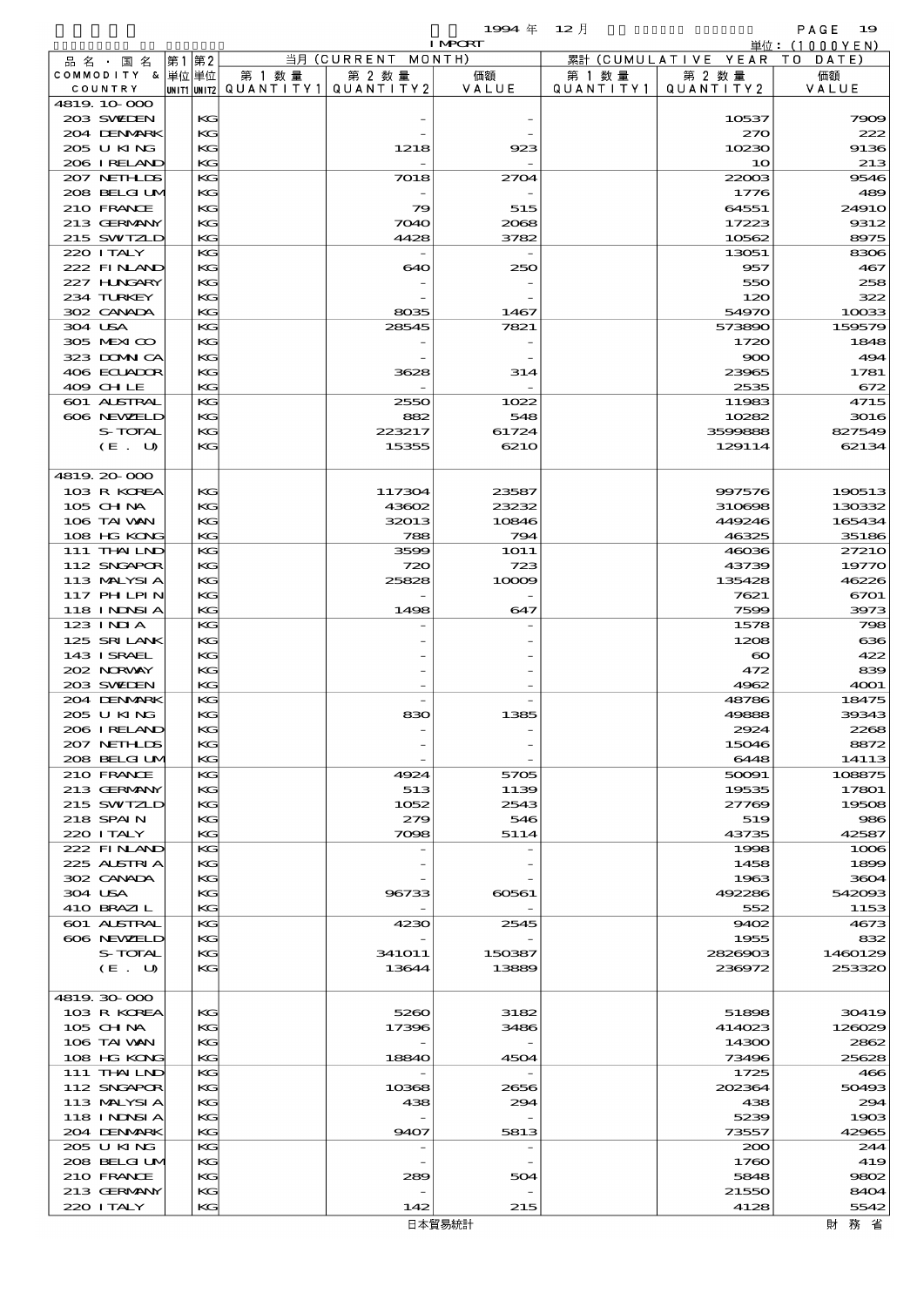$1994 \# 12 \#$ 

|         |                            |    |          |                                       |                          | <b>I MPCRT</b>           |           |                              | 単位:(1000YEN)          |
|---------|----------------------------|----|----------|---------------------------------------|--------------------------|--------------------------|-----------|------------------------------|-----------------------|
|         | 品名・国名                      | 第1 | 第2       |                                       | 当月 (CURRENT MONTH)       |                          |           | 累計 (CUMULATIVE YEAR TO DATE) |                       |
|         | COMMODITY & 単位単位           |    |          | 第 1 数 量                               | 第 2 数量                   | 価額                       | 第 1 数 量   | 第 2 数量                       | 価額                    |
|         | COUNTRY                    |    |          | UNIT1 UNIT2  QUANT I TY1  QUANT I TY2 |                          | VALUE                    | QUANTITY1 | QUANTITY 2                   | VALUE                 |
| 304 USA | 4819 30 000                |    | KG       |                                       | 500                      | 314                      |           | 25538                        | 11883                 |
|         | S-TOTAL                    |    | KG       |                                       | 62640                    | 20968                    |           | 896064                       | 317353                |
|         | (E. U)                     |    | KG       |                                       | 9838                     | 6532                     |           | 107043                       | 67376                 |
|         |                            |    |          |                                       |                          |                          |           |                              |                       |
|         | 4819 40 000                |    |          |                                       |                          |                          |           |                              |                       |
|         | 103 R KOREA                |    | КG       |                                       | 165568                   | 63290                    |           | 1989986                      | 769489                |
|         | 104 N KOREA                |    | KG       |                                       |                          |                          |           | 1062                         | 615                   |
|         | $105$ CHNA                 |    | KG       |                                       | 342211                   | 154054                   |           | 3393739                      | 1600668               |
|         | 106 TAI WAN                |    | KG       |                                       | 16562                    | <b>14019</b>             |           | 124063                       | 87619                 |
|         | 108 HG KONG                |    | KG       |                                       | 19396                    | 4713                     |           | 376881                       | 64795                 |
|         | 111 THAILND                |    | KG       |                                       |                          |                          |           | 16658                        | 8628                  |
|         | 112 SNGAPOR                |    | KG       |                                       |                          |                          |           | 15038                        | 6104                  |
|         | 113 MALYSIA<br>117 PHLPIN  |    | KG<br>KG |                                       | 4302<br>21033            | 1631<br>18923            |           | 29166<br>210000              | 13433<br>179097       |
|         | 123 INIA                   |    | KG       |                                       |                          |                          |           | 58                           | 205                   |
|         | 203 SWIDEN                 |    | KG       |                                       | 3717                     | 4364                     |           | 27435                        | 23156                 |
|         | 204 DENMARK                |    | KG       |                                       |                          |                          |           | 373                          | 777                   |
|         | 205 U KING                 |    | KG       |                                       | 36000                    | 6134                     |           | 38534                        | 11793                 |
|         | 207 NETHLIS                |    | KG       |                                       |                          |                          |           | 526                          | 639                   |
|         | 208 BELGI UM               |    | KG       |                                       | 504                      | 513                      |           | 5544                         | 5690                  |
|         | 210 FRANCE                 |    | KG       |                                       | 7177                     | 11167                    |           | 31149                        | $\infty$              |
|         | 213 GERMANY                |    | KG       |                                       | 1423                     | 2003                     |           | 19406                        | 23379                 |
|         | 215 SWIZLD                 |    | KG       |                                       |                          |                          |           | 22082                        | 10247                 |
|         | 218 SPAIN                  |    | KG       |                                       | 1375                     | 1662                     |           | 5893                         | 8255                  |
|         | 220 I TALY                 |    | KG       |                                       | 1061                     | 1615                     |           | 12471                        | 17756                 |
|         | 222 FINAND<br>302 CANADA   |    | KG<br>KG |                                       | 3772<br>42667            | 3221<br>4147             |           | 40295<br>516934              | 23632<br>53337        |
|         | 304 USA                    |    | KG       |                                       | 3556                     | 6555                     |           | 107986                       | 123350                |
|         | 410 BRAZIL                 |    | KG       |                                       |                          |                          |           | 647                          | 625                   |
|         | 541 KENYA                  |    | KG       |                                       |                          |                          |           | 2400                         | 1815                  |
|         | <b>S-TOTAL</b>             |    | KG       |                                       | 670324                   | 298011                   |           | 6988326                      | 3095154               |
|         | (E. U)                     |    | KG       |                                       | 47540                    | 23094                    |           | 113896                       | 128339                |
|         |                            |    |          |                                       |                          |                          |           |                              |                       |
|         | 4819 50 000                |    |          |                                       |                          |                          |           |                              |                       |
|         | 103 R KOREA                |    | KG       |                                       | 189051                   | 44481                    |           | 1506552                      | 352803                |
|         | $105$ CHNA                 |    | KG       |                                       | 36729                    | 14728                    |           | 185600                       | 78215                 |
|         | 106 TAI VAN<br>108 HG KONG |    | KG<br>KG |                                       | 150<br>5755              | 1040                     |           | 2582                         | 4643<br>36931         |
|         | 111 THAILND                |    | KG       |                                       |                          | 3753                     |           | 67088<br>362                 | $\boldsymbol{\alpha}$ |
|         | 112 SNGAPOR                |    | KG       |                                       |                          |                          |           | 2340                         | 4652                  |
|         | 117 PHLPIN                 |    | KG       |                                       |                          |                          |           | 2621                         | 4296                  |
|         | 125 SRILANK                |    | KG       |                                       |                          |                          |           | 400                          | 1027                  |
|         | 204 DENMARK                |    | KG       |                                       | 16863                    | 4068                     |           | 160647                       | 38750                 |
|         | 205 U KING                 |    | KG       |                                       |                          |                          |           | 1433                         | 2696                  |
|         | 207 NETHLIS                |    | KG       |                                       | $\overline{\phantom{a}}$ |                          |           | 864                          | 423                   |
|         | 210 FRANCE                 |    | KG       |                                       | 579                      | 1898                     |           | 10046                        | 16007                 |
|         | 213 GERMANY                |    | KG       |                                       | 627                      | 854                      |           | 29335                        | 11291                 |
|         | 215 SWIZLD<br>220 I TALY   |    | KG<br>KG |                                       |                          |                          |           | 140                          | 426                   |
|         | 304 USA                    |    | KG       |                                       | 30<br>30048              | 288<br>9489              |           | 1273<br>285380               | 2492<br>98619         |
|         | <b>601 ALSTRAL</b>         |    | KG       |                                       |                          |                          |           | 180                          | 208                   |
|         | S-TOTAL                    |    | KG       |                                       | 279832                   | 80599                    |           | 2256843                      | 654176                |
|         | (E. U)                     |    | KG       |                                       | 18099                    | 7108                     |           | 203598                       | 71659                 |
|         |                            |    |          |                                       |                          |                          |           |                              |                       |
|         | 4819.60.000                |    |          |                                       |                          |                          |           |                              |                       |
|         | 103 R KOREA                |    | KG       |                                       |                          |                          |           | 1268                         | 2568                  |
|         | $105$ CHNA                 |    | KG       |                                       | 7305                     | 3041                     |           | 13750                        | 7061                  |
|         | 106 TAI VAN                |    | KG       |                                       | 6783                     | 1883                     |           | 12103                        | 3360                  |
|         | 108 HG KONG                |    | KG       |                                       |                          |                          |           | 5940                         | 1987                  |
|         | 112 SNGAPOR                |    | KG       |                                       | $\overline{\phantom{a}}$ | $\overline{\phantom{a}}$ |           | 2868                         | 833                   |
|         | 113 MALYSIA<br>117 PHLPIN  |    | KG<br>KG |                                       | 146                      | 428                      |           | 149<br>2057                  | 282<br>2764           |
|         | 203 SWIDEN                 |    | KG       |                                       | 896                      | 703                      |           | 2907                         | 2155                  |
|         | 204 DENMARK                |    | KG       |                                       |                          |                          |           | 4215                         | 1966                  |
|         | 205 U KING                 |    | KG       |                                       |                          |                          |           | 290                          | 1091                  |
|         | 206 IRELAND                |    | KG       |                                       |                          |                          |           | 225                          | 298                   |
|         | 210 FRANCE                 |    | KG       |                                       |                          |                          |           | 6880                         | 12624                 |
|         | 213 GERMANY                |    | KG       |                                       | 1204                     | 467                      |           | 2028                         | 1608                  |
|         | 218 SPAIN                  |    | KG       |                                       |                          |                          |           | 181                          | 1031                  |
|         | 220 I TALY                 |    | KG       |                                       | $\overline{\phantom{a}}$ |                          |           | 8751                         | 4987                  |
|         | 222 FINAND                 |    | KG       |                                       | 579                      | 498                      |           | 579                          | 498                   |
|         | 304 USA                    |    | KG       |                                       |                          |                          |           | 17507                        | 11826                 |
|         | 601 ALSTRAL<br>S-TOTAL     |    | KG<br>KG |                                       | 16913                    | 7020                     |           | 4760<br>86458                | 3191<br>60130         |
|         |                            |    |          |                                       |                          |                          |           |                              |                       |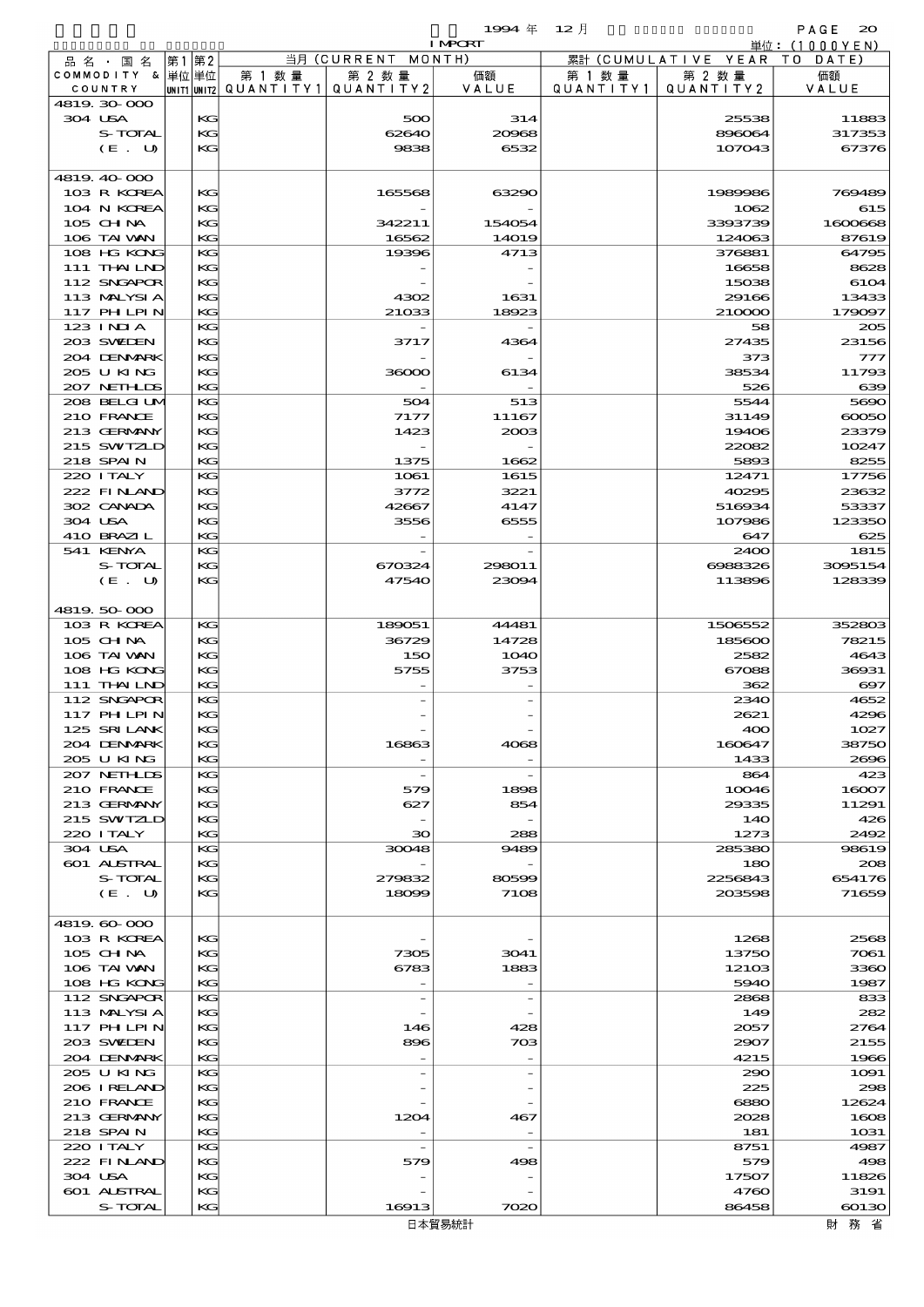$1$ <del>994</del>  $\#$  12  $\bar{e}$   $\qquad$  PAGE 21  $1994 \text{ } \# \text{ } 12 \text{ } \frac{1}{2}$ <br>INPORT 単位: (1000YEN) 当月 (CURRENT MONTH) 累計 (CUMULATIVE YEAR 第1第2 TO DATE) 品名 · 国名 COMMODITY & │単位│単位 第 1 数量 第 2 数 量 価額 第 1 数量 第 2 数 量 価額 UNITI UNIT2 QUANTITY1 VALUE QUANTITY1 COUNTRY QUANTITY<sub>2</sub> QUANTITY2 VALUE  $4819.600$ (E. U) KG 1204 467 22570 23605 4820.10-000  $103 \text{ R KOREA}$   $| \text{KG} |$   $| \text{G} |$   $| \text{G} |$   $| \text{G} |$   $| \text{G} |$   $| \text{G} |$   $| \text{G} |$   $| \text{G} |$   $| \text{G} |$   $| \text{G} |$   $| \text{G} |$   $| \text{G} |$   $| \text{G} |$   $| \text{G} |$   $| \text{G} |$   $| \text{G} |$   $| \text{G} |$   $| \text{G} |$   $| \text{G} |$   $| \text{G} |$   $| \text{G}$ 105 CHINA KG 40789 26049 227211 167394 106 TAIWAN KG 40508 31761 425434 359898 108 HG KONG KG KG 4688 5338 5338 70457 666576 111 THAILND KG 13579 8824 50015 32014 112 SNGAPOR KG 4357 9185 37027 47031 113 MALYSIA KG 330 256 330 256  $117 \text{ H I H} \times 10^{12} \text{ K}$ 118 INDNSIA KG 59850 8728 760788 84217  $123 \text{ INIA}$   $\text{KG}$  1027  $1402$  $127 \text{ BNA}$   $\begin{vmatrix} 127 & 127 & 127 \ 127 & 127 & 127 \end{vmatrix}$  569 131 NEPAL KG - 584 1000 143 ISRAEL KG - - 58 236 203 SWEDEN KG 968 1563 1563 1094 2174 204 DENMARK KG 1293 3236 3236 4758 13686 205 U KING KG 6146 12149 71128 158589 207 NETHLIS KG - 1454 2954 208 BELGIUM KG 616 1871 1871 4468 5279 210 FRANCE KG 3890 24850 49426 172989 213 GERMANY KG 4172 13660 48078 76894  $215$  SWIZLD KG -  $\begin{vmatrix} 1 & 2 & 3 & 1 \ 1 & 1 & 2 & 3 \end{vmatrix}$   $\begin{vmatrix} 2 & 3 & 1 \ 1 & 2 & 3 \end{vmatrix}$   $\begin{vmatrix} 2 & 3 & 1 \ 1 & 2 & 3 \end{vmatrix}$  5961 218 SPAIN KG 7093 4112 7561 5238 220 ITALY KG 3913 13571 28197 78885  $222$  FINAND KG -  $\frac{150}{422}$ 225 AUSTRIA KG 732 2187 2187 760 3057 302 CANADA KG 997 967 8941 5249 304 USA KG 86833 75015 1140778 677245 311 CST RCA KG - - 40 247 401 COLMBIA KG - - - - - 6697 17058 410 BRAZIL KG 663 551 S AFRCA KG - - 4047 4127 601 ALSTRAL KG - 949 2503 S-TOTAL KG 284002  $251874$  3130737 2085424  $(E. U)$  KG  $27123$   $73449$   $215070$   $514514$ 4820.20-000 105 CHM KG - 10809 3727  $108 \text{ HG KDC}$   $| \text{KG} |$  $205 \text{ U K} \cdot \text{K}$ 208 BELGIUM KG - - - - - 495 314 210 FRANCE KG 644 667 9691 7228 302 CANADA KG - 1395 492  $304 \text{ USA}$   $| \text{KG} |$  388 886 1391 2036  $S-TOTAL$  KG  $1032$   $1553$   $26166$   $14953$  $(E. U)$  KG 644 667 10336 7870 4820.30-000 103 R KOREA KG 1494 1635 57223 31463  $105 \text{ GHM}$   $\begin{vmatrix} 12880 \text{ H} & 2696 \text{ H} \\ 139324 \text{ H} & 235210 \end{vmatrix}$  235210  $106$  TAI WAN KG 7339 4141 97480 54142  $108 \text{ HG} \text{ KDC}$   $| \text{KG} |$ 111 THAILND KG - - - 788 3037 112 SNGAPOR KG - - 2680 2499 117 PHILPIN KG - - 151 492 131 NEPAL  $\begin{array}{|c|c|c|c|c|c|c|c|c|}\n\hline\n131 & \text{NEPAL} & \text{KG} & & & \text{216}\n\end{array}$ 203 SWEDEN KG - - 5211 5306 204 DENMARK KG 1499 553 27941 10988 205 U KING KG - - 1435 2596 207 NETHLDS KG - - 415 950 210 FRANCE KG - - - - 9984 9171 213 GERMANY KG 340 229 9290 6641 215 SWIZLD KG - - 200 1502 217 PORTUGL KG 190  $259$  190  $259$  190  $259$  $218 \text{ SPAN}$  KG 869 830 1109 1406  $220$  ITALY  $\begin{array}{|c|c|c|c|c|c|}\n\hline\n220 & \text{ITALY} & \text{KG} & & & \end{array}$ 225 ALSTRIA KG -  $1274$  1398 230 GREECE KG - 13800 4287

 $304 \text{ USA}$   $| \mathbf{KG} | = 9000$   $7195$   $199318$   $597255$  601 AUSTRAL KG - - 460 379  $S-TOTAL$  KG  $47724$  61004 576487 973869  $(E. U)$  KG 2898 1871 66157 39698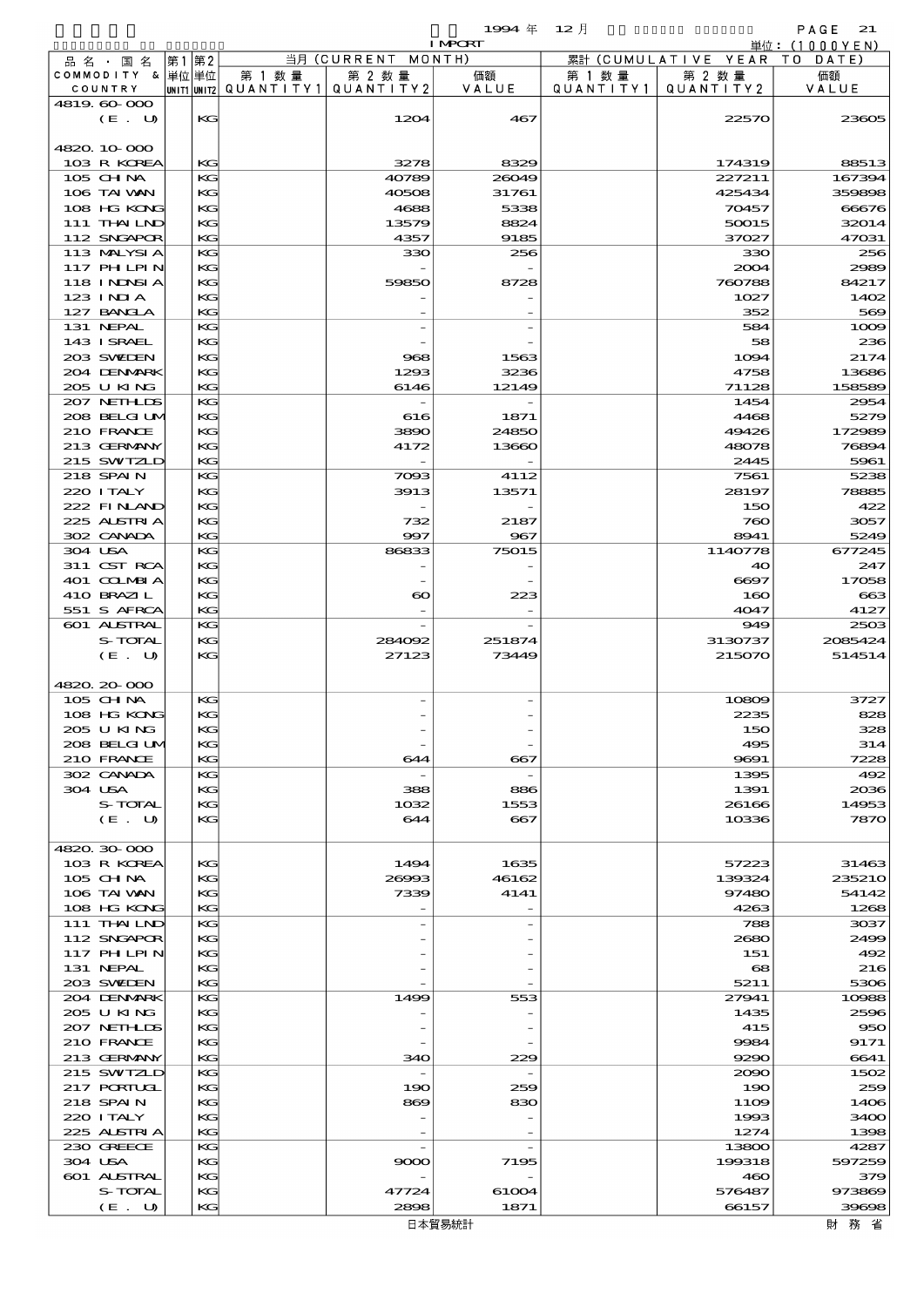$1994 \; \text{#} \quad 12 \; \text{]}$  PAGE 22

|                           |            |          |                                       |                    | <b>I MPORT</b>    |                |                              | 単位: (1000YEN)   |
|---------------------------|------------|----------|---------------------------------------|--------------------|-------------------|----------------|------------------------------|-----------------|
| 品名・国名                     |            | 第1 第2    |                                       | 当月 (CURRENT MONTH) |                   |                | 累計 (CUMULATIVE YEAR TO DATE) |                 |
| COMMODITY & 単位単位          |            |          | 第 1 数量                                | 第 2 数量             | 価額                | 第 1 数量         | 第 2 数量                       | 価額              |
| COUNTRY<br>4820.40-000    |            |          | UNIT1 UNIT2  Q∪ANT   TY1  Q∪ANT   TY2 |                    | VALUE             | QUANTITY1      | QUANTITY2                    | VALUE           |
| 103 R KOREA               |            | KС       |                                       |                    |                   |                | 979                          | 255             |
| 106 TAI VAN               |            | KG       |                                       | 1284               | 770               |                | 6591                         | 3831            |
| 108 HG KONG               |            | KG       |                                       |                    |                   |                | 2372                         | 4278            |
| 112 SNGAPOR               |            | KG       |                                       | 374                | 343               |                | 3222                         | 2051            |
| 213 GERMANY               |            | KС       |                                       |                    |                   |                | 530                          | 972             |
| 215 SWIZLD                |            | KG       |                                       |                    |                   |                | 495                          | 1003            |
| 304 USA                   |            | KG       |                                       | 381                | 437               |                | 3097                         | 3484            |
| S-TOTAL<br>$(E$ .<br>U    |            | KG<br>KG |                                       | 2039               | 1550              |                | 17286<br>530                 | 15874<br>972    |
|                           |            |          |                                       |                    |                   |                |                              |                 |
| 4820.50-000               |            |          |                                       |                    |                   |                |                              |                 |
| 103 R KOREA DZ KG         |            |          | 2616                                  | <b>34310</b>       | 9028              | 38974          | 420880                       | 115739          |
| 105 CHNA                  | DZ.        | KG       | 9958                                  | 89687              | 26078             | 472292         | 1578978                      | 440986          |
| 106 TAI VAN               | DZ.        | KG       | 37                                    | 1079               | 290               | 4005           | 20479                        | 9947            |
| 108 HG KONG DZ            |            | KG       |                                       |                    |                   | 31818          | 86862                        | 24083           |
| 111 THAILND DZ            |            | KG       | 46                                    | 418                | 370               | 119            | 560                          | 585             |
| 113 MALYSIA<br>205 U KING | DZ.        | KG       | 111                                   | 400                | 315               | 2778           | 5447                         | 5979            |
| 207 NETHLIS               | DZ.<br>DZ. | KG<br>KG | $\mathbf{o}$                          | 6                  | 305               | 161<br>977     | 901<br>2495                  | 1724<br>4051    |
| 210 FRANCE                | DZ.        | KG       |                                       |                    |                   | 297            | 1029                         | 2237            |
| 213 GERMANY               | DZ.        | KG       |                                       |                    |                   | 1096           | 5356                         | 6788            |
| 215 SWIZLD DZ             |            | KG       |                                       |                    |                   | 12             | 130                          | 202             |
| 220 I TALY                | DZ.        | KG       | 16                                    | 303                | 302               | $_{668}$       | 6762                         | 6100            |
| 302 CANADA                | DZ.        | KG       |                                       |                    |                   | 682            | 518                          | 1447            |
| 304 USA                   | DZ.        | KG       | 1456                                  | 5083               | 6072              | 11684          | 46186                        | 51214           |
| 601 ALSTRAL               | DZ.        | KG       |                                       |                    |                   | 5              | 85                           | 612             |
| S-TOTAL<br>(E. U)         | DZ.<br>DZ. | KG<br>KG | 14240<br>16                           | 131286<br>300      | 42760<br>$\infty$ | 565568<br>3199 | 2176668<br>16543             | 671694<br>20900 |
|                           |            |          |                                       |                    |                   |                |                              |                 |
| 4820.90-000               |            |          |                                       |                    |                   |                |                              |                 |
| 103 R KOREA               |            | KG       |                                       |                    |                   |                | 2334                         | <b>1O11</b>     |
| 105 CH NA                 |            | KG       |                                       | 18335              | 8005              |                | 98313                        | 41976           |
| 106 TAI WAN               |            | KG       |                                       | 1690               | 1114              |                | 17041                        | 13304           |
| 108 HG KONG               |            | KG       |                                       |                    |                   |                | 2609                         | 3003            |
| 111 THAILND               |            | KG       |                                       |                    |                   |                | 10192                        | 5347            |
| 112 SNGAPOR<br>117 PHLPIN |            | KG<br>KG |                                       |                    |                   |                | 505<br>936                   | 588<br>1783     |
| 118 I NDSI A              |            | KG       |                                       |                    |                   |                | 24768                        | 2894            |
| 204 DENMARK               |            | KG       |                                       |                    |                   |                | 2917                         | 4151            |
| 205 U KING                |            | KG       |                                       |                    |                   |                | 9742                         | 9872            |
| 208 BELGI UM              |            | KG       |                                       |                    |                   |                | 2000                         | 954             |
| 210 FRANCE                |            | KG       |                                       | 1 1 O              |                   |                | 3937                         | 3979            |
| 213 GERMANY               |            | KG       |                                       | 160                | 490               |                | 2861                         | 4890            |
| <b>218 SPAIN</b>          |            | KG       |                                       |                    |                   |                | 676                          | 505             |
| 220 I TALY<br>302 CANADA  |            | KG<br>KG |                                       | $\overline{a}$     |                   |                | 409<br>523                   | 1934<br>765     |
| 304 USA                   |            | KG       |                                       | 2897               | 4136              |                | 153241                       | 71477           |
| 601 ALSTRAL               |            | КC       |                                       | 1792               | 811               |                | 1792                         | 811             |
| S-TOTAL                   |            | KG       |                                       | 24984              | 15165             |                | 334796                       | 169244          |
| (E. U)                    |            | KG       |                                       | 270                | 1000              |                | 22542                        | 26285           |
|                           |            |          |                                       |                    |                   |                |                              |                 |
| 4821.10.000               |            |          |                                       |                    |                   |                |                              |                 |
| 103 R KOREA<br>$105$ CHNA |            | КG<br>KG |                                       | 4050<br>1194       | 2007<br>3804      |                | 23136<br>8048                | 22829<br>23432  |
| 106 TAI VAN               |            | KG       |                                       | 2764               | 7096              |                | 24318                        | 51119           |
| 108 HG KONG               |            | KG       |                                       | 525                | 786               |                | 7095                         | 16200           |
| 111 THAILND               |            | KG       |                                       |                    |                   |                | 5055                         | 9183            |
| 112 SNGAPOR               |            | КC       |                                       | 1005               | 4821              |                | 10324                        | 68737           |
| 113 MALYSIA               |            | KG       |                                       | 556                | 779               |                | 810                          | 3584            |
| 117 PHLPIN                |            | KG       |                                       | 163                | 520               |                | 246                          | 1987            |
| 118 I NDSI A              |            | KG       |                                       |                    |                   |                | 765                          | 755             |
| 123 INIA<br>127 BANCLA    |            | KG<br>КC |                                       |                    |                   |                | 646<br>845                   | 1247<br>1173    |
| 203 SWIEN                 |            | KG       |                                       |                    |                   |                | 179                          | 1776            |
| 204 DENMARK               |            | KС       |                                       | $\overline{a}$     |                   |                | 8                            | 785             |
| 205 U KING                |            | KG       |                                       | 180                | 1586              |                | 2236                         | 12105           |
| 207 NETHLIS               |            | KG       |                                       |                    |                   |                | 2030                         | 5334            |
| 208 BELGI UM              |            | KG       |                                       | 55                 | 275               |                | 770                          | 2449            |
| 210 FRANCE                |            | KG       |                                       |                    |                   |                | 490                          | 2229            |
| 213 GERMANY               |            | KG       |                                       | 105                | 1565              |                | 2652                         | 12132           |
| 215 SWIZLD                |            | KG       |                                       | 134                | 1378              |                | 1595                         | 11024           |
| 220 I TALY<br>225 ALSTRIA |            | KG<br>КC |                                       | 30                 | 252               |                | 4078<br>25                   | 7155<br>235     |
| 302 CANADA                |            | KG       |                                       | 419                | 1538              |                | 26359                        | 58950           |
|                           |            |          |                                       |                    |                   |                |                              |                 |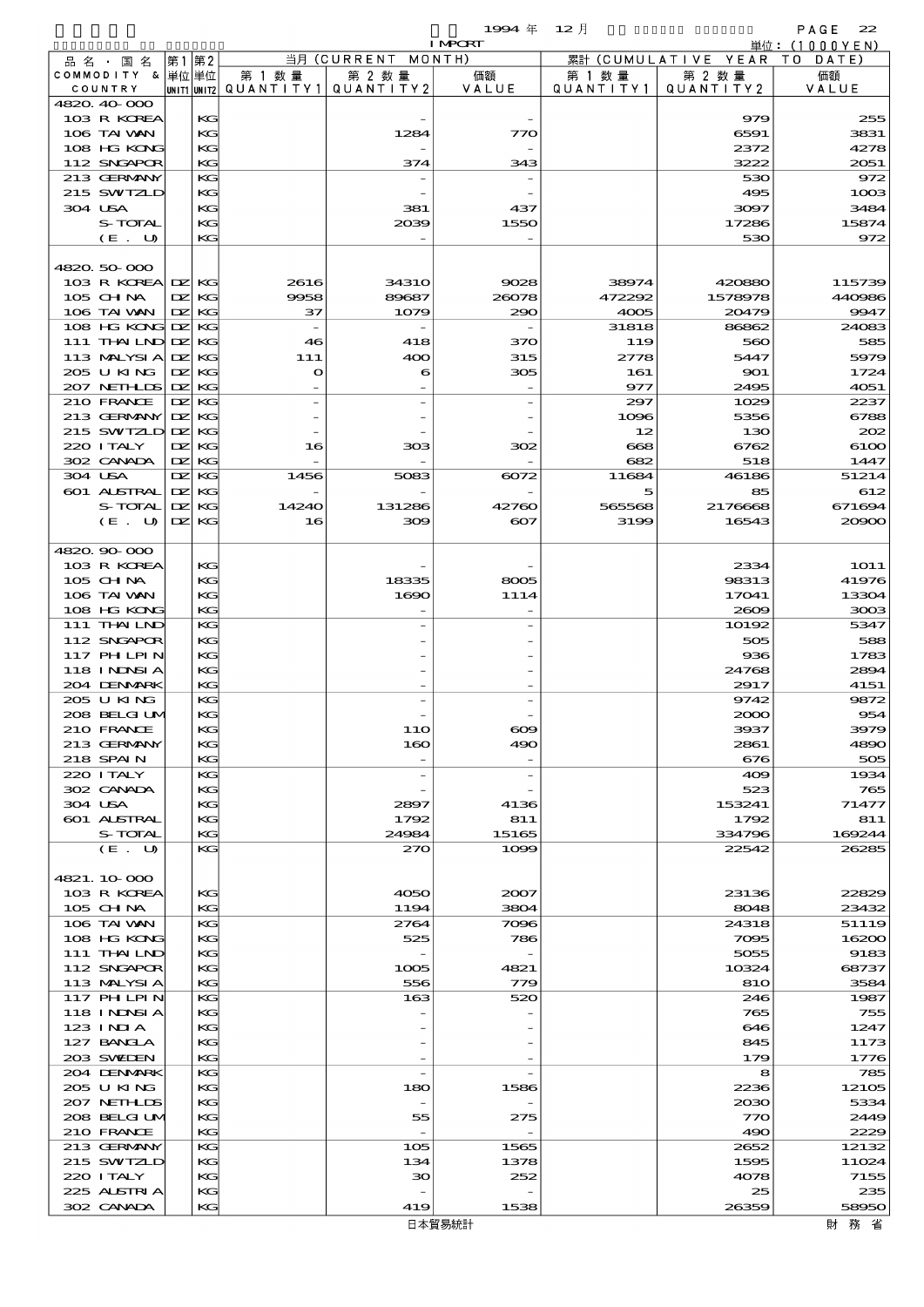$1994 \# 12$   $\frac{1}{2}$   $1000 \times 1000 \times 1000 \times 1000 \times 1000 \times 1000 \times 1000 \times 1000 \times 1000 \times 1000 \times 1000 \times 1000 \times 1000 \times 1000 \times 1000 \times 1000 \times 1000 \times 1000 \times 1000 \times 1000 \times 1000 \times 1000 \times 1000 \times 1000 \times 1000 \times 1000 \times 1000 \times 1000 \times 10$ 

|                           |      |                                       |                          | <b>I MPCRT</b> |           |                              | 単位: (1000YEN) |
|---------------------------|------|---------------------------------------|--------------------------|----------------|-----------|------------------------------|---------------|
| 品名・国名                     | 第1第2 |                                       | 当月 (CURRENT MONTH)       |                |           | 累計 (CUMULATIVE YEAR TO DATE) |               |
| COMMODITY & 単位単位          |      | 第 1 数量                                | 第 2 数量                   | 価額             | 第 1 数 量   | 第 2 数量                       | 価額            |
| COUNTRY                   |      | UNIT1 UNIT2  QUANT I TY1  QUANT I TY2 |                          | VALUE          | QUANTITY1 | QUANTITY 2                   | VALUE         |
| 4821.10.000               |      |                                       |                          |                |           |                              |               |
| 304 USA                   | KG   |                                       | 11029                    | 22449          |           | 162731                       | 364983        |
| 305 MEXICO                | KG   |                                       |                          |                |           | 564                          | 561           |
| 601 ALSTRAL               | KC   |                                       |                          |                |           | 670                          | 3129          |
| 611 VANJATU               | KG   |                                       |                          |                |           | $30^{\circ}$                 | 288           |
| S-TOTAL                   | KG   |                                       | 22209                    | 48856<br>3678  |           | 285705                       | 683381        |
| (E. U)                    | КC   |                                       | 370                      |                |           | 12264                        | 42189         |
|                           |      |                                       |                          |                |           |                              |               |
| 4821.90000<br>106 TAI VAN | KG   |                                       |                          |                |           | 1640                         | 2263          |
| 112 SNGAPOR               | KG   |                                       |                          |                |           | 187                          | 577           |
| 118 I NDSI A              | KG   |                                       |                          |                |           | 6                            | 235           |
| 205 U KING                | KG   |                                       |                          |                |           | 450                          | 630           |
| 207 NETHLIS               | KC   |                                       |                          |                |           | 42                           | 241           |
| 213 GERMANY               | КC   |                                       |                          |                |           | 3742                         | 4862          |
| 220 I TALY                | KG   |                                       | $\infty$                 | $\infty$       |           | 2964                         | 2226          |
| 302 CANADA                | KG   |                                       |                          |                |           | 165                          | 504           |
| 304 USA                   | KG   |                                       | 2316                     | 4279           |           | 38654                        | 61347         |
| S-TOTAL                   | KG   |                                       | 3006                     | 4884           |           | 47850                        | 72885         |
| (E. U)                    | KG   |                                       | $\infty$                 | $\infty$       |           | 7198                         | 7959          |
|                           |      |                                       |                          |                |           |                              |               |
| 4822.10.000               |      |                                       |                          |                |           |                              |               |
| 103 R KOREA               | KG   |                                       | 123167                   | 18445          |           | 1784444                      | 271888        |
| $105$ CHNA                | KC   |                                       | 141847                   | 13471          |           | 1791187                      | 180714        |
| 106 TAI VAN               | KG   |                                       | 27730                    | 4409           |           | 174083                       | 27287         |
| 304 USA                   | KG   |                                       | 12368                    | 3171           |           | 252988                       | 52347         |
| S-TOTAL                   | KG   |                                       | 305112                   | 39496          |           | 4002702                      | 532236        |
|                           |      |                                       |                          |                |           |                              |               |
| 4822.90.000               |      |                                       |                          |                |           |                              |               |
| 103 R KOREA               | KG   |                                       |                          |                |           | 2960                         | 644           |
| 106 TAI VAN               | KG   |                                       |                          |                |           | 1226                         | 926           |
| 108 HG KONG               | KG   |                                       |                          |                |           | 850                          | 204           |
| 123 INIA                  | KG   |                                       |                          |                |           | 6720                         | 758           |
| 304 USA                   | KG   |                                       | 1224                     | 452            |           | 15533                        | 2495          |
| S-TOTAL                   | KG   |                                       | 1224                     | 452            |           | 27289                        | 5027          |
|                           |      |                                       |                          |                |           |                              |               |
| 4823.11-000               |      |                                       |                          |                |           |                              |               |
| 103 R KOREA               | KG   |                                       | 24721                    | 5273           |           | 227222                       | 52862         |
| $105$ CHNA                | KG   |                                       | 200                      | 345            |           | 26228                        | 5285          |
| 106 TAI VAN               | KG   |                                       | 25862                    | 24531          |           | 217501                       | 208696        |
| 108 HG KONG               | KG   |                                       |                          |                |           | 271                          | 525           |
| 111 THAILND               | KG   |                                       |                          |                |           | 44000                        | 15834         |
| 112 SNGAPOR               | KG   |                                       | 12630                    | 8031           |           | 25256                        | 17066         |
| <b>118 INNSIA</b>         | KG   |                                       |                          |                |           | 11779                        | 1530          |
| 205 U KING                | KG   |                                       |                          |                |           | 1203                         | 3442          |
| 207 NEIHLIS               | KG   |                                       |                          |                |           | $\infty$                     | 202           |
| 208 BELGI UM              | KG   |                                       |                          |                |           | 4133                         | 2713          |
| 213 GERMANY               | KG   |                                       | 19361                    | 17688          |           | 102731                       | 135189        |
| 220 I TALY                | KG   |                                       | 430                      | 676            |           | 2181                         | 1245          |
| 304 USA                   | KG   |                                       | 51264                    | 39215          |           | 366024                       | 352723        |
| S-TOTAL                   | KG   |                                       | 134468                   | 95759          |           | 1028559                      | 797312        |
| (E. U)                    | KG   |                                       | 19791                    | 18364          |           | 110278                       | 142791        |
|                           |      |                                       |                          |                |           |                              |               |
| 4823.19000                |      |                                       |                          |                |           |                              |               |
| 103 R KOREA               | KG   |                                       | 11224                    | 4718           |           | 46106                        | 14242         |
| 105 CHNA                  | KG   |                                       |                          |                |           | 8500                         | 1875          |
| 106 TAI VAN               | KG   |                                       | 15756                    | 3901           |           | 322053                       | 87718         |
| $111$ THAILND             | KG   |                                       | 5500                     | 1934           |           | 5500                         | 1934          |
| 112 SNGAPOR               | KG   |                                       |                          |                |           | 12                           | 540           |
| 118 INNSI A               | KG   |                                       | 78576                    | 14596          |           | 102048                       | 19900         |
| 205 U KING                | KG   |                                       | 55                       | 952            |           | 883                          | 6212          |
| 207 NETHLIS               | KG   |                                       |                          |                |           | 2045                         | 5071          |
| 213 GERMANY               | KG   |                                       |                          |                |           | 519                          | 1291          |
| 215 SWIZLD                | KG   |                                       |                          |                |           | 2892                         | 10895         |
| 220 I TALY                | KG   |                                       |                          |                |           | 141                          | 785           |
| 302 CANADA                | KG   |                                       |                          |                |           | 380                          | 979           |
| 304 USA                   | KG   |                                       | 4969                     | 3973           |           | 67349                        | 52564         |
| S-TOTAL                   | KG   |                                       | 116080                   | 30074          |           | 558428                       | 204006        |
| (E. U)                    | КC   |                                       | 55                       | 952            |           | 3588                         | 13359         |
|                           |      |                                       |                          |                |           |                              |               |
| 4823.20-000               |      |                                       |                          |                |           |                              |               |
| 203 SWIDEN                | KG   |                                       |                          |                |           | 3202                         | 9315          |
| 204 DENMARK               | KG   |                                       | 187                      | 578            |           | 546                          | 1272          |
| 205 U KING                | KG   |                                       | 869                      | 2042           |           | 18682                        | 20625         |
| 210 FRANCE                | KG   |                                       | $\overline{\phantom{a}}$ |                |           | 87154                        | 59403         |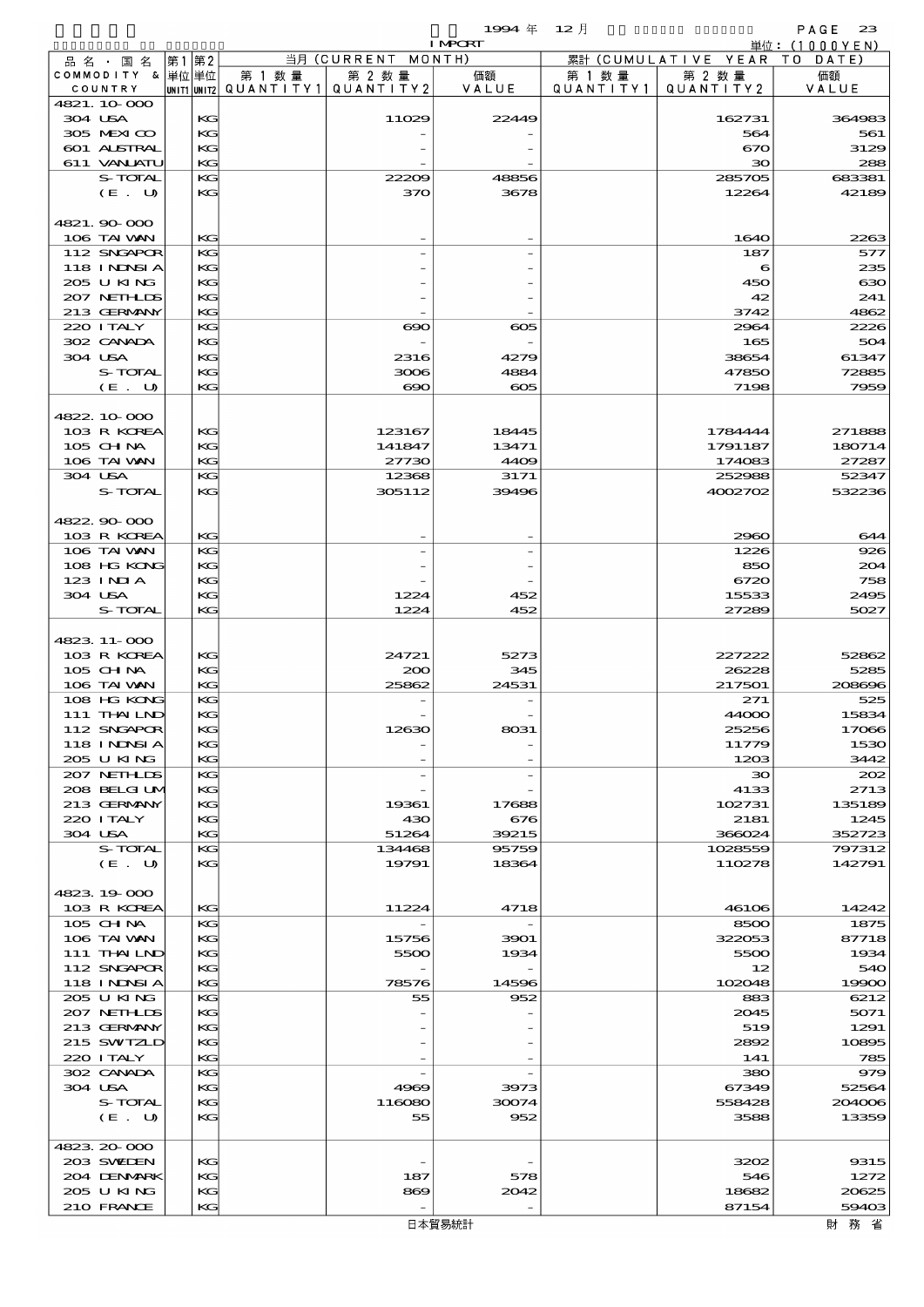$1994 \# 12 \n\AA$ 

|                               |    |          |                                       |                                 | <b>I MPCRT</b> |           |                        | 単位: (1000YEN)    |
|-------------------------------|----|----------|---------------------------------------|---------------------------------|----------------|-----------|------------------------|------------------|
| 品名・国名                         | 第1 | 第2       |                                       | 当月 (CURRENT MONTH)              |                |           | 累計 (CUMULATIVE YEAR TO | DATE)            |
| COMMODITY & 単位単位              |    |          | 第 1 数 量                               | 第 2 数量                          | 価額             | 第 1 数量    | 第 2 数量                 | 価額               |
| COUNTRY<br>4823 20 000        |    |          | UNIT1 UNIT2  QUANT   TY1  QUANT   TY2 |                                 | VALUE          | QUANTITY1 | QUANTITY 2             | VALUE            |
| 213 GERMANY                   |    | KG       |                                       | <b>45101</b>                    | 21506          |           | 620919                 | 279130           |
| 215 SWIZLD                    |    | KG       |                                       | 4536                            | 2167           |           | 13608                  | 6409             |
| 220 I TALY                    |    | KG       |                                       | 75                              | 520            |           | 75                     | 520              |
| 222 FINAND                    |    | KG       |                                       | 122                             | 2395           |           | 331                    | 7932             |
| 304 USA                       |    | KG       |                                       | 6220                            | 8206           |           | 470737                 | 310381           |
| <b>601 ALSTRAL</b>            |    | KG       |                                       | 6930                            | 8305           |           | 41747                  | 45506            |
| S-TOTAL<br>(E. U)             |    | KG<br>KG |                                       | 64040<br>46232                  | 45719<br>24646 |           | 1257001<br>727376      | 740493<br>360950 |
|                               |    |          |                                       |                                 |                |           |                        |                  |
| 4823 30 000                   |    |          |                                       |                                 |                |           |                        |                  |
| 103 R KOREA                   |    | KG       |                                       |                                 |                |           | 2514                   | 360              |
| 210 FRANCE                    |    | KG       |                                       |                                 |                |           | $\mathbf{o}$           | 336              |
| 213 GERMANY                   |    | KG       |                                       |                                 |                |           | 19599                  | 11087            |
| 304 USA                       |    | KG       |                                       |                                 |                |           | 580                    | 2357             |
| S-TOTAL                       |    | KG       |                                       |                                 |                |           | 22693                  | 14140            |
| (E. U)                        |    | KG       |                                       |                                 |                |           | 19599                  | 11423            |
| 4823 40 000                   |    |          |                                       |                                 |                |           |                        |                  |
| 202 NORWAY                    |    | KG       |                                       |                                 |                |           | 7263                   | 15901            |
| 203 SWIEN                     |    | KG       |                                       |                                 |                |           | 387                    | 368              |
| 205 U KING                    |    | KG       |                                       |                                 |                |           | 560                    | 275              |
| 213 GERMANY                   |    | KG       |                                       | 80                              | 456            |           | 5427                   | 6720             |
| 215 SWIZLD                    |    | KG       |                                       | 400                             | 1021           |           | 2479                   | 9181             |
| 220 I TALY                    |    | KG       |                                       |                                 |                |           | 122                    | 726              |
| 304 USA                       |    | KG       |                                       | 441                             | 1341           |           | 20611                  | 47699            |
| <b>601 ALSTRAL</b><br>S-TOTAL |    | KG<br>KG |                                       | 921                             | 2818           |           | 64<br>36913            | 228<br>81098     |
| (E. U)                        |    | KG       |                                       | 80                              | 456            |           | 6109                   | 7721             |
|                               |    |          |                                       |                                 |                |           |                        |                  |
| 4823 51-000                   |    |          |                                       |                                 |                |           |                        |                  |
| 103 R KOREA                   |    | KG       |                                       | $30^{\circ}$                    | 227            |           | 11818                  | 4766             |
| $105$ CHNA                    |    | KG       |                                       |                                 |                |           | 1474                   | $\infty$         |
| 108 HG KONG                   |    | KG       |                                       |                                 |                |           | 3061                   | 917              |
| 111 THAILND                   |    | KG       |                                       |                                 |                |           | 7200                   | 1122             |
| 112 SNGAPOR                   |    | KG       |                                       |                                 |                |           | 1641                   | 1449             |
| 118 I NDSI A<br>205 U KING    |    | KG<br>KG |                                       |                                 |                |           | 8647<br>2707           | 1163<br>3997     |
| 210 FRANCE                    |    | KG       |                                       |                                 |                |           | 411                    | 3677             |
| 213 GERMANY                   |    | KG       |                                       |                                 |                |           | 125                    | 567              |
| 220 I TALY                    |    | KG       |                                       |                                 |                |           | 1333                   | 712              |
| 302 CANADA                    |    | KG       |                                       | 2494                            | 1742           |           | 20099                  | 6749             |
| 304 USA                       |    | KG       |                                       | 3711                            | 5808           |           | 139098                 | 102758           |
| 601 ALSTRAL                   |    | КG       |                                       |                                 |                |           | 185                    | 335              |
| S-TOTAL                       |    | KG       |                                       | 6235                            | 7777           |           | 197799                 | 128813           |
| (E. U)                        |    | KG       |                                       |                                 |                |           | 4576                   | 8953             |
| 4823 59 000                   |    |          |                                       |                                 |                |           |                        |                  |
| 103 R KOREA                   |    | KG       |                                       | 5230                            | 5831           |           | 26091                  | 24499            |
| $105$ CHNA                    |    | KG       |                                       | 21167                           | 6082           |           | 248883                 | 97911            |
| 106 TAI VAN                   |    | KG       |                                       | <b>3610</b>                     | 4447           |           | 86003                  | 115819           |
| 111 THAILND                   |    | KG       |                                       | 1575                            | 1087           |           | 11706                  | 9427             |
| 112 SNGAPOR                   |    | KG       |                                       |                                 |                |           | 18698                  | 3237             |
| 113 MALYSIA<br>117 PHLPIN     |    | KG<br>KG |                                       | $\overline{\phantom{m}}$<br>711 | 735            |           | 2200<br>3437           | 317<br>3044      |
| <b>118 INNSIA</b>             |    | KG       |                                       |                                 |                |           | 894439                 | 68874            |
| 203 SWIDEN                    |    | KG       |                                       |                                 |                |           | 11823                  | 2203             |
| 204 DENMARK                   |    | KG       |                                       | 151                             | 721            |           | 311                    | 1951             |
| 205 U KING                    |    | KG       |                                       | 7157                            | 1371           |           | 116659                 | 38251            |
| 207 NETHLIS                   |    | KG       |                                       | 1220                            | 491            |           | 15919                  | 4257             |
| 210 FRANCE                    |    | KG       |                                       | 1608                            | 533            |           | 23069                  | 8204             |
| 213 GERMANY                   |    | KG       |                                       | 7058                            | 3291           |           | 117416                 | 27889            |
| 215 SWIZLD                    |    | KG       |                                       |                                 |                |           | $\infty$               | $\infty$         |
| 218 SPAIN<br>220 I TALY       |    | KG<br>KG |                                       |                                 |                |           | 550<br>567             | 236              |
| 222 FINLAND                   |    | KG       |                                       | 38204                           | 4941           |           | 214463                 | 539<br>29383     |
| 225 ALSTRIA                   |    | KG       |                                       | 36108                           | 8314           |           | 575142                 | 79211            |
| 302 CANADA                    |    | KG       |                                       |                                 |                |           | 4270                   | 1387             |
| 304 USA                       |    | KG       |                                       | 359554                          | 68742          |           | 4887395                | 880918           |
| 410 BRAZIL                    |    | KG       |                                       | 42034                           | 3805           |           | 226054                 | 20633            |
| <b>601 ALSTRAL</b>            |    | KG       |                                       | $\bf{660}$                      | <b>401</b>     |           | 4932                   | 6543             |
| S-TOTAL                       |    | KG       |                                       | 526047                          | 111692         |           | 7490636                | 1425431          |
| (E. U)                        |    | KG       |                                       | 17194                           | 6407           |           | 274491                 | 81327            |
|                               |    |          |                                       |                                 |                |           |                        |                  |

4823.60-000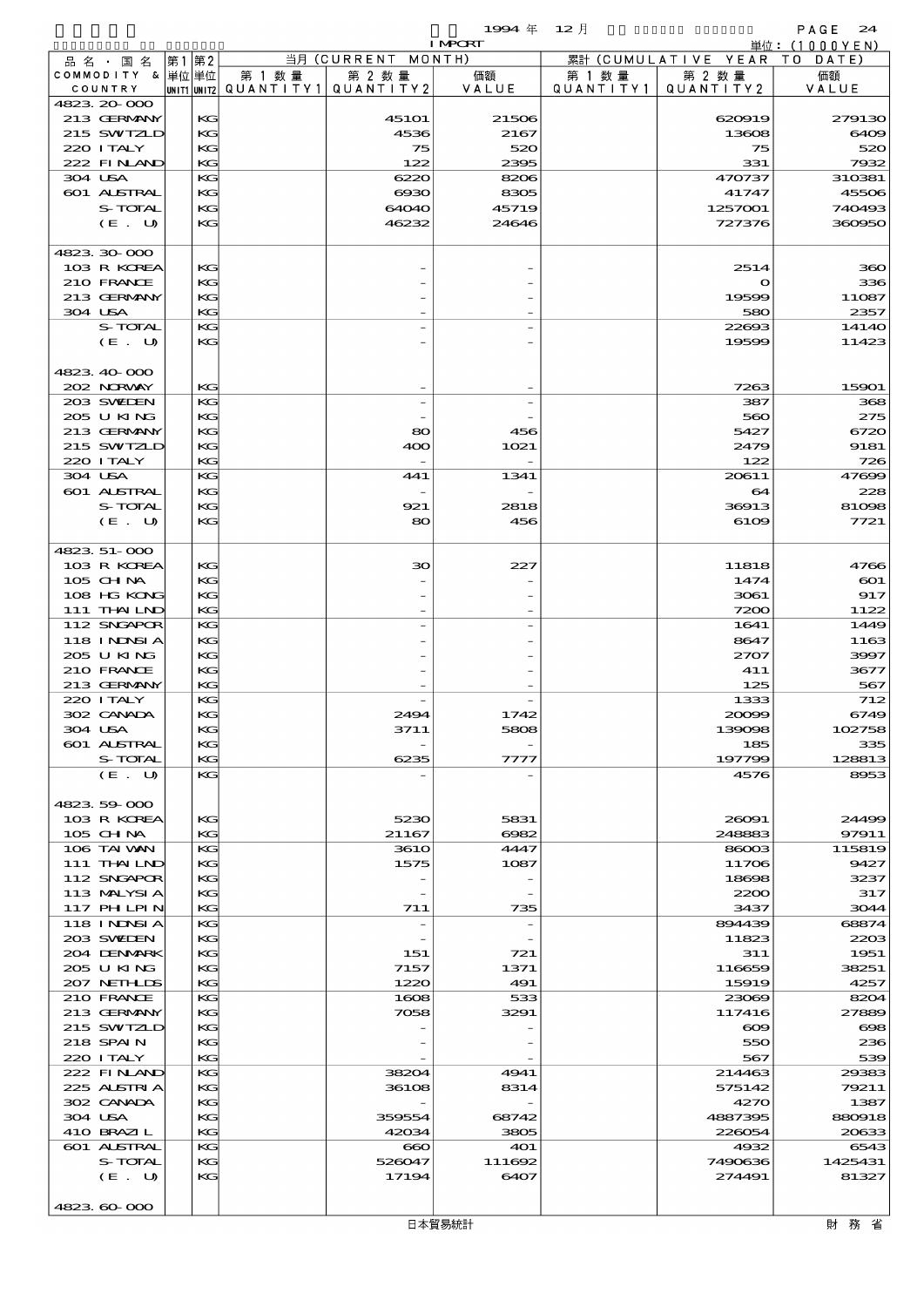|                                  |             |          |                      |                          | 1994 $#$       | $12$ 月               |                      | PAGE<br>25      |
|----------------------------------|-------------|----------|----------------------|--------------------------|----------------|----------------------|----------------------|-----------------|
|                                  |             |          |                      |                          | <b>I MPCRT</b> |                      |                      | 単位:(1000YEN)    |
| 品 名 ・ 国 名                        | 第1          | 第2       |                      | 当月(CURRENT               | MONTH)         |                      | 累計 (CUMULATIVE YEAR) | T O<br>DATE     |
| COMMODITY & 単位 単位<br>COUNTRY     | UNIT1 UNIT2 |          | 第 1 数 量<br>QUANTITY1 | 第 2 数量<br>QUANTITY2      | 価額<br>VALUE    | 第 1 数 量<br>QUANTITY1 | 第 2 数量<br>QUANTITY2  | 価額<br>VALUE     |
| 4823 60 000                      |             |          |                      |                          |                |                      |                      |                 |
| 103 R KOREA                      |             | KG       |                      | 32057                    | 13873          |                      | 290380               | 126936          |
| $105$ CHNA                       |             | KG       |                      | 2377                     | 915            |                      | 18017                | 8498            |
| 106 TAI VAN                      |             | KG       |                      | 393                      | 225            |                      | 3886                 | 2894            |
| 108 HG KONG                      |             | KG       |                      | 16505                    | 7831           |                      | 339641               | 146515<br>2470  |
| 111 THAILND<br><b>117 PHLPIN</b> |             | KG<br>KG |                      |                          |                |                      | 2309<br>455          | 335             |
| 203 SWIEN                        |             | KG       |                      |                          |                |                      | 8056                 | 5230            |
| 205 U KING                       |             | KG       |                      | 1980                     | 1606           |                      | 17941                | 16086           |
| 207 NETH IDS                     |             | KG       |                      |                          |                |                      | 1677                 | 627             |
| 208 BELGI UM                     |             | KG       |                      | $\overline{\phantom{a}}$ |                |                      | 9                    | 371             |
| 210 FRANCE                       |             | KG       |                      | 165                      | 497            |                      | 808                  | 1795            |
| 213 GERMANY                      |             | KG       |                      |                          |                |                      | 8668                 | 4245            |
| 215 SWIZLD<br>218 SPAIN          |             | KG<br>KG |                      |                          |                |                      | 365<br>2517          | 444<br>2643     |
| 220 I TALY                       |             | KG       |                      | 11670                    | 5386           |                      | 75574                | 50990           |
| 302 CANADA                       |             | KG       |                      |                          |                |                      | 58050                | 13853           |
| 304 USA                          |             | KG       |                      | 21094                    | 8522           |                      | 631042               | 218867          |
| 606 NEWELD                       |             | KG       |                      |                          |                |                      | 20                   | 299             |
| S-TOTAL                          |             | KG       |                      | 86241                    | 38855          |                      | 1459415              | 000008          |
| (E. U)                           |             | KG       |                      | 13815                    | 7489           |                      | 107194               | 76757           |
|                                  |             |          |                      |                          |                |                      |                      |                 |
| 4823 70 000                      |             |          |                      |                          |                |                      |                      |                 |
| 103 R KOREA<br>105 CH NA         |             | KG<br>KG |                      | 570                      | 512            |                      | 4737<br><b>710</b>   | 9663<br>821     |
| 106 TAI VAN                      |             | KG       |                      |                          |                |                      | $\infty$             | 457             |
| 117 PH LPIN                      |             | KG       |                      |                          |                |                      | 1639                 | 2686            |
| $123$ INIA                       |             | KG       |                      |                          |                |                      | 177                  | 247             |
| 125 SRILANK                      |             | KG       |                      | 106                      | 458            |                      | 1903                 | 4808            |
| 203 SWEDEN                       |             | KG       |                      |                          |                |                      | 27118                | 6483            |
| 210 FRANCE                       |             | KG       |                      |                          |                |                      | 1619                 | 3891            |
| 213 GERMANY                      |             | KG       |                      |                          |                |                      | 2760                 | 5299            |
| 220 I TALY<br>304 USA            |             | KG<br>KG |                      |                          |                |                      | 80                   | 318             |
| S-TOTAL                          |             | KG       |                      | 8419<br>9095             | 1933<br>2903   |                      | 136664<br>178007     | 67139<br>101812 |
| (E. U)                           |             | KG       |                      |                          |                |                      | 4459                 | 9508            |
|                                  |             |          |                      |                          |                |                      |                      |                 |
| 4823 90 100                      |             |          |                      |                          |                |                      |                      |                 |
| $105$ CHNA                       |             | KG       |                      |                          |                |                      | 35                   | 314             |
| 205 U KING                       |             | KG       |                      |                          |                |                      | 120                  | 210             |
| 304 USA                          |             | KG       |                      |                          |                |                      | 132                  | 223             |
| S-TOTAL                          |             | KG       |                      |                          |                |                      | 287                  | 747             |
| (E. U)                           |             | KG       |                      |                          |                |                      | 120                  | 210             |
| 4823 90 200                      |             |          |                      |                          |                |                      |                      |                 |
| 103 R KOREA                      |             | KG       |                      | <b>104810</b>            | 25062          |                      | 504858               | 135213          |
| $105$ CHNA                       |             | KG       |                      | 85012                    | 88115          |                      | 1044082              | 789164          |
| 106 TAI WAN                      |             | KG       |                      | 18942                    | 14623          |                      | 159237               | 121530          |
| 108 HG KONG                      |             | KG       |                      | 1603                     | 4923           |                      | 28926                | 24446           |
| 110 VIEINAM                      |             | KG       |                      | 1650                     | 9596           |                      | 16555                | 88650           |
| 111 THAILND<br>112 SNGAPOR       |             | KG<br>KG |                      | 21471                    | 40346          |                      | 226946<br>17368      | 385014          |
| 113 MALYSIA                      |             | KG       |                      | 658<br>43716             | 2691<br>9536   |                      | 508907               | 23885<br>142861 |
| 117 PHLPIN                       |             | KG       |                      | 7000                     | 5409           |                      | 103872               | 102889          |
| <b>118 INNSIA</b>                |             | KG       |                      | 8634                     | 11285          |                      | 62718                | 78694           |
| 123 INIA                         |             | KG       |                      |                          |                |                      | 2301                 | 2908            |
| 125 SRILANK                      |             | KG       |                      |                          |                |                      | 2173                 | 1143            |
| 127 BANCLA                       |             | KG       |                      |                          |                |                      | 370                  | 1155            |
| 202 NORWAY                       |             | KG       |                      | 1866                     | 659            |                      | 1866                 | 659             |
| 203 SWIEN                        |             | KG       |                      | 4739                     | 3885           |                      | 25493                | 17356           |
| 204 DENMARK<br>205 U KING        |             | KG<br>KG |                      | 137<br>12970             | 1034<br>14996  |                      | 4666<br>50247        | 7518<br>78382   |
| 206 I RELAND                     |             | KG       |                      |                          |                |                      | 25                   | 561             |
| 207 NETHLIS                      |             | KG       |                      | 79333                    | 27201          |                      | 745865               | 269715          |
| 208 BELGI UM                     |             | KG       |                      | 820                      | 1272           |                      | 3211                 | 5387            |
| 210 FRANCE                       |             | KG       |                      | 815                      | 5566           |                      | 15949                | 42633           |
| 213 GERMANY                      |             | KG       |                      | 58445                    | 32749          |                      | 390398               | 463057          |
| 215 SWIZLD                       |             | KG       |                      | 80                       | 236            |                      | 8629                 | 24811           |
| 218 SPAIN                        |             | KG       |                      |                          |                |                      | 2088                 | 5686            |
| 220 I TALY<br>222 FINAND         |             | KG<br>KG |                      | 5966<br>4541             | 7932<br>4419   |                      | 74646<br>15795       | 80442<br>9133   |
| 225 ALSTRIA                      |             | KG       |                      |                          |                |                      | 1215                 | 271             |
| 230 GREECE                       |             | KG       |                      |                          |                |                      | $\infty$             | 344             |
| 302 CANADA                       |             | KG       |                      | 3901                     | 3099           |                      | 231368               | 114832          |
| 304 USA                          |             | KG       |                      | 186025                   | 161309         |                      | 1695058              | 2152953         |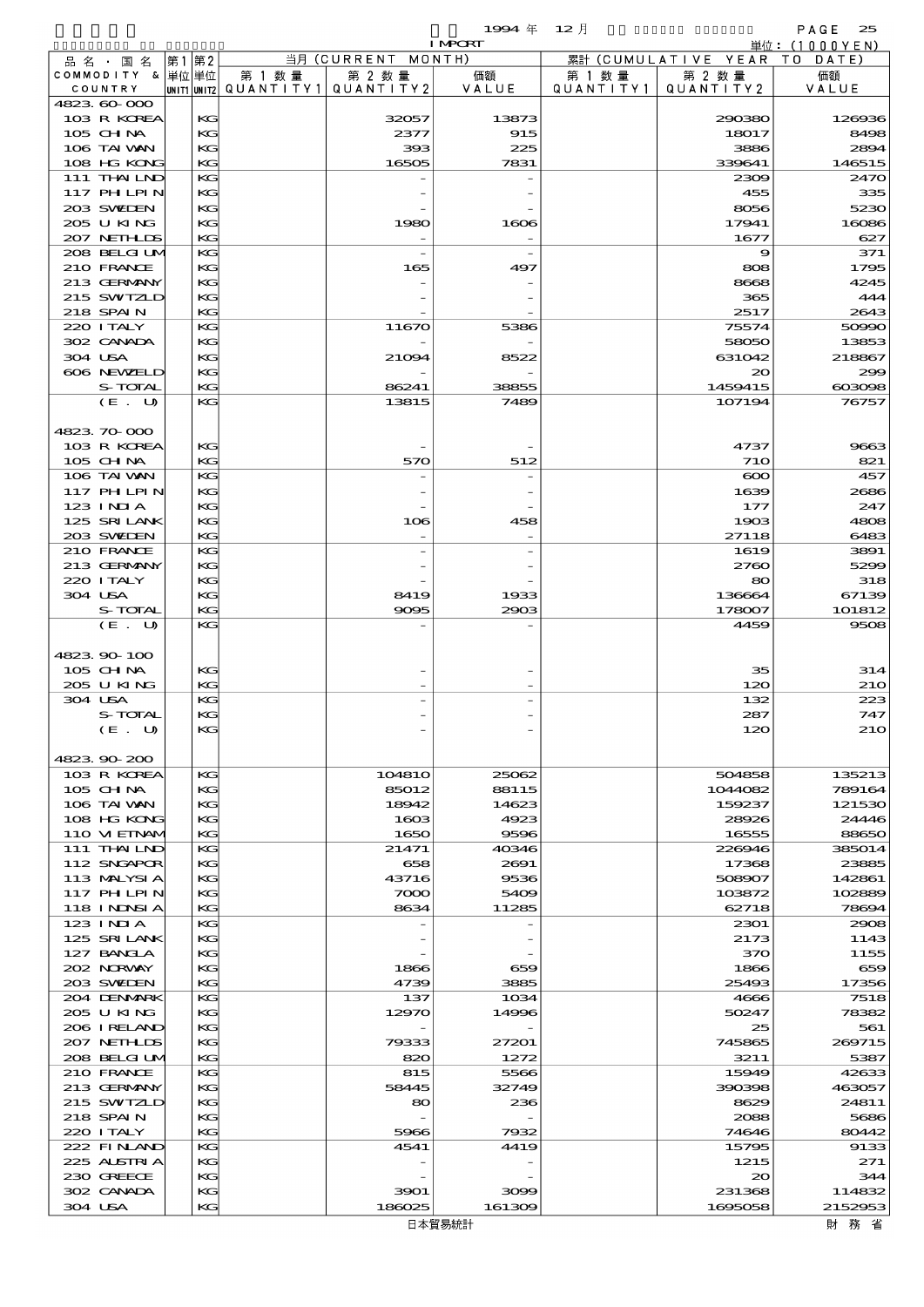|                           |    |             |                     |                    | 1994 $#$       | $12$ 月    |                      | PAGE<br>26   |
|---------------------------|----|-------------|---------------------|--------------------|----------------|-----------|----------------------|--------------|
|                           |    |             |                     |                    | <b>I MPCRT</b> |           |                      | 単位:(1000YEN) |
| 品名・国名                     | 第1 | 第2          |                     | 当月 (CURRENT MONTH) |                |           | 累計 (CUMULATIVE YEAR) | T O<br>DATE  |
| COMMODITY & 単位単位          |    |             | 第 1 数量              | 第 2 数量             | 価額             | 第 1 数 量   | 第 2 数量               | 価額           |
| COUNTRY                   |    | UNIT1 UNIT2 | QUANTITY1 QUANTITY2 |                    | VALUE          | QUANTITY1 | QUANTITY 2           | VALUE        |
| 4823.90.200<br>305 MEXICO |    | KG          |                     |                    |                |           | 1545                 | 1518         |
| 525 N GER                 |    | KG          |                     |                    |                |           | 4108                 | 1542         |
| 546 MADACAS               |    | KG          |                     |                    |                |           | 40                   | 343          |
| 601 ALSTRAL               |    | KG          |                     | 100                | 268            |           | 3553                 | 4638         |
| S-TOTAL                   |    | KG          |                     | 653234             | 476211         |           | 5954098              | 5179333      |
| (E. U)                    |    | KG          |                     | 158486             | 90750          |           | 1287115              | 953725       |
|                           |    |             |                     |                    |                |           |                      |              |
| 4901.10.000               |    |             |                     |                    |                |           |                      |              |
| 103 R KOREA               |    | KG          |                     | 441                | 313            |           | 959                  | 3198         |
| $105$ CHNA                |    | KG          |                     |                    |                |           | 3499                 | 1887         |
| 106 TAI VAN               |    | KG          |                     |                    |                |           | 2295                 | 1000         |
| 108 HG KONG               |    | KG          |                     | 7273               | 9318           |           | 45730                | 71646        |
| 112 SNGAPOR               |    | KG          |                     | 135                | 204            |           | 6782                 | 3706         |
| 113 MALYSIA               |    | KG          |                     | 1006               | 277            |           | 1435                 | 815          |
| 203 SWIEN                 |    | KG          |                     |                    |                |           | 172                  | 290          |
| 205 U KING                |    | KG          |                     |                    |                |           | 423                  | 3986         |
| 207 NETHLIS               |    | KG          |                     | 108                | 1070           |           | 1463                 | 3911         |
| 210 FRANCE                |    | KG          |                     |                    |                |           | 329                  | 2575         |
| 213 GERMANY               |    | KG          |                     |                    |                |           | 6839                 | 7328         |
| 215 SWIZLD                |    | KG          |                     | 1664               | 5221           |           | 1894                 | 5752         |
| <b>218 SPAIN</b>          |    | KG          |                     |                    |                |           | 496                  | 656          |
| 220 I TALY                |    | KG          |                     |                    |                |           | 4226                 | 2428         |
| 302 CANADA                |    | KG          |                     |                    |                |           | 123                  | 211          |
| 304 USA                   |    | KG          |                     |                    |                |           | 10849                | 22470        |
| 606 NEWELD                |    | KG          |                     |                    |                |           | 112                  | 289          |
| S-TOTAL                   |    | KG          |                     | 10627              | 16403          |           | 87626                | 132148       |
|                           |    | KG          |                     |                    |                |           |                      | 20884        |
| (E. U)                    |    |             |                     | 108                | 1070           |           | 13776                |              |
| 4901. 91-000              |    |             |                     |                    |                |           |                      |              |
| 103 R KOREA               |    | NO          |                     | 98                 | 329            |           | 40645                | 29652        |
| 105 CH NA                 |    | NO          |                     | 493                | 223            |           | 30432                | 16464        |
| 106 TAI VAN               |    | NO          |                     |                    |                |           | 22206                | 9220         |
| 108 HG KONG               |    | NO          |                     | 11976              | 2843           |           | 95682                | 49023        |
| 112 SNGAPOR               |    | NO          |                     | 1996               | 414            |           | 8243                 | 3639         |
| 118 I NDSI A              |    | NO          |                     |                    |                |           | 1016                 | <b>1510</b>  |
| 205 U KING                |    | NO          |                     | 4094               | 6142           |           | 99317                | 109848       |
| 207 NETHLIS               |    | NO          |                     |                    |                |           | 306                  | 477          |
| 210 FRANCE                |    | NO          |                     |                    |                |           | 1276                 | 5309         |
| 213 GERMANY               |    | NO          |                     | 156                | 940            |           | 2883                 | 14134        |
| 215 SWIZLD                |    | NO          |                     | 34                 | 385            |           | 71                   | 3947         |
| 220 I TALY                |    | NO          |                     |                    |                |           | 4139                 | 2324         |
| 238 UKRAINE               |    | NO          |                     |                    |                |           | $\infty$             | 5329         |
| 302 CANADA                |    | NO          |                     |                    |                |           | 41872                | 69501        |
| 304 USA                   |    | NO          |                     | 8881               | 6576           |           | 60188                | 68579        |
| 305 MEXICO                |    | NO          |                     |                    |                |           | 200                  | 409          |
| 410 BRAZIL                |    | NO          |                     | 420                | 485            |           | 550                  | 689          |
| <b>601 ALSTRAL</b>        |    | NO          |                     |                    |                |           | 595                  | 1499         |
| S-TOTAL                   |    | NO          |                     | 28148              | 18337          |           | 416621               | 391553       |
| (E. U)                    |    | NO          |                     | 4250               | 7082           |           | 107921               | 132002       |
|                           |    |             |                     |                    |                |           |                      |              |
| 4901.99-000               |    |             |                     |                    |                |           |                      |              |
| 103 R KOREA               |    | KС          |                     | 6528               | 7766           |           | 111466               | 120484       |
| 104 N KOREA               |    | KG          |                     |                    |                |           | 28377                | 26309        |
| 105 CH NA                 |    | KG          |                     | 15971              | 18481          |           | 288249               | 263535       |
| 106 TAI VAN               |    | KG          |                     | 18950              | 1911O          |           | 132750               | 169683       |
| 108 HG KONG               |    | KG          |                     | 62263              | 57125          |           | 1117882              | 1315895      |
| 110 VI EINAM              |    | KG          |                     |                    |                |           | 271                  | 1475         |
| 111 THAILND               |    | KG          |                     | 702                | 1580           |           | 15535                | 12162        |
| 112 SNGAPOR               |    | KG          |                     | 156937             | 72663          |           | 2048530              | 1238787      |
| 113 MALYSIA               |    | KG          |                     | 19048              | 11783          |           | 72884                | 38830        |
| 117 PHLPIN                |    | KG          |                     |                    |                |           | 430                  | 2318         |
| 118 I NDSI A              |    | KG          |                     |                    |                |           | 3142                 | 7042         |
| 122 MYANAR                |    | KG          |                     |                    |                |           | 240                  | 1079         |
| 123 INIA                  |    | KG          |                     | 371                | 676            |           | 10426                | 17961        |
| 125 SRILANK               |    | KG          |                     |                    |                |           | 140                  | 421          |
| 137 SU ARAB               |    | KG          |                     |                    |                |           | 13500                | 1495         |
| 143 ISRAEL                |    | KG          |                     |                    |                |           | 538                  | 3562         |
| 202 NORWAY                |    | KG          |                     | 616                | 4190           |           | 789                  | 5036         |
| 203 SWIEN                 |    | KG          |                     |                    |                |           | 4897                 | 4827         |
| 204 DENMARK               |    | KG          |                     | 374                | 1055           |           | 8248                 | 16933        |
| 205 U KING                |    | KG          |                     | 144062             | 556715         |           | 1681353              | 5747302      |
| 206 IRELAND               |    | KG          |                     | 100                | 477            |           | <b>18310</b>         | 20111        |
| 207 NETHLIDS              |    | KG          |                     | 9273               | 71383          |           | 100775               | 804455       |
| 208 BELGI UM              |    | KG          |                     | 1771               | 4369           |           | 8271                 | 26326        |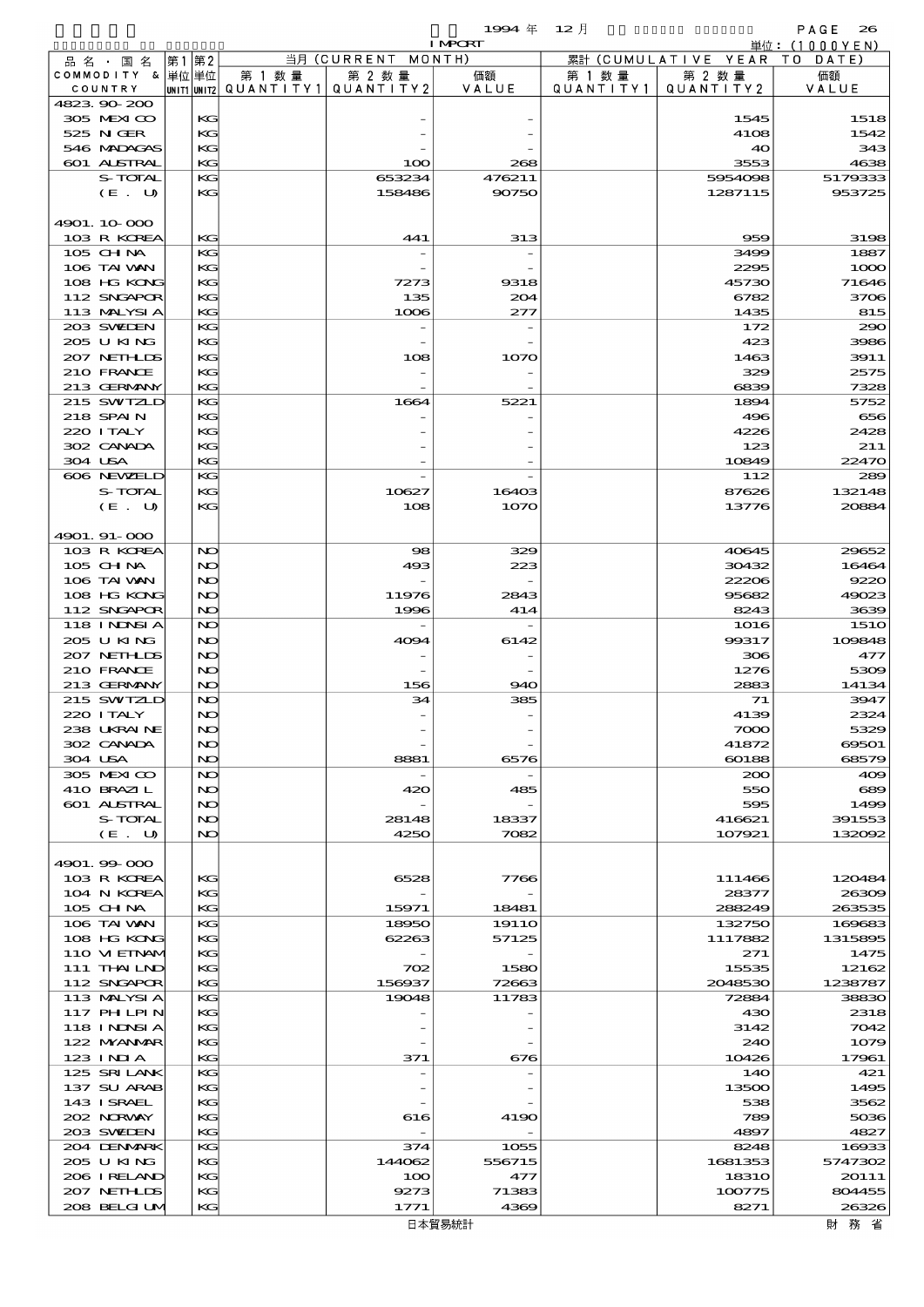$1994 \# 12 \#$ 

|                            |    |          |                                         |                                  | <b>I MPORT</b> |                   |                              | 単位: (1000YEN)    |
|----------------------------|----|----------|-----------------------------------------|----------------------------------|----------------|-------------------|------------------------------|------------------|
| 品名・国名                      | 第1 | 第2       |                                         | 当月(CURRENT                       | MONTH)         |                   | 累計 (CUMULATIVE YEAR TO DATE) |                  |
| COMMODITY & 单位 单位          |    |          | 第 1 数 量                                 | 第 2 数量                           | 価額             | 第 1 数 量           | 第 2 数量                       | 価額               |
| COUNTRY<br>4901.99-000     |    |          | UNIT1 UNIT2   QUANT   TY1   QUANT   TY2 |                                  | VALUE          | Q U A N T I T Y 1 | QUANTITY2                    | VALUE            |
| 2009 LUNABRG               |    | KG       |                                         |                                  |                |                   | 413                          | 725              |
| 210 FRANCE                 |    | KG       |                                         | 19080                            | 79413          |                   | 389251                       | 944485           |
| 213 GERMANY                |    | KG       |                                         | 50358                            | 307361         |                   | 571635                       | 2828621          |
| 215 SWIZLD                 |    | KG       |                                         | 6169                             | 26752          |                   | 93667                        | 414454           |
| 217 PORTUGL                |    | KG       |                                         |                                  |                |                   | 637                          | 894              |
| 218 SPAIN                  |    | KG       |                                         | 5576                             | 10078          |                   | 101933                       | 129774           |
| 220 I TALY                 |    | KG       |                                         | 30632                            | 12439          |                   | 388305                       | 354165           |
| 222 FINAND<br>223 POLAND   |    | KG<br>KG |                                         |                                  |                |                   | 1083<br>48                   | 885              |
| 224 RUSSIAN                |    | KG       |                                         | 3515                             | 4654           |                   | 2641O                        | 284<br>306977    |
| 225 ALSTRIA                |    | KG       |                                         | 65                               | 932            |                   | 2618                         | 19005            |
| 227 H.NGARY                |    | KG       |                                         |                                  |                |                   | 479                          | 873              |
| 228 SER MON                |    | KG       |                                         | 2550                             | 8983           |                   | 2550                         | 8983             |
| 230 GREECE                 |    | KG       |                                         |                                  |                |                   | <b>21O</b>                   | 1112             |
| 232 BULGAR                 |    | KG       |                                         |                                  |                |                   | 495                          | 294              |
| 234 TURKEY                 |    | KG       |                                         |                                  |                |                   | 1596                         | 1784             |
| 238 UKRAINE                |    | KG       |                                         |                                  |                |                   | 2879                         | 3744             |
| 302 CANADA<br>304 USA      |    | KG<br>KG |                                         | 1543<br>276064                   | 3260<br>675681 |                   | 17416<br>3479079             | 46584<br>8154125 |
| 305 MEXICO                 |    | KG       |                                         | 50                               | 292            |                   | 1794                         | 4878             |
| 312 PANAMA                 |    | KG       |                                         |                                  |                |                   | 361                          | 290              |
| 321 CLBA                   |    | KG       |                                         |                                  |                |                   | $\infty$                     | 236              |
| 401 COLMBIA                |    | KG       |                                         |                                  |                |                   | 5307                         | 6344             |
| 408 BOLIVIA                |    | KG       |                                         | 196                              | 506            |                   | 196                          | 506              |
| 410 BRAZIL                 |    | KG       |                                         | 130                              | 263            |                   | 6145                         | 11579            |
| 413 ARCENT                 |    | KG       |                                         |                                  |                |                   | 445                          | 1097             |
| 551 S AFRCA                |    | KG       |                                         |                                  |                |                   | 50                           | 284              |
| 601 ALSTRAL<br>606 NEWELD  |    | KG<br>KG |                                         | 113736                           | 28304          |                   | 820161<br>3914               | 304070<br>7108   |
| S-TOTAL                    |    | KG       |                                         | 946630                           | 1986291        |                   | 11586140                     | 23400188         |
| (E. U)                     |    | KG       |                                         | 261226                           | 1043290        |                   | 3269341                      | 10874903         |
|                            |    |          |                                         |                                  |                |                   |                              |                  |
| 4902 10 000                |    |          |                                         |                                  |                |                   |                              |                  |
| 108 HG KONG                |    | NO       |                                         | 60487                            | 8158           |                   | 734724                       | 99071            |
| 111 THAILND                |    | NO       |                                         |                                  |                |                   | 3303                         | 445              |
| 205 U KING<br>207 NETHLIS  |    | NO<br>NO |                                         |                                  |                |                   | 5460                         | 1914             |
| 304 USA                    |    | NO       |                                         | 6717                             | 906            |                   | 7000<br>21786                | 1189<br>3616     |
| S-TOTAL                    |    | NO       |                                         | 67204                            | 9064           |                   | 772273                       | 106235           |
| (E. U)                     |    | NO       |                                         |                                  |                |                   | 12460                        | 3103             |
|                            |    |          |                                         |                                  |                |                   |                              |                  |
| 4902.90-010                |    |          |                                         |                                  |                |                   |                              |                  |
| 103 R KOREA                |    | NO       |                                         | 1500                             | 319            |                   | 6500                         | 819              |
| 108 HG KONG                |    | NO       |                                         |                                  |                |                   | 13300                        | 1235             |
| 113 MALYSIA<br>213 GERMANY |    | NO<br>NO |                                         | $\overline{\phantom{a}}$<br>1000 | 253            |                   | 9<br>3660                    | 254<br>1203      |
| 304 USA                    |    | NO       |                                         |                                  |                |                   | 255187                       | 13716            |
| 410 BRAZIL                 |    | NO       |                                         |                                  |                |                   | 114843                       | 4779             |
| S-TOTAL                    |    | NO       |                                         | 2500                             | 572            |                   | 393499                       | 22006            |
| (E. U)                     |    | NO       |                                         | 1000                             | 253            |                   | 3660                         | 120B             |
|                            |    |          |                                         |                                  |                |                   |                              |                  |
| 4902.90-090                |    |          |                                         |                                  |                |                   |                              |                  |
| 103 R KOREA                |    | NO       |                                         | 172932                           | 7556           |                   | 979226                       | 67032            |
| 104 N KOREA<br>$105$ CHNA  |    | NO<br>NO |                                         | 43782                            | 14743          |                   | 960<br>523480                | 501<br>139833    |
| 106 TAI VAN                |    | NO       |                                         | 1600                             | 657            |                   | 45885                        | 5857             |
| 108 HG KONG                |    | NO       |                                         | 116469                           | 15488          |                   | 1093435                      | 224735           |
| 111 THAILND                |    | NO       |                                         | 34073                            | 4108           |                   | 286130                       | 39654            |
| 112 SNGAPOR                |    | NO       |                                         | 557962                           | 79026          |                   | 4385606                      | 618713           |
| 113 MALYSIA                |    | NO       |                                         |                                  |                |                   | 6450                         | 1740             |
| 117 PH LPIN                |    | NO       |                                         |                                  |                |                   | 7000                         | 557              |
| 123 INIA                   |    | NO       |                                         |                                  |                |                   | 2711                         | 1931<br>272      |
| 137 SU ARAB<br>143 I SRAEL |    | NO<br>NO |                                         |                                  |                |                   | 196<br>4057                  | 4781             |
| 202 NORWAY                 |    | NO       |                                         |                                  |                |                   | 1000                         | 454              |
| 203 SWIDEN                 |    | NO       |                                         |                                  |                |                   | 3606                         | 1024             |
| 204 DENMARK                |    | NO       |                                         |                                  |                |                   | 38360                        | 93563            |
| 2005 U KING                |    | NO       |                                         | 80374                            | 71013          |                   | 1799419                      | 3325153          |
| 206 IRELAND                |    | NO       |                                         | 990                              | 1782           |                   | 25790                        | 112168           |
| 207 NETHLIS                |    | NO       |                                         | 65944                            | 37971          |                   | 1170207                      | 1901339          |
| 208 BELGI UM               |    | NO       |                                         |                                  |                |                   | 30107                        | 9239             |
| 2009 LUNABRG<br>210 FRANCE |    | NO<br>NO |                                         | 36039                            | 36650          |                   | 21974<br>562847              | 8545<br>564089   |
| 213 GERMANY                |    | NO       |                                         | 14081                            | 17388          |                   | 524603                       | 1297397          |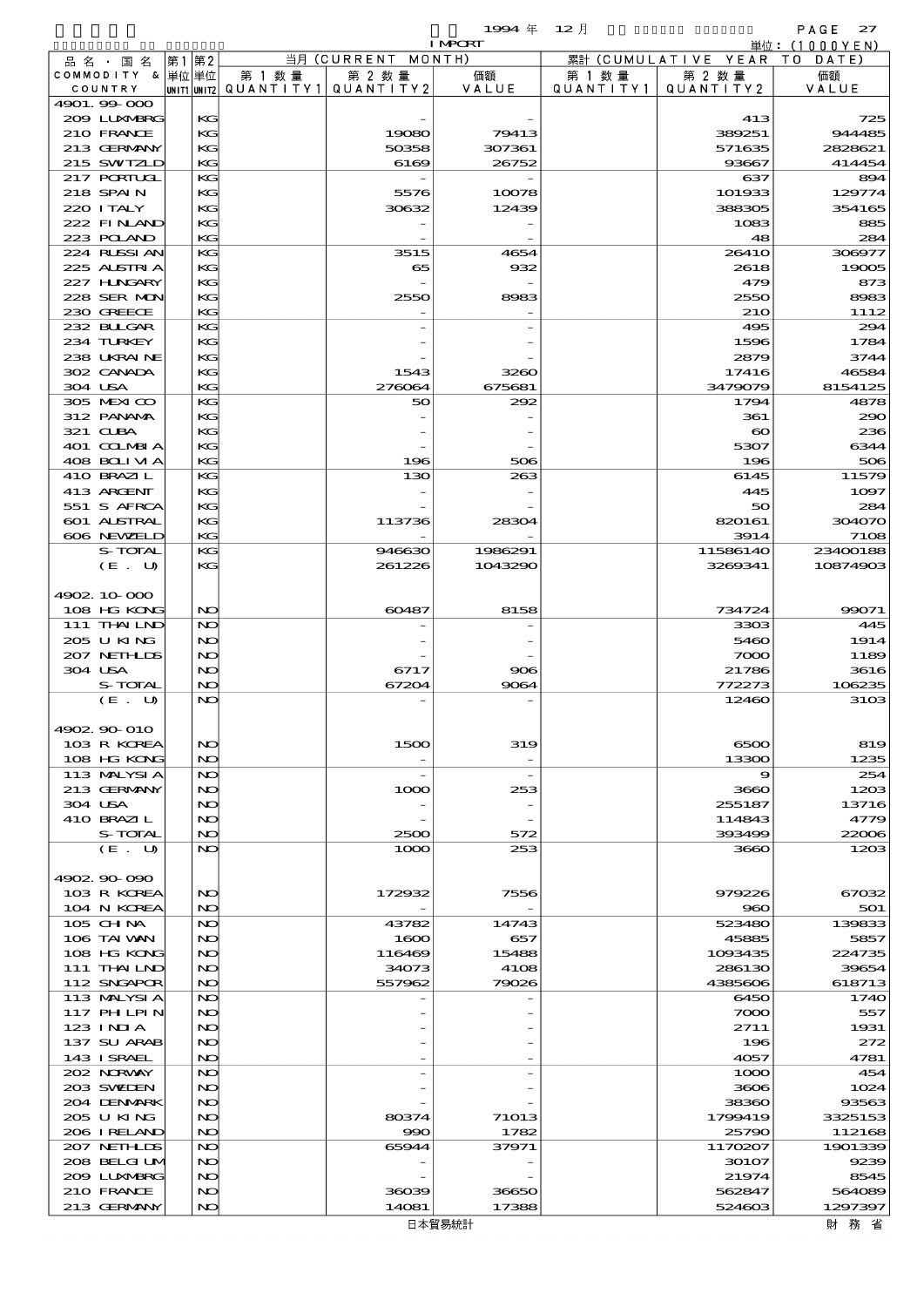品別国別表 輸 入 1994 12 確定 (Fixed Annual) 28

|                         |          |                          |                | <b>I MPORT</b> |           |                     | 単位:(1000YEN)   |
|-------------------------|----------|--------------------------|----------------|----------------|-----------|---------------------|----------------|
| 品名・国名                   | 第1第2     |                          | 当月 (CURRENT    | MONTH)         |           | 累計 (CUMULATIVE YEAR | T O<br>DATE    |
| COMMODITY & 単位単位        |          | 第 1 数 量                  | 第 2 数量         | 価額             | 第 1 数 量   | 第 2 数量              | 価額             |
| COUNTRY                 |          | unit1 unit2  Q∪ANT   TY1 | QUANTITY 2     | VALUE          | QUANTITY1 | QUANTITY 2          | VALUE          |
| 4902.90-090             |          |                          |                |                |           |                     |                |
| 215 SWIZLD<br>218 SPAIN | NO       |                          | 10485          | 15098          |           | 163921              | 547073         |
| 220 I TALY              | NO<br>NO |                          | 33383          | 25002          |           | 11653<br>349098     | 6806<br>327720 |
| 222 FINAND              | NO       |                          |                |                |           | 50000               | 2333           |
| 223 POLAND              | NO       |                          |                |                |           | 957                 | 1532           |
| 224 RUSSIAN             | NO       |                          |                |                |           | 3070                | 1621           |
| 225 ALSTRIA             | NO       |                          |                |                |           | 11189               | 59378          |
| 230 GREECE              | NO       |                          |                |                |           | <b>1O4O</b>         | 657            |
| 245 CZECH               | NO       |                          |                |                |           | 720                 | 276            |
| 302 CANADA              | NO       |                          | 1220           | 394            |           | 15312               | 10662          |
| 304 USA                 | NO       |                          | 492322         | 260393         |           | 8102281             | 6217446        |
| 410 BRAZIL              | NO       |                          | 72106          | 22337          |           | <b>868101</b>       | 280528         |
| 506 EGYPT               | NO       |                          |                |                |           | 5000                | 664            |
| 601 ALSTRAL             | NO       |                          | 10750          | 2427           |           | 210154              | 15256          |
| 620 GLAM                | NO       |                          | 12500          | 1868           |           | 31350               | 4603           |
| S-TOTAL                 | NO       |                          | 1757012        | 613901         |           | 21336895            | 15895132       |
| (E. U)                  | NO       |                          | 230811         | 189806         |           | 4535098             | 7646676        |
|                         |          |                          |                |                |           |                     |                |
| 4903.00.000             |          |                          |                |                |           |                     |                |
| 103 R KOREA             | NO       |                          | 2000           | 2734           |           | 8000                | 3248           |
| 105 CH NA               | NO       |                          |                |                |           | 622283              | 76281          |
| 106 TAI VAN             | NO       |                          | 72136          | 8243           |           | 516653              | 57035          |
| 108 HG KONG             | NO       |                          | 49164          | 9900           |           | 641261              | 169694         |
| 111 THAILND             | NO       |                          | 12000          | 1839           |           | 6414O               | 15994          |
| 112 SNGAPOR             | NO       |                          | 8000           | 594            |           | 1448864             | 149858         |
| 113 MALYSIA             | NO       |                          |                |                |           | 2981                | 657            |
| 117 PHLPIN              | NO       |                          | 48000          | 1487           |           | 48000               | 1487           |
| 204 DENMARK             | NO       |                          |                |                |           | 17000               | 2439           |
| 205 U KING              | NO       |                          | 43143          | 15348          |           | 859246              | 168860         |
| 207 NETHLIS             | NO       |                          |                |                |           | 11400               | 1583           |
| 208 BELGI UM            | NO       |                          |                |                |           | 12002               | 4216           |
| 210 FRANCE              | NO       |                          | 33571          | 12736          |           | 96712               | 44008          |
| 213 GERMANY             | NO       |                          |                |                |           | 71403               | 13143          |
| 215 SWIZLD              | NO       |                          |                |                |           | 31206               | 5418           |
| 218 SPAIN               | NO       |                          |                |                |           | 20508               | 7239           |
| 220 I TALY              | NO       |                          | 4850           | 1949           |           | 206703              | 69941          |
| 222 FINAND              | NO       |                          |                |                |           | 30061               | 7893           |
| 302 CANADA              | NO       |                          |                |                |           | 4566                | 1858           |
| 304 USA                 | NO       |                          | 95269          | 102124         |           | 1650858             | 821786         |
| 401 COLMBIA             | NO       |                          | 10464          | 3070           |           | 221659              | 82743          |
| 406 ECUADOR             | NO       |                          |                |                |           | 58616               | 15654          |
| 601 ALSTRAL             | N)       |                          |                |                |           | 11359               | 1712           |
| S-TOTAL                 | NO       |                          | 378597         | 160024         |           | 6655481             | 1722747        |
| (E. U)                  | NO       |                          | 81564          | 30033          |           | 1294974             | 311429         |
|                         |          |                          |                |                |           |                     |                |
| 4904.00-000             |          |                          |                |                |           |                     |                |
| 106 TAI VAN             | KG       |                          | 6480           | 6270           |           | 36300               | 35878          |
| 108 HG KONG             | KG       |                          |                |                |           | 2652                | 1532           |
| 205 U KING              | KG       |                          | 2433           | 8659           |           | 36080               | 122627         |
| 207 NETHLIS             | KG       |                          | 258            | 935            |           | 5305                | 20118          |
| 208 BELGI UM            | КG       |                          |                |                |           | 416                 | 2254           |
| 210 FRANCE              | KG       |                          | 1390           | 6889           |           | 21180               | 90895          |
| 213 GERMANY             | KG       |                          | 3848           | 12767          |           | 78333               | 210313         |
| 215 SWIZLD              | KG       |                          | 52             | 248            |           | 334                 | 1108           |
| 218 SPAIN               | KG       |                          | $\overline{a}$ |                |           | 305                 | 839            |
| 220 I TALY              | KС       |                          | 333            | 947            |           | 10385               | 29028          |
| 223 POLAND              | KG       |                          |                |                |           | 867                 | 2940           |
| 225 ALSTRIA             | KG       |                          | 229            | 921            |           | 3607                | 12961          |
| 227 HNGARY              | KG       |                          | 205            | $\infty$       |           | 1728                | 5052           |
| 245 CZECH               | KG       |                          |                |                |           | 92                  | 335            |
| 302 CANADA              | KG       |                          |                |                |           | 147                 | 460            |
| 304 USA                 | KG       |                          | 10602          | 22436          |           | 81703               | 211436         |
| 410 BRAZIL              | KG       |                          |                |                |           | 867                 | 1221           |
| S-TOTAL                 | KG       |                          | 25830          | 60677          |           | 280301              | 748797         |
| (E. U)                  | KG       |                          | 8262           | 30197          |           | 152004              | 475874         |
|                         |          |                          |                |                |           |                     |                |
| 4905.10-000             |          |                          |                |                |           |                     |                |
| 103 R KOREA             | KG       |                          | 2537           | 2976           |           | 11349               | 15198          |
| 105 CH NA               | KG       |                          | 570            | 219            |           | 43105               | 13269          |
| 106 TAI VAN             | KG       |                          | 8349           | 9967           |           | 45806               | 59620          |
| 108 HG KONG             | KС       |                          |                |                |           | 23                  | 255            |
| 112 SNGAPOR             | KG       |                          |                |                |           | 16                  | 323            |
| 204 DENMARK             | KG       |                          |                |                |           | 5569                | 17460          |
|                         |          |                          | 2105           | 7334           |           | 56                  |                |
| 207 NETHLIS             | KG       |                          |                |                |           |                     | 1364           |
|                         |          |                          |                | 日本貿易統計         |           |                     | 財 務 省          |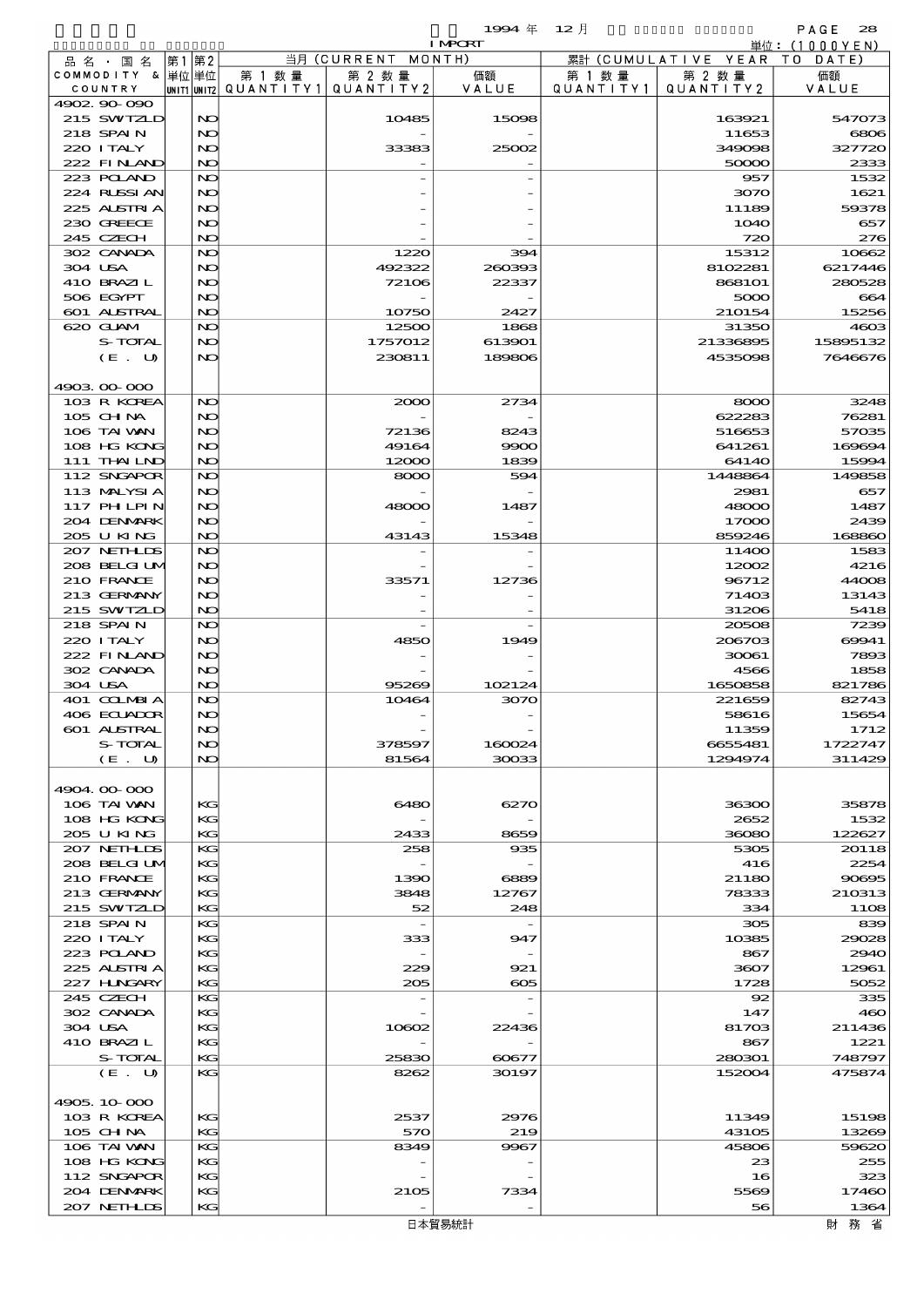$1994 \; \text{#} \quad 12 \; \text{#}$  PAGE 29

|  |                                  |          |        |                                       | <b>I MPORT</b> |           |                              | 単位: (1000YEN) |
|--|----------------------------------|----------|--------|---------------------------------------|----------------|-----------|------------------------------|---------------|
|  | 品名・国名                            | 第1第2     |        | 当月 (CURRENT MONTH)                    |                |           | 累計 (CUMULATIVE YEAR TO DATE) |               |
|  | COMMODITY & 単位単位                 |          | 第 1 数量 | 第 2 数量                                | 価額             | 第 1 数 量   | 第 2 数量                       | 価額            |
|  | COUNTRY                          |          |        | UNIT1 UNIT2  QUANT   TY1  QUANT   TY2 | VALUE          | QUANTITY1 | QUANTITY2                    | VALUE         |
|  | 4905, 10 000<br>218 SPAIN        |          |        |                                       | 506            |           | 4324                         |               |
|  | 220 I TALY                       | KG<br>KG |        | 1327<br><b>11O4</b>                   | 1417           |           | 4139                         | 2139<br>6124  |
|  | 304 USA                          | KG       |        | 2890                                  | 5217           |           | 15321                        | 30340         |
|  | S-TOTAL                          | KG       |        | 18882                                 | 27636          |           | 129708                       | 146092        |
|  | (E. U)                           | KG       |        | 4536                                  | 9257           |           | 14088                        | 27087         |
|  |                                  |          |        |                                       |                |           |                              |               |
|  | 4905.91-000                      |          |        |                                       |                |           |                              |               |
|  | 105 CHNA                         | KG       |        |                                       |                |           | 509                          | 551           |
|  | 108 HG KONG                      | KG       |        | 21                                    | 214            |           | 47                           | 490           |
|  | 112 SNGAPOR                      | KG       |        | 36                                    | 370            |           | 5691                         | 8570          |
|  | 202 NORWAY                       | KG       |        |                                       |                |           | 13                           | 203           |
|  | 205 U KING                       | KG       |        | 11O                                   | 1350           |           | 5583                         | 25167         |
|  | 210 FRANCE                       | KG       |        | $\overline{\phantom{a}}$              |                |           | 949                          | 1979          |
|  | 213 GERMANY                      | KG       |        | 548                                   | 962            |           | 2741                         | 4031          |
|  | 220 I TALY<br>224 RUSSIAN        | KG<br>KG |        |                                       |                |           | 4514<br>48                   | 1452<br>424   |
|  | 225 ALSTRIA                      | KG       |        |                                       |                |           | 2397                         | 1217          |
|  | 304 USA                          | KG       |        | 2372                                  | 4157           |           | 13398                        | 32272         |
|  | 601 ALSTRAL                      | KG       |        |                                       |                |           | 277                          | 4293          |
|  | S-TOTAL                          | KG       |        | 3087                                  | 7053           |           | 36167                        | 80649         |
|  | (E. U)                           | KG       |        | 658                                   | 2312           |           | 13787                        | 32629         |
|  |                                  |          |        |                                       |                |           |                              |               |
|  | 4905.99-000                      |          |        |                                       |                |           |                              |               |
|  | 103 R KOREA                      | KG       |        |                                       |                |           | 1525                         | 7619          |
|  | 105 CHNA                         | KG       |        |                                       |                |           | 1500                         | $\infty$      |
|  | 106 TAI VAN                      | KG       |        |                                       |                |           | 74                           | 221           |
|  | 108 HG KONG                      | KG       |        |                                       |                |           | 2414                         | 2870          |
|  | 110 VI EINAM                     | KG       |        |                                       |                |           | 98                           | 1491          |
|  | 111 THAILND                      | KG       |        |                                       |                |           | 175                          | 1183          |
|  | 112 SNGAPOR                      | KG       |        | 454                                   | 1382           |           | 682                          | 4391          |
|  | <b>117 PHLPIN</b><br>143 I SRAEL | KG<br>KG |        |                                       |                |           | $\infty$<br>1470             | 335<br>207    |
|  | 202 N.RVAY                       | KG       |        |                                       |                |           | 37                           | 585           |
|  | 205 U KING                       | KG       |        | 624                                   | 7142           |           | 13166                        | 106821        |
|  | 207 NETHLIS                      | KG       |        |                                       |                |           | 300                          | 3095          |
|  | 208 BELGI UM                     | KG       |        |                                       |                |           | 135                          | 929           |
|  | 210 FRANCE                       | KG       |        |                                       |                |           | 1615                         | 8291          |
|  | 213 GERMANY                      | KG       |        | 405                                   | 2324           |           | 1158                         | 8902          |
|  | 215 SWIZLD                       | KG       |        | 342                                   | 1058           |           | 1026                         | 2940          |
|  | 224 RUSSI AN                     | KG       |        |                                       |                |           | $\mathfrak{z}$               | 389           |
|  | 302 CANADA                       | KG       |        |                                       |                |           | 114                          | 591           |
|  | 304 USA                          | KG       |        |                                       |                |           | 10471                        | 49937         |
|  | 601 ALSTRAL                      | KG       |        |                                       |                |           | 261                          | 4488          |
|  | 606 NEWELD                       | KG       |        |                                       |                |           | 73                           | 511           |
|  | S-TOTAL                          | KG       |        | 1857                                  | 12320          |           | 36411                        | 206492        |
|  | (E. U)                           | KG       |        | 1029                                  | 9466           |           | 16374                        | 128038        |
|  | 4906.00-000                      |          |        |                                       |                |           |                              |               |
|  | 103 R KOREA                      | KG       |        | 1751                                  | 60077          |           | 25562                        | 709876        |
|  | $105$ CHNA                       | KG       |        |                                       |                |           | 33                           | 1747          |
|  | 106 TAI VAN                      | KG       |        | 15                                    | 9949           |           | 71                           | 95481         |
|  | 108 HG KONG                      | KG       |        |                                       |                |           | 1097                         | 2988          |
|  | 111 THAILND                      | КC       |        |                                       |                |           | 22                           | 2006          |
|  | 112 SNGAPOR                      | KG       |        |                                       |                |           | $\infty$                     | 300           |
|  | 137 SU ARAB                      | KG       |        | $\overline{\phantom{a}}$              |                |           | 2500                         | 400           |
|  | 203 SWIDEN                       | KG       |        | 75                                    | 658            |           | 94                           | 928           |
|  | 204 DENMARK                      | KG       |        |                                       |                |           | 307                          | 1022          |
|  | 205 U KING                       | KG       |        |                                       |                |           | 461                          | 50604         |
|  | 207 NETHLIS<br>210 FRANCE        | KG<br>KG |        | 91                                    | 542            |           | $\mathbf{o}$<br>182          | 239<br>11237  |
|  | 213 GERMANY                      | KG       |        | $\mathbf o$                           | 451            |           | 174                          | 5756          |
|  | 215 SWIZLD                       | KG       |        |                                       |                |           | 211                          | 1207          |
|  | 218 SPAIN                        | KG       |        |                                       |                |           | 2326                         | 299           |
|  | 220 I TALY                       | KG       |        |                                       |                |           | 35                           | 17681         |
|  | 304 USA                          | KG       |        | 8                                     | 115960         |           | 2453                         | 239920        |
|  | 601 ALSTRAL                      | KG       |        |                                       |                |           | 6                            | 708           |
|  | S-TOTAL                          | KG       |        | 1940                                  | 187637         |           | 35554                        | 1142399       |
|  | (E. U)                           | KG       |        | 91                                    | 993            |           | 3485                         | 86838         |
|  |                                  |          |        |                                       |                |           |                              |               |
|  | 4907.00-000                      |          |        |                                       |                |           |                              |               |
|  | 105 CHNA                         | KG       |        |                                       |                |           | 19                           | 1972          |
|  | 108 HG KONG                      | KG<br>KG |        | $\mathbf{\Omega}$                     | 5723           |           | 1156<br>$\mathbf o$          | 34006<br>2643 |
|  | 111 THAILND<br>112 SNGAPOR       | KG       |        |                                       |                |           | $\bullet$                    | 7859          |
|  |                                  |          |        |                                       |                |           |                              |               |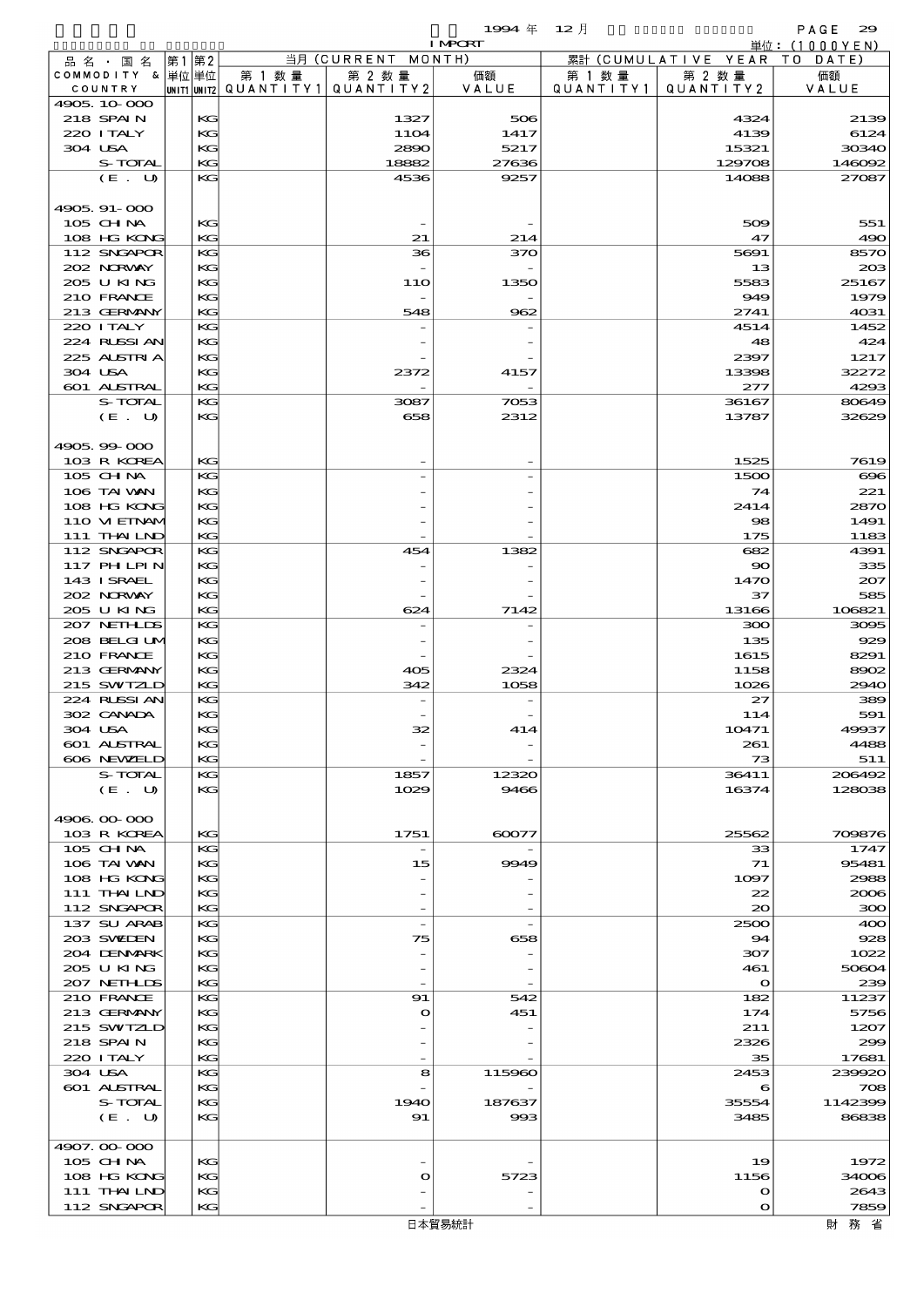$1994 \quad \# \quad 12 \quad \dagger$  PAGE 30

|                             |          |        |                                                  | <b>I MPORT</b> |                             |                              | 単位: (1000 Y E N) |
|-----------------------------|----------|--------|--------------------------------------------------|----------------|-----------------------------|------------------------------|------------------|
| 品名・国名                       | 第1 第2    |        | 当月 (CURRENT MONTH)                               |                |                             | 累計 (CUMULATIVE YEAR TO DATE) |                  |
| COMMODITY & 単位単位<br>COUNTRY |          | 第 1 数量 | 第 2 数量<br> UNIT1 UNIT2  QUANT   TY1  QUANT   TY2 | 価額<br>VALUE    | 第 1 数量<br>Q U A N T I T Y 1 | 第 2 数量<br>QUANTITY 2         | 価額<br>VALUE      |
| 4907.00-000                 |          |        |                                                  |                |                             |                              |                  |
| 113 MALYSIA                 | KG       |        |                                                  |                |                             | $\mathbf o$                  | 419              |
| 145 SYRIA                   | KG       |        |                                                  |                |                             | $\mathbf{o}$                 | 458              |
| 203 SWIDEN                  | KG       |        | 1                                                | 1042           |                             | 1                            | 1042             |
| 205 U KING<br>215 SWIZLD    | KG<br>KG |        | 1                                                |                |                             | $\mathbf o$<br>1             | 232<br>444       |
| 220 I TALY                  | KG       |        |                                                  | 444            |                             | $\mathbf o$                  | 259              |
| 231 ROMAN A                 | KG       |        | $\mathbf o$                                      | 420            |                             | $\mathbf o$                  | 420              |
| 235 ESTON A                 | KG       |        |                                                  |                |                             | 1                            | 451              |
| 236 LATM A                  | KG       |        |                                                  |                |                             | 9                            | 453              |
| 304 USA                     | KG       |        | 80                                               | 12262          |                             | 289                          | 78737            |
| 316 JAMAICA                 | KG       |        |                                                  |                |                             | з                            | 290              |
| 413 ARCENT<br>506 EGYPT     | KG<br>KG |        |                                                  |                |                             | 5<br>O                       | 499<br>791       |
| 543 TANZN A                 | KG       |        | 1                                                | 444            |                             | -1                           | 444              |
| S-TOTAL                     | KG       |        | 83                                               | 20335          |                             | 1485                         | 131419           |
| (E. U)                      | KG       |        |                                                  |                |                             | $\mathbf o$                  | 491              |
|                             |          |        |                                                  |                |                             |                              |                  |
| 4908.10.000                 |          |        |                                                  |                |                             |                              |                  |
| 103 R KOREA<br>108 HG KONG  | KG<br>KG |        |                                                  |                |                             | 120<br>40                    | 2314<br>533      |
| <b>118 INNSIA</b>           | KG       |        |                                                  |                |                             | 311                          | 267              |
| 205 U KING                  | KG       |        |                                                  |                |                             | 1358                         | 4681             |
| 208 BELGI UM                | KG       |        |                                                  |                |                             | 1131                         | 2099             |
| 210 FRANCE                  | KG       |        | 14                                               | 249            |                             | 1497                         | 19418            |
| 213 GERMANY                 | KG       |        | 163                                              | 2397           |                             | 6258                         | 39913            |
| 220 I TALY                  | KG       |        | 126                                              | 1859           |                             | 558                          | 7250             |
| 304 USA                     | KG       |        | 25                                               | 451            |                             | 114O                         | 14882            |
| S-TOTAL<br>(E. U)           | KG<br>KG |        | 328<br>303                                       | 4956<br>4505   |                             | 12413<br>10802               | 91357<br>73361   |
|                             |          |        |                                                  |                |                             |                              |                  |
| 4908.90-000                 |          |        |                                                  |                |                             |                              |                  |
| 103 R KOREA                 | KG       |        | 370                                              | 1479           |                             | 3743                         | 9056             |
| 105 CH NA                   | KG       |        |                                                  |                |                             | 243                          | $\infty$         |
| 106 TAI VAN                 | KG       |        | 22                                               | 291            |                             | 1594                         | 4655             |
| 111 THAILND                 | KG       |        |                                                  |                |                             | 4                            | 480              |
| 113 MALYSIA<br>203 SWIDEN   | KG<br>KG |        |                                                  |                |                             | 16<br>29                     | 328<br>724       |
| 205 U KING                  | KG       |        | 1798                                             | 5360           |                             | 37077                        | 84020            |
| 206 I RELAND                | KG       |        |                                                  |                |                             | 235                          | 4069             |
| 207 NETHLIS                 | KG       |        |                                                  |                |                             | 171                          | 1055             |
| 208 BELGI UM                | KG       |        | 414                                              | 1452           |                             | 4142                         | 12317            |
| 210 FRANCE                  | KG       |        | 1911                                             | $\infty$ 86    |                             | 39365                        | 11O11O           |
| 213 GERMANY<br>220 I TALY   | KG       |        | 3904                                             | 5715           |                             | 53996<br>5230                | 110215<br>11291  |
| 225 ALSTRIA                 | KG<br>KG |        | 319<br>$\overline{\phantom{a}}$                  | 1004           |                             | 35                           | 552              |
| 302 CANADA                  | KG       |        |                                                  |                |                             | 633                          | 7159             |
| 304 USA                     | KG       |        | 900                                              | 3698           |                             | 12557                        | 76817            |
| S-TOTAL                     | KG       |        | 9638                                             | 25085          |                             | 159070                       | 433454           |
| (E. U)                      | KG       |        | 8346                                             | 19617          |                             | 140216                       | 333077           |
| 4909.00-000                 |          |        |                                                  |                |                             |                              |                  |
| 103 R KOREA                 | KG       |        | 3321                                             | 5072           |                             | 55702                        | 138743           |
| 105 CH NA                   | KG       |        | 19592                                            | 28275          |                             | 193265                       | 175942           |
| 106 TAI VAN                 | KG       |        |                                                  |                |                             | 6563                         | 2871             |
| 108 HG KONG                 | KG       |        | 4865                                             | 9183           |                             | 20305                        | 34656            |
| 111 THAILND                 | KG       |        |                                                  |                |                             | 480                          | 1117             |
| 112 SNGAPOR                 | KG       |        |                                                  |                |                             | 539                          | 1627             |
| 113 MALYSIA<br>117 PHLPIN   | KG<br>KG |        | 560<br>240                                       | 1099<br>385    |                             | 2885<br>756                  | 4286<br>1414     |
| 127 BANCLA                  | KG       |        |                                                  |                |                             | 15                           | 247              |
| 203 SWIDEN                  | KG       |        |                                                  |                |                             | 1009                         | 3149             |
| 204 DENMARK                 | KG       |        |                                                  |                |                             | 239                          | 1105             |
| 2005 U KING                 | KG       |        | 3039                                             | 10107          |                             | 25230                        | 89795            |
| 207 NETHLIS                 | KG       |        | 751                                              | 3511           |                             | 9395                         | 40411            |
| 210 FRANCE<br>213 GERMANY   | KG<br>KG |        | 1636<br>6061                                     | 5940<br>8698   |                             | 13590<br>36321               | 56513<br>56888   |
| 215 SWTZLD                  | KG       |        | 88                                               | 739            |                             | 6444                         | 25917            |
| 218 SPAIN                   | KG       |        |                                                  |                |                             | 1644                         | 4700             |
| 220 I TALY                  | KG       |        | 132                                              | 572            |                             | 6835                         | 19066            |
| 224 RUSSIAN                 | KG       |        |                                                  |                |                             | 160                          | 720              |
| 304 USA                     | KG       |        | 5094                                             | 21787          |                             | 68654                        | 260373           |
| 601 ALSTRAL                 | KG       |        | 250                                              | 1475           |                             | 1087                         | <b>3910</b>      |
| S-TOTAL                     | KG<br>KG |        | 45629<br>11619                                   | 96843<br>28828 |                             | 451118<br>93254              | 923450<br>268478 |
| (E. U)                      |          |        |                                                  |                |                             |                              |                  |

日本貿易統計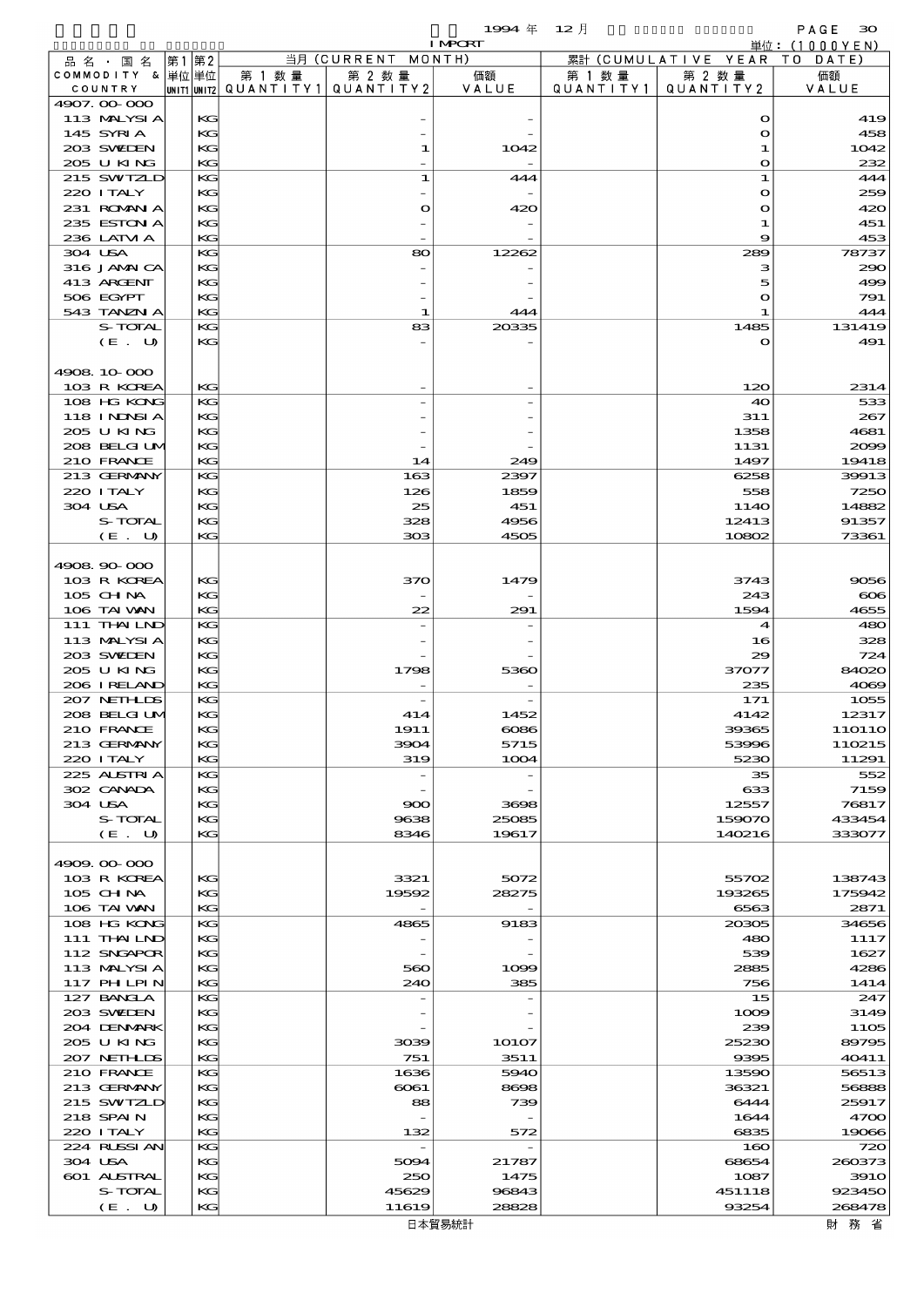$1994 \quad \oplus \quad 12 \quad \uparrow$  PAGE 31

|                               |    |          |                                                  |                    | <b>I MPORT</b>  |                      |                        | 単位: (1000YEN)     |
|-------------------------------|----|----------|--------------------------------------------------|--------------------|-----------------|----------------------|------------------------|-------------------|
| 品名・国名                         | 第1 | 第2       |                                                  | 当月 (CURRENT MONTH) |                 |                      | 累計 (CUMULATIVE YEAR TO | DATE)             |
| COMMODITY & 単位単位<br>COUNTRY   |    |          | 第 1 数量<br> unit1 unit2  QUANT   TY1  QUANT   TY2 | 第 2 数量             | 価額<br>VALUE     | 第 1 数 量<br>QUANTITY1 | 第 2 数量<br>QUANTITY 2   | 価額<br>VALUE       |
| 4910 00 010                   |    |          |                                                  |                    |                 |                      |                        |                   |
| 103 R KOREA                   |    | KG       |                                                  | 49650              | 21600           |                      | 159734                 | 88589             |
| 104 N KOREA                   |    | KG       |                                                  | 768                | 329             |                      | 768                    | 329               |
| 105 CH NA                     |    | KG       |                                                  | 1883               | 2982            |                      | 271460                 | 75118             |
| 106 TAI VAN<br>108 HG KONG    |    | KG<br>KG |                                                  | 11449<br>1588      | 10184<br>2736   |                      | 55095<br>421065        | 45612<br>132169   |
| 111 THAILND                   |    | KG       |                                                  |                    |                 |                      | 839                    | 1880              |
| 112 SNGAPOR                   |    | KG       |                                                  | $\infty$           | 268             |                      | 169565                 | 73096             |
| 113 MALYSIA                   |    | KG       |                                                  |                    |                 |                      | 6887                   | 3010              |
| 118 I NJNSI A<br>123 INIA     |    | KG<br>KG |                                                  |                    |                 |                      | 114860<br>1476         | 42935<br>1173     |
| 124 PAKISTN                   |    | KG       |                                                  | 750                | 1083            |                      | 750                    | 1083              |
| 131 NEPAL                     |    | KG       |                                                  | 183                | 475             |                      | 4378                   | 8341              |
| 143 ISRAEL                    |    | KG       |                                                  |                    |                 |                      | 200                    | 429               |
| 203 SWIEN                     |    | KG       |                                                  | 6200               | 5729            |                      | 10301                  | 12199             |
| 204 DENMARK<br>205 U KING     |    | KG<br>KG |                                                  | 11076              | 9696            |                      | 749<br>86738           | 1174<br>127481    |
| 207 NETHLIS                   |    | KG       |                                                  | 2341               | 4390            |                      | 26146                  | 18859             |
| 208 BELGI UM                  |    | KG       |                                                  | <b>31O</b>         | 610             |                      | 5174                   | 3830              |
| 210 FRANCE                    |    | KG       |                                                  | 1472               | 281O            |                      | 21621                  | 31331             |
| 213 GERMANY                   |    | KG<br>KG |                                                  | 43768              | 40538           |                      | 273398                 | 357783            |
| 215 SWIZLD<br>218 SPAIN       |    | KG       |                                                  | 11384              | 6476            |                      | 79411<br>331           | 56986<br>218      |
| 220 I TALY                    |    | KG       |                                                  | 10557              | 12137           |                      | 18463                  | 23679             |
| 222 FINAND                    |    | KG       |                                                  |                    |                 |                      | 32                     | 297               |
| 224 RUSSI AN                  |    | KG       |                                                  |                    |                 |                      | 560                    | 647               |
| 225 ALSTRIA<br>302 CANADA     |    | KG<br>KG |                                                  | 1961               | 1904            |                      | 5070                   | $\infty$          |
| 304 USA                       |    | KG       |                                                  | 800<br>14888       | 866<br>27053    |                      | 4693<br>134085         | 6772<br>218160    |
| 551 S AFRCA                   |    | KG       |                                                  |                    |                 |                      | $\infty$               | 474               |
| 601 ALSTRAL                   |    | KG       |                                                  |                    |                 |                      | 2408                   | <b>31O1</b>       |
| 606 NEWELD                    |    | KG       |                                                  |                    |                 |                      | 467                    | 709               |
| S-TOTAL<br>(E. U)             |    | KG<br>KG |                                                  | 171628<br>69524    | 151866<br>70181 |                      | 1877384<br>432620      | 1343472<br>564355 |
|                               |    |          |                                                  |                    |                 |                      |                        |                   |
| 4910, 00-090                  |    |          |                                                  |                    |                 |                      |                        |                   |
| 103 R KOREA                   |    | KG       |                                                  |                    |                 |                      | 227                    | 743               |
| 105 CHNA                      |    | KG       |                                                  | 7675               | 6399            |                      | 43371                  | 41388             |
| 106 TAI VAN<br>108 HG KONG    |    | KG<br>KG |                                                  | 4493               | 6042            |                      | 74107<br>30120         | 78422<br>13464    |
| 123 INIA                      |    | KG       |                                                  | 315                | 3106            |                      | 641                    | 6316              |
| 203 SWIDEN                    |    | KG       |                                                  | 260                | 471             |                      | 260                    | 471               |
| 205 U KING                    |    | KС       |                                                  |                    |                 |                      | 532                    | 827               |
| 213 GERMANY<br>215 SWIZLD     |    | KG<br>КG |                                                  | 15                 | 435             |                      | 391                    | 1195<br>435       |
| 217 PORTUGL                   |    | KG       |                                                  |                    |                 |                      | 15<br>2487             | 2768              |
| 220 I TALY                    |    | KG       |                                                  |                    |                 |                      | 1350                   | 2838              |
| 302 CANADA                    |    | KG       |                                                  |                    |                 |                      | 70                     | 257               |
| 304 USA                       |    | KG       |                                                  |                    |                 |                      | 105                    | 237               |
| S-TOTAL<br>(E. U)             |    | KG<br>KG |                                                  | 12758              | 16453           |                      | 153676<br>4760         | 149361<br>7628    |
|                               |    |          |                                                  |                    |                 |                      |                        |                   |
| 4911.10-000                   |    |          |                                                  |                    |                 |                      |                        |                   |
| 103 R KOREA                   |    | KG       |                                                  | 8999               | 3555            |                      | 148657                 | 79188             |
| 105 CH NA                     |    | KG<br>KG |                                                  | 25015              | 4291            |                      | 122955<br>168116       | 46836<br>135275   |
| 106 TAI VAN<br>108 HG KONG    |    | KG       |                                                  | 68398<br>31004     | 23853<br>18273  |                      | 275550                 | 172528            |
| 111 THAILND                   |    | KG       |                                                  | 1590               | 1204            |                      | 34562                  | 19964             |
| 112 SNGAPOR                   |    | KG       |                                                  | 14625              | 15206           |                      | 493379                 | 412374            |
| 113 MALYSIA                   |    | KG       |                                                  | 2631               | 1464            |                      | 72135                  | 34255             |
| 117 PHLPIN                    |    | KG       |                                                  |                    |                 |                      | 3499                   | 1125              |
| <b>118 INNSIA</b><br>123 INIA |    | KG<br>KG |                                                  | 182                | 262             |                      | 9463<br>3600           | 5522<br>2470      |
| 124 PAKISTN                   |    | KG       |                                                  |                    |                 |                      | 193                    | 512               |
| 137 SU ARAB                   |    | KG       |                                                  |                    |                 |                      | 250                    | 249               |
| 138 KUWAIT                    |    | KG       |                                                  |                    |                 |                      | 700                    | 557               |
| 143 I SRAEL<br>202 N.RWAY     |    | KG<br>KG |                                                  | 5                  | 224             |                      | 4395<br>16360          | 5429<br>7633      |
| 203 SWIDEN                    |    | KG       |                                                  | 30745              | 18355           |                      | 67762                  | 56424             |
| 204 DENMARK                   |    | KG       |                                                  | 7114               | 5574            |                      | 86533                  | 50523             |
| 205 U KING                    |    | KG       |                                                  | 27727              | 21273           |                      | 413146                 | 284140            |
| 206 IRELAND                   |    | KG       |                                                  | 14                 | 288             |                      | 121O                   | 141O              |
| 207 NETHLIS<br>208 BELGI UM   |    | KG<br>KG |                                                  | 3401               | 3970            |                      | 20218<br>49598         | 25114<br>44158    |
| 210 FRANCE                    |    | KG       |                                                  | 3752               | 13992           |                      | 137610                 | 239908            |
|                               |    |          |                                                  |                    |                 |                      |                        |                   |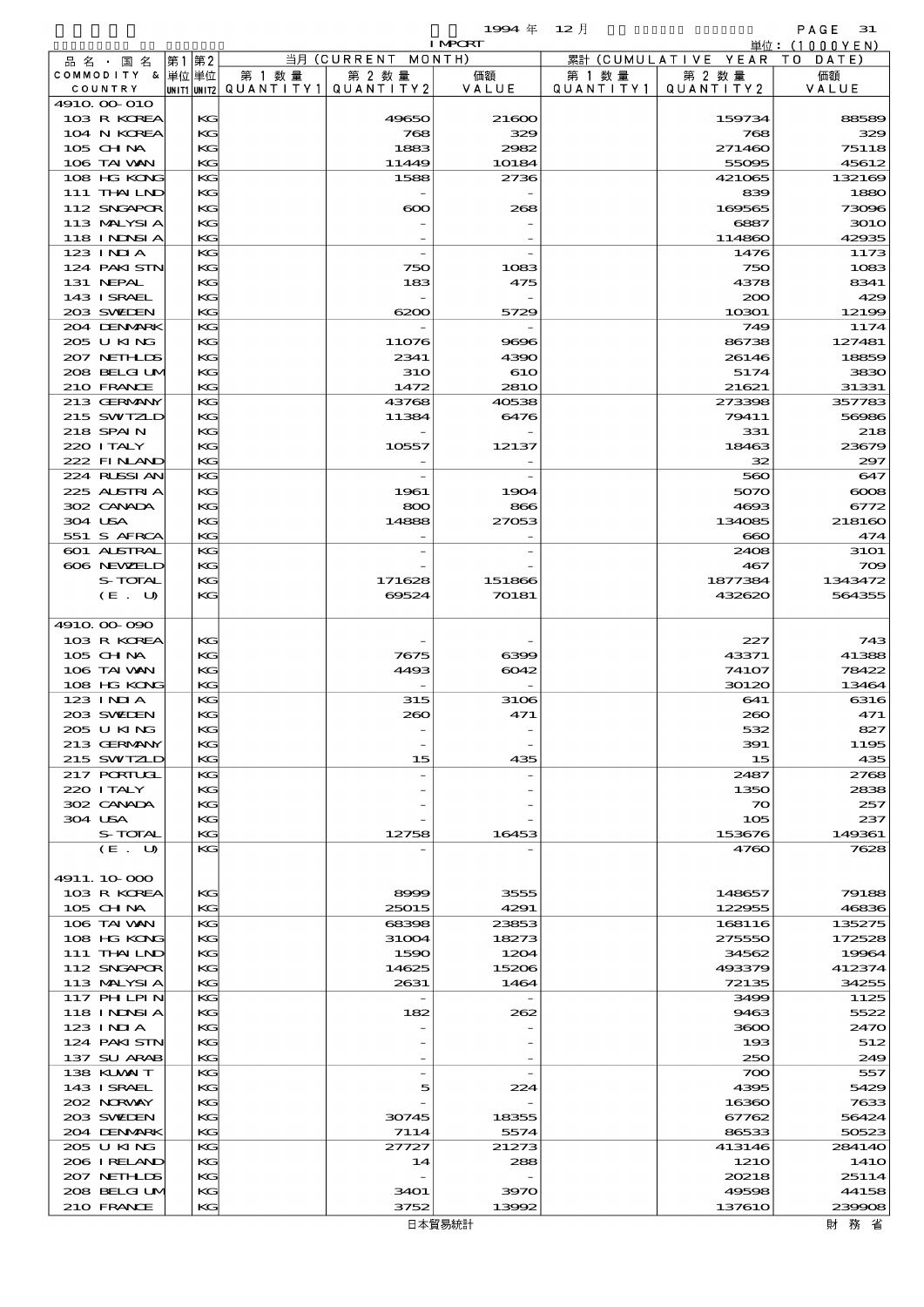$1994 \nleftrightarrow 12 \nparallel$  PAGE 32

|                            |          |        |                                       | <b>I MPORT</b> |                   |                              | 単位: (1000YEN)       |
|----------------------------|----------|--------|---------------------------------------|----------------|-------------------|------------------------------|---------------------|
| 品 名 ・ 国 名                  | 第1 第2    |        | 当月 (CURRENT MONTH)                    |                |                   | 累計 (CUMULATIVE YEAR TO DATE) |                     |
| COMMODITY & 単位単位           |          | 第 1 数量 | 第 2 数量                                | 価額             | 第 1 数 量           | 第 2 数量                       | 価額                  |
| COUNTRY                    |          |        | UNIT1 UNIT2  QUANT I TY1  QUANT I TY2 | VALUE          | Q U A N T I T Y 1 | QUANTITY 2                   | VALUE               |
| 4911.10.000<br>211 MUNACO  | KG       |        |                                       |                |                   | 869                          | 1068                |
| 213 GERMANY                | KG       |        | 54129                                 | 38881          |                   | 360095                       | 284559              |
| 215 SWIZLD                 | KG       |        | 5744                                  | 2746           |                   | 76372                        | 99967               |
| 217 PORTUGL                | KG       |        |                                       |                |                   | 764                          | 316                 |
| 218 SPAIN                  | KG       |        |                                       |                |                   | 13891                        | 3481O               |
| 220 I TALY                 | KG       |        | 10286                                 | 12061          |                   | 253449                       | 194263              |
| 221 MALTA                  | KG       |        |                                       |                |                   | 573                          | 358                 |
| 222 FINAND                 | КC       |        |                                       |                |                   | 2930                         | 2000                |
| 224 RUSSIAN<br>225 ALSTRIA | KG<br>KG |        | 270                                   |                |                   | 505<br>15629                 | 1321<br>16305       |
| 227 H.NGARY                | KG       |        |                                       | 1392           |                   | 10                           | <b>210</b>          |
| 230 GREECE                 | KG       |        |                                       |                |                   | 344                          | 305                 |
| 234 TURKEY                 | КC       |        |                                       |                |                   | 1074                         | 995                 |
| 245 CZECH                  | KG       |        |                                       |                |                   | 1215                         | 876                 |
| 302 CANADA                 | KG       |        | 1635                                  | 721            |                   | 13508                        | 19234               |
| 304 USA                    | KG       |        | 34328                                 | 40031          |                   | 2511305                      | 1305574             |
| 305 MEXICO                 | KG       |        | 24                                    | 1066           |                   | 24                           | 1066                |
| 410 BRAZIL<br>551 S AFRCA  | КC<br>KG |        | 3396                                  | 2531           |                   | 9847                         | 9317<br>844         |
| 601 ALSTRAL                | KG       |        |                                       |                |                   | 1494<br>13299                | 13732               |
| 606 NEWELD                 | KG       |        |                                       |                |                   | 1287                         | 1621                |
| 620 GLAM                   | KG       |        |                                       |                |                   | 1012                         | 1198                |
| 627 MARIANA                | КC       |        |                                       |                |                   | 80                           | 256                 |
| S-TOTAL                    | KG       |        | 335014                                | 231213         |                   | 5400467                      | 3616488             |
| (E. U)                     | KG       |        | 106423                                | 96039          |                   | 1336858                      | 1159506             |
|                            |          |        |                                       |                |                   |                              |                     |
| 4911.91-010                |          |        |                                       |                |                   |                              |                     |
| 103 R KOREA<br>$105$ CHNA  | KG<br>KG |        |                                       |                |                   | 552<br>1483                  | 1838<br><b>2010</b> |
| 106 TAI VAN                | KG       |        |                                       |                |                   | 3105                         | 3719                |
| 108 HG KONG                | KG       |        | 707                                   | 1704           |                   | 44790                        | 23963               |
| 110 VI EINAM               | KG       |        |                                       |                |                   | 307                          | 454                 |
| 111 THAILND                | КC       |        |                                       |                |                   | 280                          | 212                 |
| 112 SNGAPOR                | KG       |        |                                       |                |                   | 9127                         | 6841                |
| 113 MALYSIA                | KG       |        |                                       |                |                   | 7662                         | 573                 |
| 116 BRUNEI                 | KG       |        |                                       |                |                   | 145                          | 632                 |
| 147 U ARB E                | KG       |        |                                       |                |                   | 25                           | 292                 |
| 203 SWIDEN<br>204 DENMARK  | КC<br>KG |        |                                       |                |                   | 10<br>18                     | 200<br>477          |
| 205 U KING                 | KG       |        | 86                                    | 3733           |                   | 6042                         | 46486               |
| 207 NETHLIS                | KG       |        |                                       |                |                   | 111O                         | 1766                |
| 208 BELGI UN               | KG       |        |                                       |                |                   | 7218                         | 27710               |
| 210 FRANCE                 | KG       |        | 486                                   | 164352         |                   | 3819                         | 211777              |
| 213 GERMANY                | KG       |        | 175                                   | 2456           |                   | 1835                         | 16552               |
| 215 SWIZLD                 | KG       |        |                                       |                |                   | 52                           | 2734                |
| 218 SPAIN<br>220 I TALY    | KG<br>KG |        |                                       |                |                   | 1641<br>5376                 | 2411<br>6251        |
| 223 POLAND                 | КC       |        | 4                                     | 285            |                   | $\blacktriangleleft$         | 285                 |
| 225 ALSTRIA                | KG       |        |                                       |                |                   | $\boldsymbol{z}$             | 229                 |
| 302 CANADA                 | KG       |        |                                       |                |                   | 1941                         | 4854                |
| 304 USA                    | KG       |        | 1897                                  | 12340          |                   | 42018                        | 637122              |
| 401 COLMBIA                | KG       |        |                                       |                |                   | 3300                         | 2604                |
| 408 BOLIVIA                | КC       |        |                                       |                |                   | 45                           | 3147                |
| 413 ARCENT                 | KG       |        |                                       |                |                   | 428                          | 1896                |
| 525 N GER<br>601 ALSTRAL   | KG<br>KG |        | 50                                    | 662            |                   | 50<br>1418                   | 662<br>2325         |
| 606 NEWELD                 | KG       |        |                                       |                |                   | 15                           | 591                 |
| S-TOTAL                    | КC       |        | 3405                                  | 185532         |                   | 143818                       | 1010622             |
| (E. U)                     | KG       |        | 747                                   | 170541         |                   | 27059                        | 313430              |
|                            |          |        |                                       |                |                   |                              |                     |
| 4911.91-090                |          |        |                                       |                |                   |                              |                     |
| 103 R KOREA                | KG       |        | 20377                                 | 53805          |                   | 92907                        | 275289              |
| $105$ CHNA<br>106 TAI VAN  | КC<br>KG |        | $\infty$<br>3264                      | 306<br>3571    |                   | 14392<br>48300               | 13658<br>58194      |
| 108 HG KONG                | KG       |        | 26646                                 | 14022          |                   | 131718                       | 107414              |
| 110 VIEINAM                | KG       |        |                                       |                |                   | 470                          | 943                 |
| 112 SNGAPOR                | KG       |        |                                       |                |                   | 9159                         | 6831                |
| 123 INIA                   | КC       |        |                                       |                |                   | 16                           | 322                 |
| 124 PAKI STN               | KG       |        |                                       |                |                   | 436                          | 442                 |
| 133 I RAN                  | KG       |        | $\overline{\phantom{a}}$              |                |                   | 2                            | 488                 |
| 137 SU ARAB                | KG       |        |                                       |                |                   | 169                          | 233                 |
| 143 I SRAEL<br>202 NORVAY  | KG<br>KG |        | 40                                    | 222            |                   | 185<br>$\infty$              | 8664<br>3562        |
| 203 SWIDEN                 | KG       |        |                                       |                |                   | 269                          | 1995                |
|                            |          |        |                                       |                |                   |                              |                     |